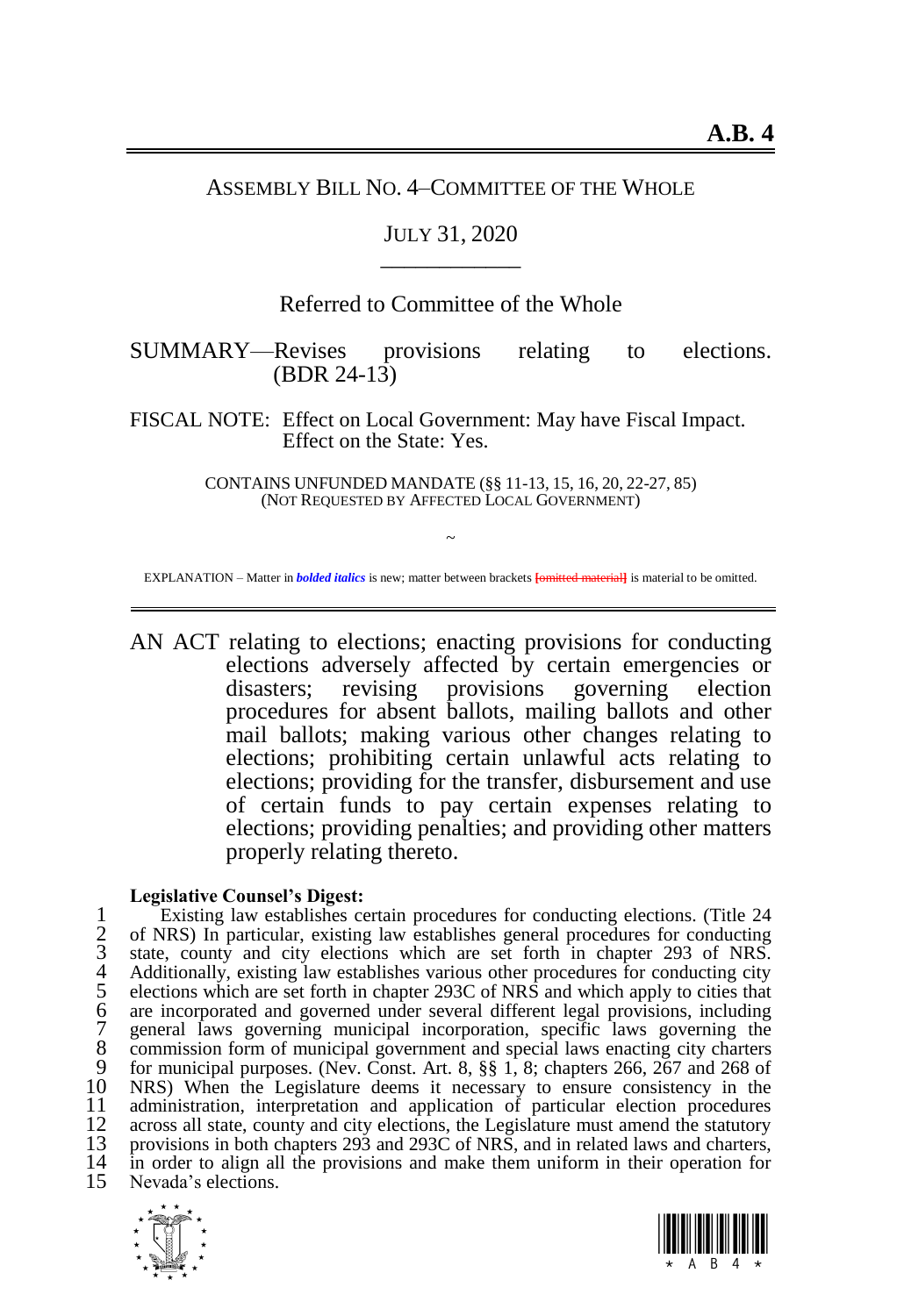16 Under existing law, a state of emergency or a declaration of disaster may be 17 proclaimed by the Governor or by resolution of the Legislature if the Governor or 17 proclaimed by the Governor or by resolution of the Legislature if the Governor or 18 Legislature, as applicable, finds that: (1) an attack upon the United States has 18 Legislature, as applicable, finds that: (1) an attack upon the United States has 19 occurred or is anticipated in the immediate future, or any natural, technological or man-made emergency or disaster of major proportions has actually occurred within 20 man-made emergency or disaster of major proportions has actually occurred within 21 this State; and (2) the protection of the health, safety and welfare of the inhabitants 21 this State; and (2) the protection of the health, safety and welfare of the inhabitants<br>22 of this State requires an invocation of certain additional governmental powers.<br>23 During the period when such a state of emerge 22 of this State requires an invocation of certain additional governmental powers. During the period when such a state of emergency or declaration of disaster exists 24 or continues, the Governor is given certain additional governmental powers and has 25 the authority to perform and exercise such other functions, powers and duties as are population. (NRS  $414.070$ )

26 necessary to promote and secure the safety and protection of the civilian population. (NRS 414.070)<br>28 **Sections 2-27** of this bill enact election procedures which are intended to ensure that Nevada's elections are cond 28 **Sections [2](#page-4-0)[-27](#page-19-0)** of this bill enact election procedures which are intended to 29 ensure that Nevada's elections are conducted safely and securely when the 30 occurrence or existence of an emergency or disaster in this State will adversely 31 affect the public's health, safety and welfare and the ability of elections officials to 31 affect the public's health, safety and welfare and the ability of elections officials to prepare for and conduct the affected elections under such circumstances. Sections 32 prepare for and conduct the affected elections under such circumstances. **Sections**  33 **[28](#page-19-1)[-83](#page-58-0)** of this bill make conforming changes to some of the existing election 34 procedures set forth in chapters 293 and 293C of NRS, and in related laws and  $35$  charters, in order to align all the provisions and make them uniform in their  $36$  operation for Nevada's elections. 36 operation for Nevada's elections.<br>37 Under **section 2** of this bil

37 Under **section [2](#page-4-0)** of this bill, the Legislature finds and declares that if an emergency or disaster occurs or exists in this State, **sections 2-27** ensure that: (1) 38 emergency or disaster occurs or exists in this State, **sections [2](#page-4-0)[-27](#page-19-0)** ensure that: (1) 39 elections officials have certainty concerning the procedures to prepare for and 40 conduct the affected elections safely and securely and are able to carry out their 40 conduct the affected elections safely and securely and are able to carry out their 41 official powers and duties so that the public's health, safety and welfare are 41 official powers and duties so that the public's health, safety and welfare are 42 protected and the security and integrity of the affected elections are preserved: and 42 protected and the security and integrity of the affected elections are preserved; and 43 (2) the voters have faith and confidence that they can participate in the affected  $\frac{1}{2}$  (2) the voters have faith and confidence that they can participate in the affected elections and exercise their right to vote without fear for their health, safety and 44 elections and exercise their right to vote without fear for their health, safety and welfare under such circumstances. 45 welfare under such circumstances.<br>46 **Section 8** of this bill enumera

**46 Section [8](#page-5-0)** of this bill enumerates the circumstances under which elections are 47 deemed to be affected elections subject to **sections 2-27**. Specifically, **section 8** 47 deemed to be affected elections subject to **sections [2-](#page-4-0)[27](#page-19-0)**. Specifically, **section [8](#page-5-0)** 48 provides that if a state of emergency or declaration of disaster is proclaimed by the 49 Governor or by resolution of the Legislature for the entire State of Nevada, then 49 Governor or by resolution of the Legislature for the entire State of Nevada, then 50 certain primary elections, primary city elections, general elections, general city 50 certain primary elections, primary city elections, general elections, general city 51 elections and special elections are deemed to be affected elections subject to sections 2-27 if the state of emergency or declaration of disaster is in effect on a 52 **sections [2-](#page-4-0)[27](#page-19-0)** if the state of emergency or declaration of disaster is in effect on a 53 specific date, as designated by statute, preceding the election. **Section [8](#page-5-0)** also 54 provides that if such a state of emergency or declaration of disaster is proclaimed 55 after the statutorily designated date preceding the particular election, the Governor 55 after the statutorily designated date preceding the particular election, the Governor 56 may order that the election is deemed to be an affected election subject to **sections** 56 may order that the election is deemed to be an affected election subject to **sections**  57 **[2](#page-4-0)[-27](#page-19-0)** if the Governor finds that: (1) the health, safety and welfare of voters and elections personnel or the security and integrity of the election may be adversely 58 elections personnel or the security and integrity of the election may be adversely affected by the emergency or disaster: and (2) elections officials have sufficient 59 affected by the emergency or disaster; and  $(2)$  elections officials have sufficient 60 time to comply with the requirements of **sections 2-27** and federal law for the 60 time to comply with the requirements of **sections [2](#page-4-0)[-27](#page-19-0)** and federal law for the 61 election. Finally, **section [8](#page-5-0)** provides that if a state of emergency or declaration of 62 disaster is proclaimed by the Governor or by resolution of the Legislature for one or 63 more specific areas of the State of Nevada affected by the emergency or disaster 63 more specific areas of the State of Nevada affected by the emergency or disaster 64 but not for the entire State of Nevada, the Governor may order that an election in 65 one or more of those specific areas is deemed to be an affected election subject to  $66$  sections 2-27 if the Governor finds that: (1) the health, safety and welfare of voters 66 **section[s 2](#page-4-0)[-27](#page-19-0)** if the Governor finds that: (1) the health, safety and welfare of voters  $67$  and elections personnel or the security and integrity of the election may be adversely affected by the emergency or disaster: and  $(2)$  elections officials have 68 adversely affected by the emergency or disaster; and  $(2)$  elections officials have 69 sufficient time to comply with the requirements of **sections 2-27** and federal law for 69 sufficient time to comply with the requirements of **sections [2-](#page-4-0)[27](#page-19-0)** and federal law for the election.



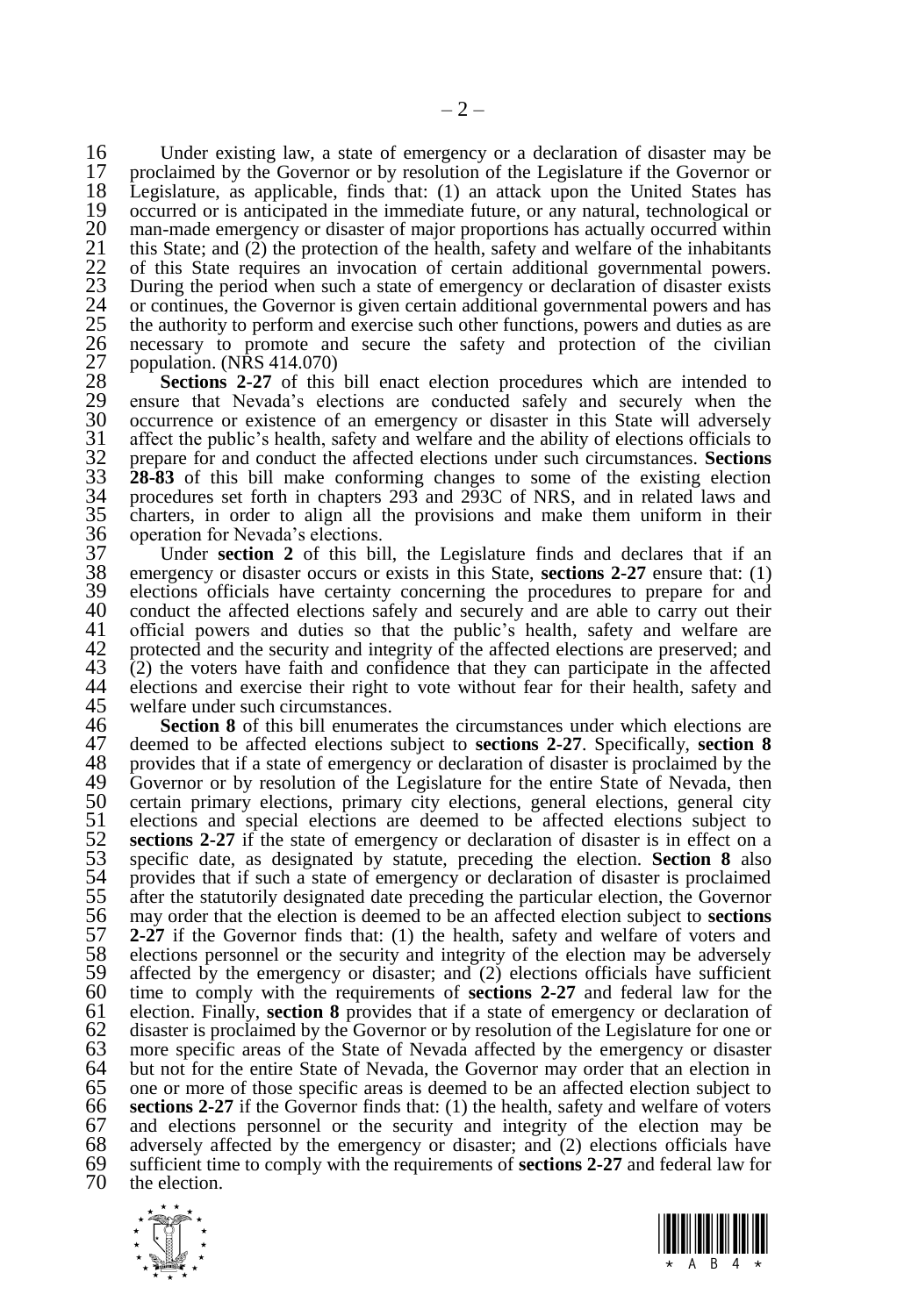71 **Sections [9](#page-7-0) and [10](#page-7-1)** of this bill establish rules and standards for interpreting and 72 applying **sections [2-](#page-4-0)[27](#page-19-0)** in conjunction with existing provisions governing the 73 affected elections. First, **sections [2-](#page-4-0)[27](#page-19-0)** supersede and preempt any conflicting 74 provisions governing the affected elections, but all other existing provisions which<br>75 do not conflict with **sections 2-27** must be applied to the affected elections. Second, 75 do not conflict with **section[s 2](#page-4-0)[-27](#page-19-0)** must be applied to the affected elections. Second, 76 **section[s 2](#page-4-0)[-27](#page-19-0)** do not prohibit a covered voter from registering to vote or requesting 77 or casting a military-overseas ballot in any affected elections under existing 78 provisions of state and federal law known as the Uniformed Military and Overseas 79 Absentee Voters Act. (Chapter 293D of NRS; 52 U.S.C. §§ 20301 et seq.) Third, 80 sections 2-27 must be interpreted and applied to achieve their intended public 80 **sections [2-](#page-4-0)[27](#page-19-0)** must be interpreted and applied to achieve their intended public 81 purposes to: (1) protect the public's health, safety and welfare: and (2) ensure that 81 purposes to: (1) protect the public's health, safety and welfare; and (2) ensure that 82 every person who is eligible and wants to register to vote in any affected election is 82 every person who is eligible and wants to register to vote in any affected election is 83 able to do so safely and securely and every voter who wants to cast a ballot in any 83 able to do so safely and securely and every voter who wants to cast a ballot in any  $84$  affected election is able to do so safely and securely. 84 affected election is able to do so safely and securely.<br>85 **Sections 11-14** of this bill establish various re

85 **Sections [11](#page-8-0)[-14](#page-10-0)** of this bill establish various requirements relating to polling 86 places and voter registration for affected elections subject to **sections 2-27**. 86 places and voter registration for affected elections subject to **sections [2](#page-4-0)[-27](#page-19-0)**,  $87$  including requirements relating to: (1) polling places established for early voting by  $88$  personal appearance: (2) polling places established as vote centers: (3) voter 88 personal appearance; (2) polling places established as vote centers; (3) voter registration at polling places on election day and during certain periods preceding 89 registration at polling places on election day and during certain periods preceding<br>90 election day: and (4) polling places established within the boundaries of an Indian 90 election day; and (4) polling places established within the boundaries of an Indian established within certain residential developments operated 91 reservation or colony or within certain residential developments operated<br>92 exclusively for elderly persons. (NRS 293.2733, 293.2735, 293.3072-293.3075,<br>93 293.356-293.361, 293.5772-293.5887, 293C.2675, 293C.268, 293C. exclusively for elderly persons. (NRS 293.2733, 293.2735, 293.3072-293.3075, 93 293.356-293.361, 293.5772-293.5887, 293C.2675, 293C.268, 293C.3032- 94 293C.3035, 293C.355-293C.361)<br>95 **Sections 15-27** of this bill e

95 **Sections [15](#page-11-0)[-27](#page-19-0)** of this bill establish various requirements relating to: (1) the 96 preparation and distribution of mail ballots to each active registered voter within  $97$  certain periods preceding the affected elections subject to **sections 2-27**; and (2) the 97 certain periods preceding the affected elections subject to **section[s 2](#page-4-0)[-27](#page-19-0)**; and (2) the 98 procedures for voting, returning, verifying and counting the mail ballots for the affected elections. 99 affected elections.<br>100 Under existing

100 Under existing law, there are certain election procedures for state, county and 101 city elections relating to absent ballots distributed to absent voters who do not vote 101 city elections relating to absent ballots distributed to absent voters who do not vote<br>102 at polling places, (NRS 293,3088-293,340, 293C,304-293C,340) Existing law also 102 at polling places. (NRS 293.3088-293.340, 293C.304-293C.340) Existing law also 103 provides that the election procedures for absent ballots generally apply to mailing 104 ballots distributed to voters who reside in mailing precincts and absent ballot 104 ballots distributed to voters who reside in mailing precincts and absent ballot 105 mailing precincts. (NRS 293.343-293.355, 293C.342-293C.352) Finally, **sections**  106 **[15](#page-11-0)[-27](#page-19-0)** establish certain election procedures for the mail ballots distributed to active 107 registered voters for affected elections subject to **sections [2](#page-4-0)[-27](#page-19-0)**. Because these 108 particular election procedures relating to absent ballots, mailing ballots and mail 109 ballots serve similar purposes, **sections 15-83** make conforming changes in order to 109 ballots serve similar purposes, **sections [15-](#page-11-0)[83](#page-58-0)** make conforming changes in order to 110 align all the provisions and make them uniform in their operation for Nevada's 111 elections. 111 elections.<br>112 Under

112 Under existing law, at the request of a voter who has a physical disability or is 113 at least 65 years of age or under certain other circumstances, a person may mark 113 at least 65 years of age or under certain other circumstances, a person may mark 114 and sign an absent ballot on behalf of the voter or assist the voter to mark and sign 114 and sign an absent ballot on behalf of the voter or assist the voter to mark and sign 115 the absent ballot if the person complies with certain requirements (NRS 293.316) 115 the absent ballot if the person complies with certain requirements. (NRS 293.316, 116 293.316, 293C.317, 293C.318) Sections 19, 28, 29, 35, 56, 57 and 65 of this bill 116 293.3165, 293C.317, 293C.318) **Sections [19,](#page-14-0) [28,](#page-19-1) [29,](#page-20-0) [35,](#page-22-0) [56,](#page-40-0) [57](#page-40-1) and [65](#page-44-0)** of this bill 117 provide that at the request of a voter who has a physical disability, is at least 65<br>118 vears of age or is unable to read or write or under certain other circumstances, a 118 years of age or is unable to read or write or under certain other circumstances, a<br>119 person may mark and sign an absent ballot, mailing ballot or mail ballot on behalf 119 person may mark and sign an absent ballot, mailing ballot or mail ballot on behalf 120 of the voter or assist the voter to mark and sign such a ballot if the person complies 120 of the voter or assist the voter to mark and sign such a ballot if the person complies with certain requirements. 121 with certain requirements.<br>122 Existing law sets fort

122 Existing law sets forth the procedures and deadlines for timely returning an 123 absent ballot, and the same procedures and deadlines also apply to the timely return 123 absent ballot, and the same procedures and deadlines also apply to the timely return 124 of a mailing ballot. (NRS 293.317, 293.355, 293C.319, 293C.352) **Sections 20, 37** 124 of a mailing ballot. (NRS 293.317, 293.355, 293C.319, 293C.352) **Sections [20,](#page-14-1) [37](#page-25-0)** and [67](#page-46-0) of this bill provide that to be timely returned by mail, an absent ballot,



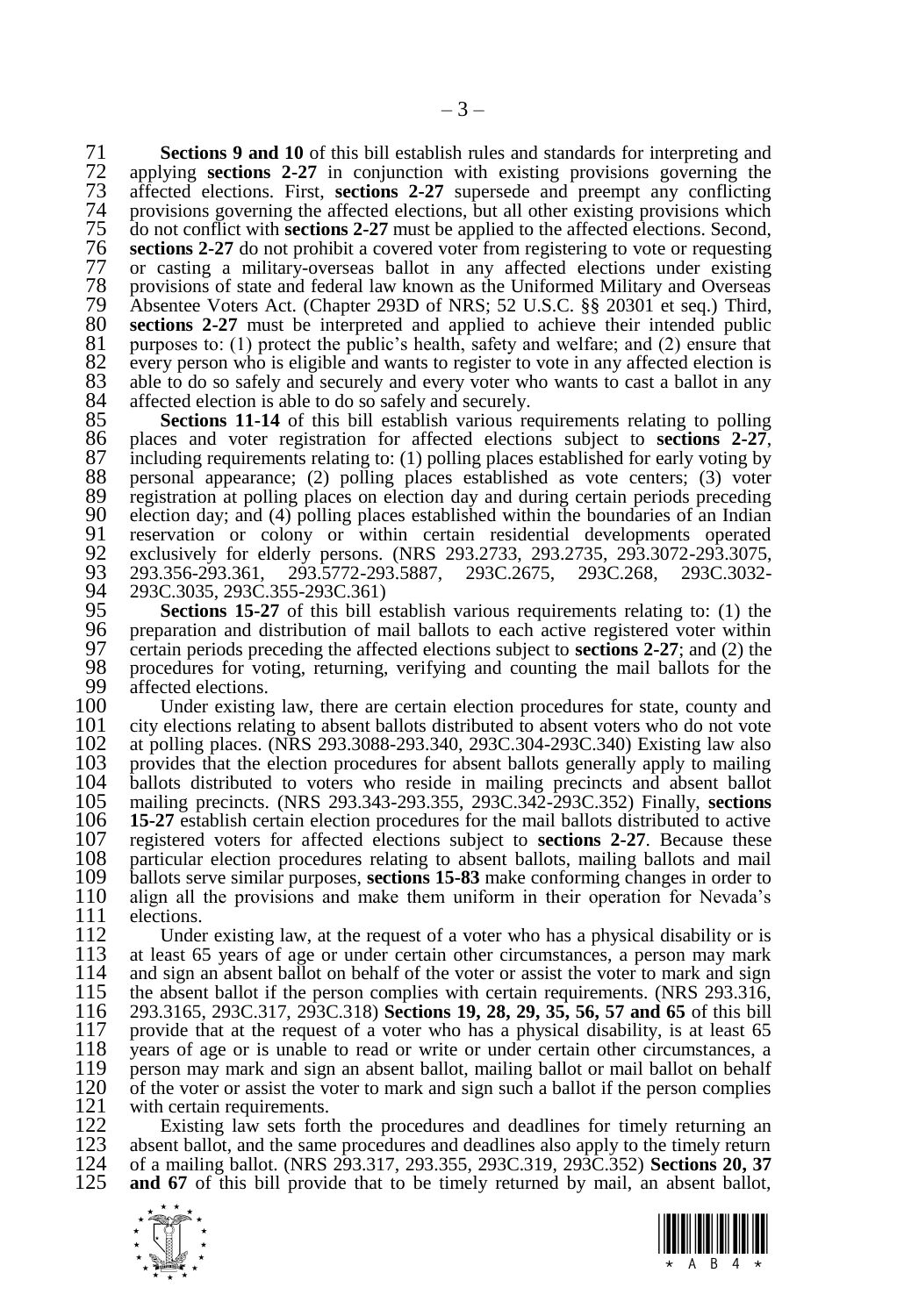126 mailing ballot or mail ballot must be postmarked on or before the day of the 127 election and received by the county or city clerk not later than 5 n m on the seventh 127 election and received by the county or city clerk not later than 5 p.m. on the seventh  $128$  day following the election. **Sections 20. 37 and 67** also provide that if the county or 128 day following the election. **Section[s 20,](#page-14-1) [37](#page-25-0) and [67](#page-46-0)** also provide that if the county or 129 city clerk is unable to determine the date of the postmark on such a ballot, but the 130 ballot is received by the clerk not later than  $5$  p.m. on the third day following 130 ballot is received by the clerk not later than  $\frac{1}{2}$  p.m. on the third day following 131 the election, the ballot is deemed to have been postmarked on or before the day of 131 the election, the ballot is deemed to have been postmarked on or before the day of 132 the election. 132 the election.<br>133 Under e

133 Under existing law, a voter may authorize a member of the voter's family or 134 certain other persons to return an absent ballot or mailing ballot to the county or 134 certain other persons to return an absent ballot or mailing ballot to the county or 135 city clerk on behalf of the voter if certain requirements are met. (NRS 293.316.) 135 city clerk on behalf of the voter if certain requirements are met. (NRS 293.316, 136 293.310, 293.353, 293C.317, 293C.330) **Sections 21, 40, 44, 70 and 75** of this bill: 136 293.330, 293.353, 293C.317, 293C.330) **Section[s 21,](#page-15-0) [40,](#page-28-0) [44,](#page-32-0) [70](#page-50-0) an[d 75](#page-53-0)** of this bill: 137 (1) allow a voter to authorize any person to return an absent ballot, mailing ballot or 138 mail ballot to the county or city clerk on behalf of the voter: and (2) prohibit a 138 mail ballot to the county or city clerk on behalf of the voter; and (2) prohibit a 139 person from willfully failing to return such a ballot to the county or city clerk on 139 person from willfully failing to return such a ballot to the county or city clerk on 140 behalf of the voter under certain circumstances or from willfully engaging in acts 140 behalf of the voter under certain circumstances or from willfully engaging in acts 141 that deny the voter the right to return such a ballot or impede, obstruct, prevent or 141 that deny the voter the right to return such a ballot or impede, obstruct, prevent or 142 interfere with the return of such a ballot. **Section 53** of this bill additionally 142 interfere with the return of such a ballot. **Section [53](#page-38-0)** of this bill additionally 143 prohibits a person from engaging in acts that alter, change, deface, damage or 144 destroy an absent ballot, mailing ballot, mail ballot or certain other ballots without 144 destroy an absent ballot, mailing ballot, mail ballot or certain other ballots without 145 the voter's permission. 145 the voter's permission.<br>146 Existing law estable

146 Existing law establishes procedures that the county or city clerk must follow to 147 verify the signature of a voter on an absent ballot or mailing ballot (NRS 293.325) 147 verify the signature of a voter on an absent ballot or mailing ballot. (NRS 293.325,  $293.325$ ,  $293C.325$ ,  $293C.352$ ) **Sections 23, 39 and 69** of this bill revise these 148 293.355, 293C.325, 293C.352) **Sections [23,](#page-16-0) [39](#page-26-0) and [69](#page-48-0)** of this bill revise these 149 existing procedures and set forth standards for determining when there is a 150 reasonable question of fact as to whether the signature used for an absent ballot. 150 reasonable question of fact as to whether the signature used for an absent ballot, 151 mailing ballot or mail ballot matches the signature of the voter. **Sections 23, 39 and** 151 mailing ballot or mail ballot matches the signature of the voter. **Section[s 23,](#page-16-0) [39](#page-26-0) and**  152 **[69](#page-48-0)** also require the county or city clerk to contact a voter under certain circumstances and advise the voter of the procedures and deadlines for correcting 153 circumstances and advise the voter of the procedures and deadlines for correcting 154 or rectifying certain errors, omissions and problems associated with the signature 154 or rectifying certain errors, omissions and problems associated with the signature 155 requirements for the ballot in order for the ballot to be counted. 155 requirements for the ballot in order for the ballot to be counted.<br>156 Existing law establishes procedures that counting boards

156 Existing law establishes procedures that counting boards must follow when<br>157 they count the returned absent ballots and mailing ballots for an election, and such 157 they count the returned absent ballots and mailing ballots for an election, and such 158 boards generally must wait until 4 working days before the election to begin their 158 boards generally must wait until 4 working days before the election to begin their 159 process of counting the returned absent ballots and mailing ballots. (NRS 293.325, 159 process of counting the returned absent ballots and mailing ballots. (NRS 293.325, 160 293.355, 293.384, 293.385, 293C.325, 293C.385, 293C.385) Sections 160 293.355, 293.384, 293.385, 293C.325, 293C.352, 293C.382, 293C.385) **Sections**  161 **[22](#page-16-1)[-27,](#page-19-0) [39,](#page-26-0) [48,](#page-35-0) [49,](#page-35-1) [69,](#page-48-0) [79](#page-55-0) and [80](#page-55-1)** of this bill revise these existing procedures and 162 provide that such counting boards can begin their process of counting the returned 163 absent ballots, mailing ballots and mail ballots 15 days before the election. 163 absent ballots, mailing ballots and mail ballots 15 days before the election.<br>164 Under existing case law, the Nevada Supreme Court has held that if p

164 Under existing case law, the Nevada Supreme Court has held that if petitioners<br>165 who bring lawsuits challenging Nevada's election laws do not timely file and 165 who bring lawsuits challenging Nevada's election laws do not timely file and 166 diligently prosecute their lawsuits before elections officials prepare and distribute 166 diligently prosecute their lawsuits before elections officials prepare and distribute 167 ballots for the election as required by law, the lawsuits are rendered "moot." and 167 ballots for the election as required by law, the lawsuits are rendered "moot," and their claims must be dismissed without reaching the merits of the claims. (*Beebe*  $v$ . 168 their claims must be dismissed without reaching the merits of the claims. (*Beebe v.*  169 *Koontz*, 72 Nev. 247, 253-54 (1956); *Miller v. Burk*, 124 Nev. 579, 599 n.70 170 (2008); *Burdish v. Miller*, Nos. 56795 and 56893, 2010 WL 3929070 (Nev. Oct. 6, 171 2010); *Fasano v. Ashjian*, No. 56040, 2010 WL 4340813 (Nev. Oct. 28, 2010)) 172 Existing statutory law similarly codifies this mootness doctrine with regard to 173 absent ballots by stating that any legal action which would prevent absent ballots 173 absent ballots by stating that any legal action which would prevent absent ballots 174 from being distributed to voters is moot and of no effect. (NRS 293.309, 293C.305) 174 from being distributed to voters is moot and of no effect. (NRS 293.309, 293C.305)<br>175 **Sections 15, 32, 43, 62, 73 and 74** of this bill provide that this mootness doctrine 175 **Sections [15,](#page-11-0) [32,](#page-21-0) [43,](#page-32-1) [62,](#page-42-0) [73](#page-53-1) and [74](#page-53-2)** of this bill provide that this mootness doctrine 176 applies to absent ballots, mailing ballots and mail ballots by stating that any 177 untimely legal action which would prevent the distribution of such ballots to voters 177 untimely legal action which would prevent the distribution of such ballots to voters 178 is moot and of no effect. 178 is moot and of no effect.<br>179 Under existing law.

179 Under existing law, with certain exceptions, counties and cities must pay the 180 costs necessarily incurred in preparing for and conducting elections in those costs necessarily incurred in preparing for and conducting elections in those



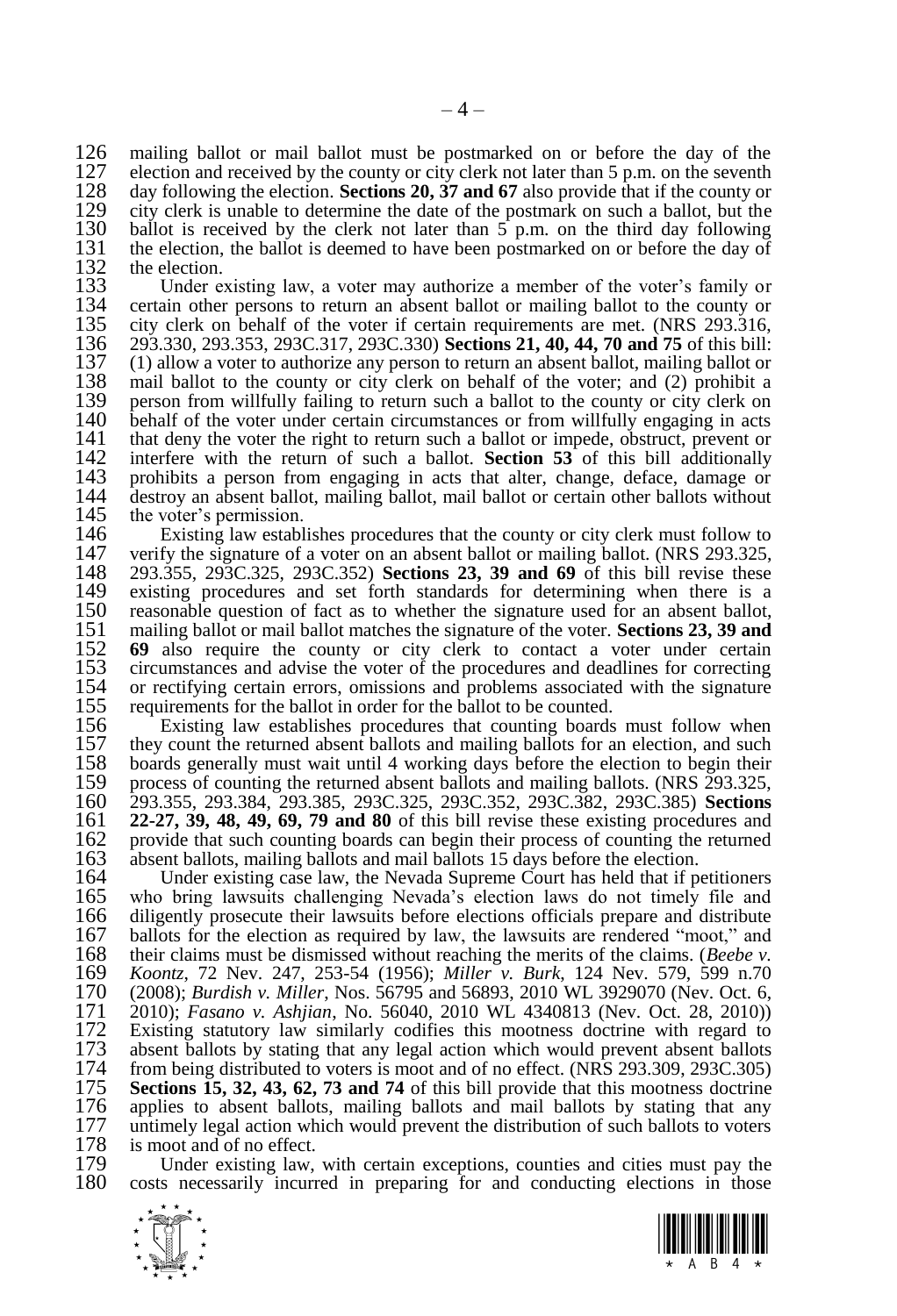181 counties and cities, including the costs of providing all ballots, forms and other 182 supplies to be used at such elections. (NRS 293.443-293.460) **Section 84** of this bill supplies to be used at such elections. (NRS 293.443-293.460) **Sectio[n 84](#page-59-0)** of this bill 183 provides for the transfer, disbursement and use of certain federal money to pay<br>184 certain costs related to preparing for and conducting the 2020 General Election 184 certain costs related to preparing for and conducting the 2020 General Election 185 pursuant to sections 2-27. 185 pursuant to **sections** [2-](#page-4-0)[27](#page-19-0).<br>186 Finally, **section** 85

 Finally, **section [85](#page-60-0)** of this bill makes the provisions of this bill apply 187 retroactively from and after July 1, 2020, and thereby apply to any state of 188 emergency or declaration of disaster proclaimed by the Governor or by resolution 188 emergency or declaration of disaster proclaimed by the Governor or by resolution 189 of the Legislature before, on or after the effective date of this bill if the state of 189 of the Legislature before, on or after the effective date of this bill if the state of 190 emergency or declaration of disaster was in effect on July 1, 2020, or remains in 190 emergency or declaration of disaster was in effect on July 1, 2020, or remains in 191 effect or becomes effective on or after July 1, 2020. As a result, the provisions of 191 effect or becomes effective on or after July 1, 2020. As a result, the provisions of 192 this bill apply to: (1) the 2020 General Election and every other election held on the 192 this bill apply to: (1) the 2020 General Election and every other election held on the 193 same day as the 2020 General Election, which are deemed to be affected elections 193 same day as the 2020 General Election, which are deemed to be affected elections subject to the provisions of **sections 2-27**; and (2) any other election held on or subject to the provisions of **sections [2](#page-4-0)[-27](#page-19-0)**; and (2) any other election held on or 195 after the effective date of this bill if the election is deemed to be an affected election in accordance with the provisions of **sections 2-27**. However, **section 85**  election in accordance with the provisions of **sections [2-](#page-4-0)[27](#page-19-0)**. However, **section [85](#page-60-0)** 197 also provides that the provisions of this bill do not apply to any criminal or civil 198 offense committed before the effective date of this bill. offense committed before the effective date of this bill.

> <span id="page-4-1"></span>THE PEOPLE OF THE STATE OF NEVADA, REPRESENTED IN SENATE AND ASSEMBLY, DO ENACT AS FOLLOWS:

1 **Section 1.** Chapter 293 of NRS is hereby amended by adding 2 thereto the provisions set forth as sections 2 to 29, inclusive, of this thereto the provisions set forth as sections [2](#page-4-0) to [29,](#page-20-0) inclusive, of this act.<br>4

<span id="page-4-0"></span>**Sec. 2.** *The Legislature hereby finds and declares that:*

 *1. The State of Nevada faces a substantial and continuing danger that the occurrence or existence of an emergency or disaster in this State will adversely affect the public's health, safety and welfare and the ability of elections officials to prepare for and conduct an affected election safely and securely under such circumstances.*

 *2. If an emergency or disaster occurs or exists in this State, the provisions of sections [2](#page-4-0) to [27,](#page-19-0) inclusive, of this act ensure that:*

 *(a) Elections officials have certainty concerning the procedures to prepare for and conduct an affected election safely and securely and are able to carry out their official powers and duties so that the public's health, safety and welfare are protected and the security and integrity of the affected election are preserved under such circumstances; and*

 *(b) The voters have faith and confidence that they can participate in the affected election and exercise their right to vote without fear for their health, safety and welfare under such circumstances.*

 **Sec. 3.** *As used in sections [2](#page-4-0) to [27,](#page-19-0) inclusive, of this act, unless the context otherwise requires, the words and terms defined* 



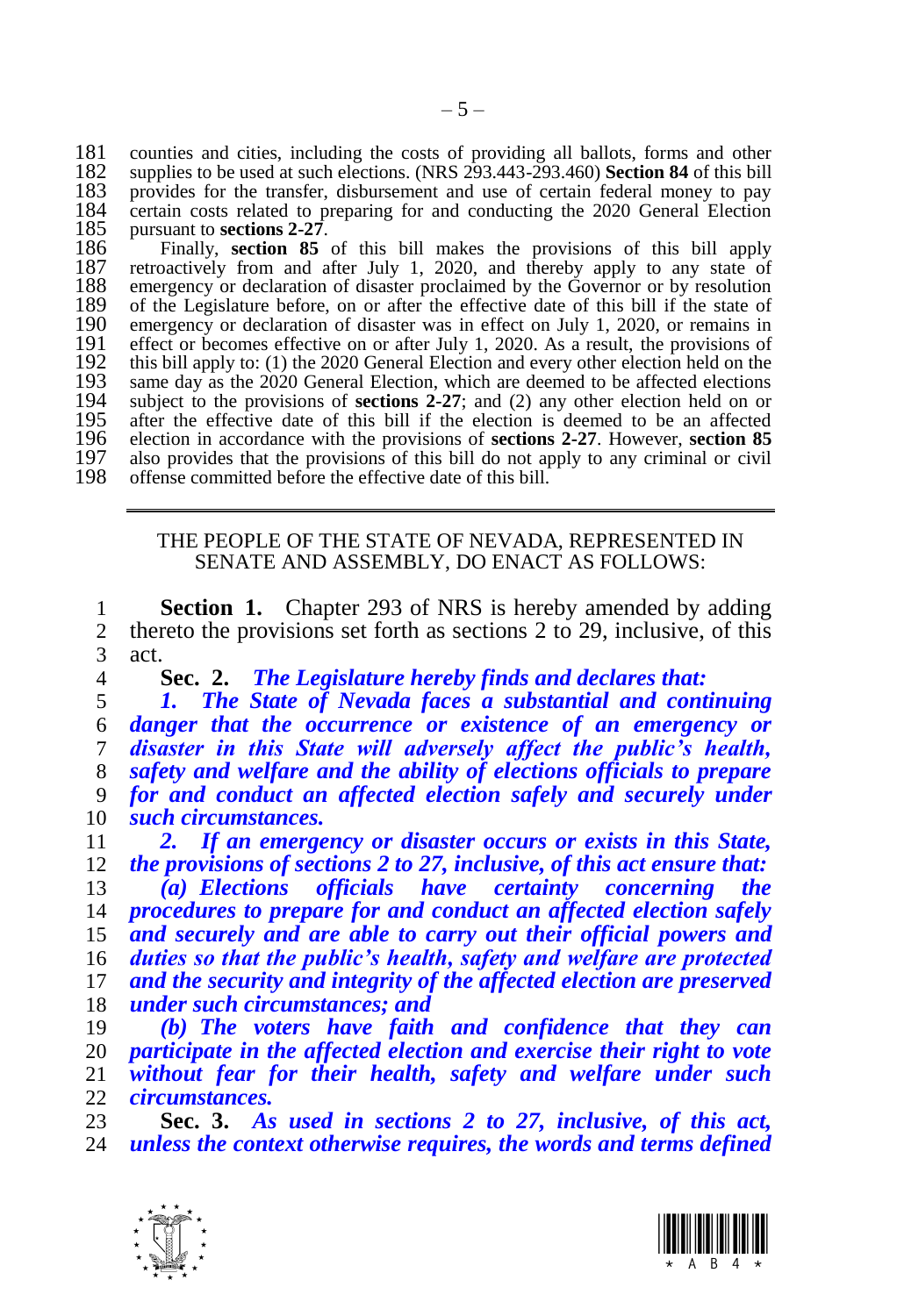*in sections [4](#page-5-1) to [7,](#page-5-2) inclusive, of this act have the meanings ascribed to them in those sections.*

<span id="page-5-1"></span> **Sec. 4.** *1. "Active registered voter" or "voter" means a registered voter who has an active registration and who has not been designated as inactive pursuant to the provisions of this title.*

 *2. The term includes, without limitation, a covered voter who registers to vote or has registered to vote pursuant to the provisions of chapter 293D of NRS or the Uniformed and Overseas Citizens Absentee Voting Act, 52 U.S.C. §§ 20301 et seq.*

 **Sec. 5.** *"Affected election" or "election" means a primary election, primary city election, general election, general city election or special election which, in accordance with the provisions of section [8](#page-5-0) of this act, is deemed to be an affected election that is subject to the provisions of sections [2](#page-4-0) to [27,](#page-19-0) inclusive, of this act.*

<span id="page-5-3"></span> **Sec. 6.** *1. "Mail ballot" means a mail ballot distributed to an active registered voter in an affected election pursuant to the provisions of sections [2](#page-4-0) t[o 27,](#page-19-0) inclusive, of this act.*

*2. The term does not include:*

 *(a) An absent ballot. (b) A mailing ballot distributed to a voter in a mailing precinct or an absent ballot mailing precinct pursuant to NRS 293.343 to 293.355, inclusive, and section [29](#page-20-0) of this act, 293C.112 or 293C.342 to 293C.352, inclusive, and section [57](#page-40-1) of this act.*

<span id="page-5-2"></span> **Sec. 7.** *"Vote center" means a polling place established by the county or city clerk, as applicable, pursuant to the provisions of NRS 293.3072 to 293.3075, inclusive, or 293C.3032 to 293C.3035, inclusive, as applicable, where any person entitled to vote by personal appearance in the county or city, as applicable, may do so on the day of the election.*

<span id="page-5-0"></span> **Sec. 8.** *1. Except as otherwise provided in this section, if a state of emergency or declaration of disaster is proclaimed by the Governor or by resolution of the Legislature pursuant to NRS 414.070 for the entire State of Nevada, the following elections are deemed to be affected elections that are subject to the provisions of sections [2](#page-4-0) to [27,](#page-19-0) inclusive, of this act:*

 *(a) A primary election, if on the March 1 preceding the primary election, the state of emergency or declaration of disaster is in effect for the entire State of Nevada.*

*(b) A primary city election:*

 *(1) Held on the date of the primary election set forth in NRS 293.175, if on the March 1 preceding the primary city election, the state of emergency or declaration of disaster is in effect for the entire State of Nevada.*



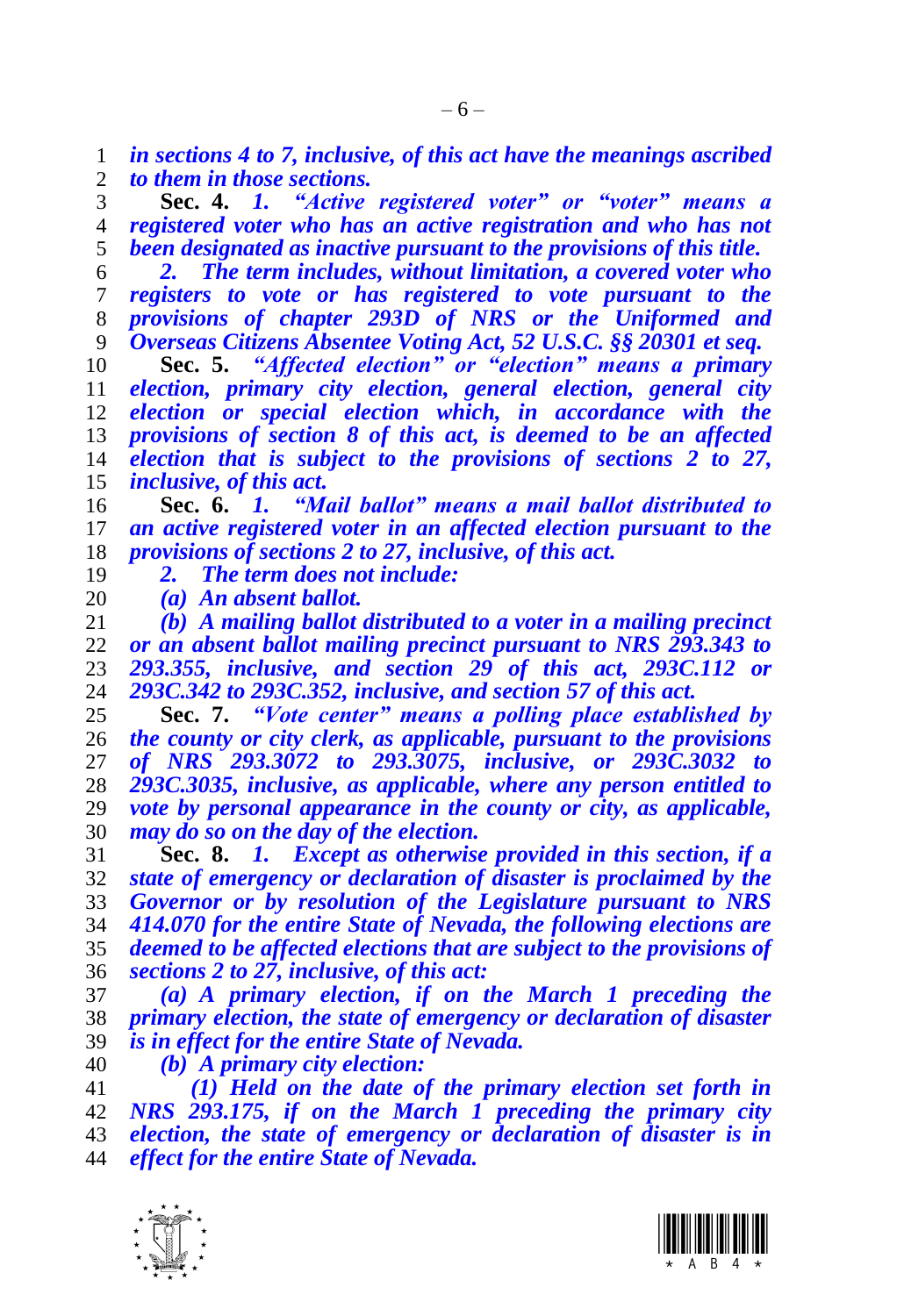*(2) Held on a date other than the date of the primary election set forth in NRS 293.175, if on the date that is 90 days preceding the date of the primary city election, the state of emergency or declaration of disaster is in effect for the entire State of Nevada.*

 *(c) A general election, if on the July 1 preceding the general election, the state of emergency or declaration of disaster is in effect for the entire State of Nevada.*

*(d) A general city election:*

 *(1) Held on the date of the general election set forth in NRS 293.12755, if on the July 1 preceding the general city election, the state of emergency or declaration of disaster is in effect for the entire State of Nevada.*

 *(2) Held on a date other than the date of the general election set forth in NRS 293.12755, if on the date that is 90 days preceding the date of the general city election, the state of emergency or declaration of disaster is in effect for the entire State of Nevada.*

*(e) A special election, if:*

 *(1) On the date that the call for the special election is issued, the state of emergency or declaration of disaster is in effect for the entire State of Nevada; or*

 *(2) The special election is held on the same day as a primary election, primary city election, general election or general city election that is subject to the provisions of sections [2](#page-4-0) to [27,](#page-19-0) inclusive, of this act.*

 *2. If a state of emergency or declaration of disaster is proclaimed by the Governor or by resolution of the Legislature pursuant to NRS 414.070 for the entire State of Nevada after the applicable date set forth in subsection 1 for an election, the Governor may order that the election is deemed to be an affected election that is subject to the provisions of sections [2](#page-4-0) to [27,](#page-19-0) inclusive, of this act if the Governor finds that:*

 *(a) The health, safety and welfare of voters and elections personnel or the security and integrity of the election may be adversely affected by the emergency or disaster; and*

 *(b) Elections officials have sufficient time to comply with the requirements set forth in sections [2](#page-4-0) to [27,](#page-19-0) inclusive, of this act, and any applicable requirements set forth in federal law for the election.*

 *3. If a state of emergency or declaration of disaster is proclaimed by the Governor or by resolution of the Legislature pursuant to NRS 414.070 for one or more specific areas of the State of Nevada affected by the emergency or disaster but not for the entire State of Nevada as provided in subsection 1 or 2, the* 



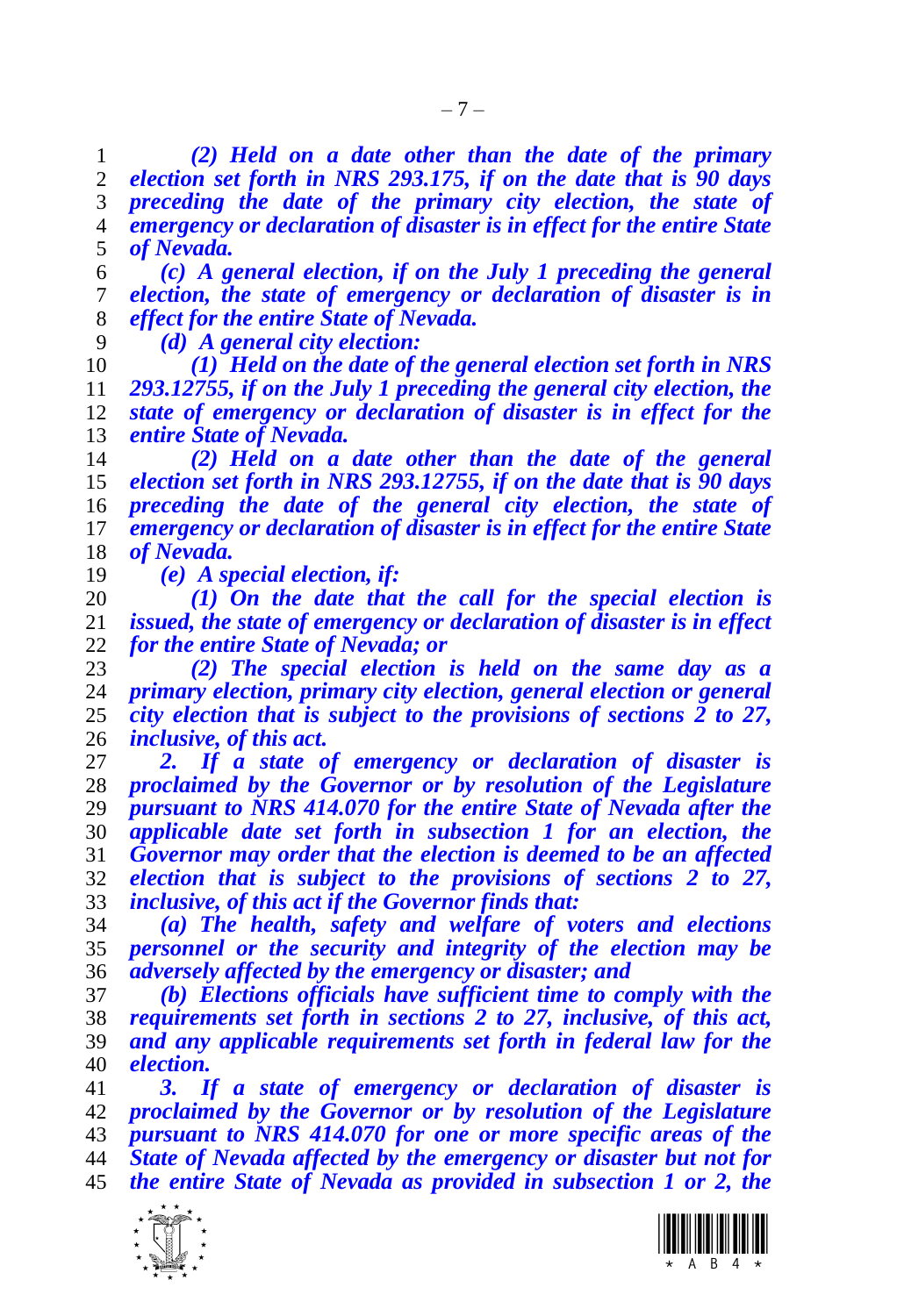*Governor may order that an election in one or more of those* 

 *specific areas is deemed to be an affected election that is subject to the provisions of sections [2](#page-4-0) to [27,](#page-19-0) inclusive, of this act if the Governor finds that:*

 *(a) The health, safety and welfare of voters and elections personnel or the security and integrity of the election may be adversely affected by the emergency or disaster; and*

 *(b) Elections officials have sufficient time to comply with the requirements set forth in sections [2](#page-4-0) to [27,](#page-19-0) inclusive, of this act, and any applicable requirements set forth in federal law for the election.*

<span id="page-7-0"></span> **Sec. 9.** *1. Except as otherwise provided in subsection 2, if any election is deemed to be an affected election:*

 *(a) The provisions of sections [2](#page-4-0) to [27,](#page-19-0) inclusive, of this act supersede and preempt any conflicting provisions of any other statute or charter, ordinance, interpretation, regulation or rule governing the election; and*

 *(b) The provisions of any other statute or charter, ordinance, interpretation, regulation or rule governing the election which do not conflict with the provisions of sections [2](#page-4-0) to [27,](#page-19-0) inclusive, of this act must be applied to the election, including, without limitation:*

 *(1) Provisions relating to the registration of electors, updating voter registration information, the voting of registered voters and conducting the election; and*

 *(2) Provisions relating to the compilation and canvass of election returns and ties, recounts and contests of election.*

 *2. The provisions of sections [2](#page-4-0) to [27,](#page-19-0) inclusive, of this act do not prohibit a covered voter from registering to vote or requesting or casting a military-overseas ballot in any affected election pursuant to the provisions of chapter 293D of NRS or the Uniformed and Overseas Citizens Absentee Voting Act, 52 U.S.C. §§ 20301 et seq.*

<span id="page-7-1"></span> **Sec. 10.** *1. The provisions of sections [2](#page-4-0) to [27,](#page-19-0) inclusive, of this act must be liberally construed and broadly interpreted to achieve their intended public purposes to:*

*(a) Protect the public's health, safety and welfare; and*

*(b) Ensure that:*

 *(1) Every person who is eligible and wants to register to vote in any affected election is able to do so safely and securely.*

 *(2) Every voter who wants to cast a ballot in any affected election is able to do so safely and securely.*

 *2. If there is any uncertainty or doubt regarding the construction, interpretation or application of the provisions of sections [2](#page-4-0) to [27,](#page-19-0) inclusive, of this act, that uncertainty or doubt* 

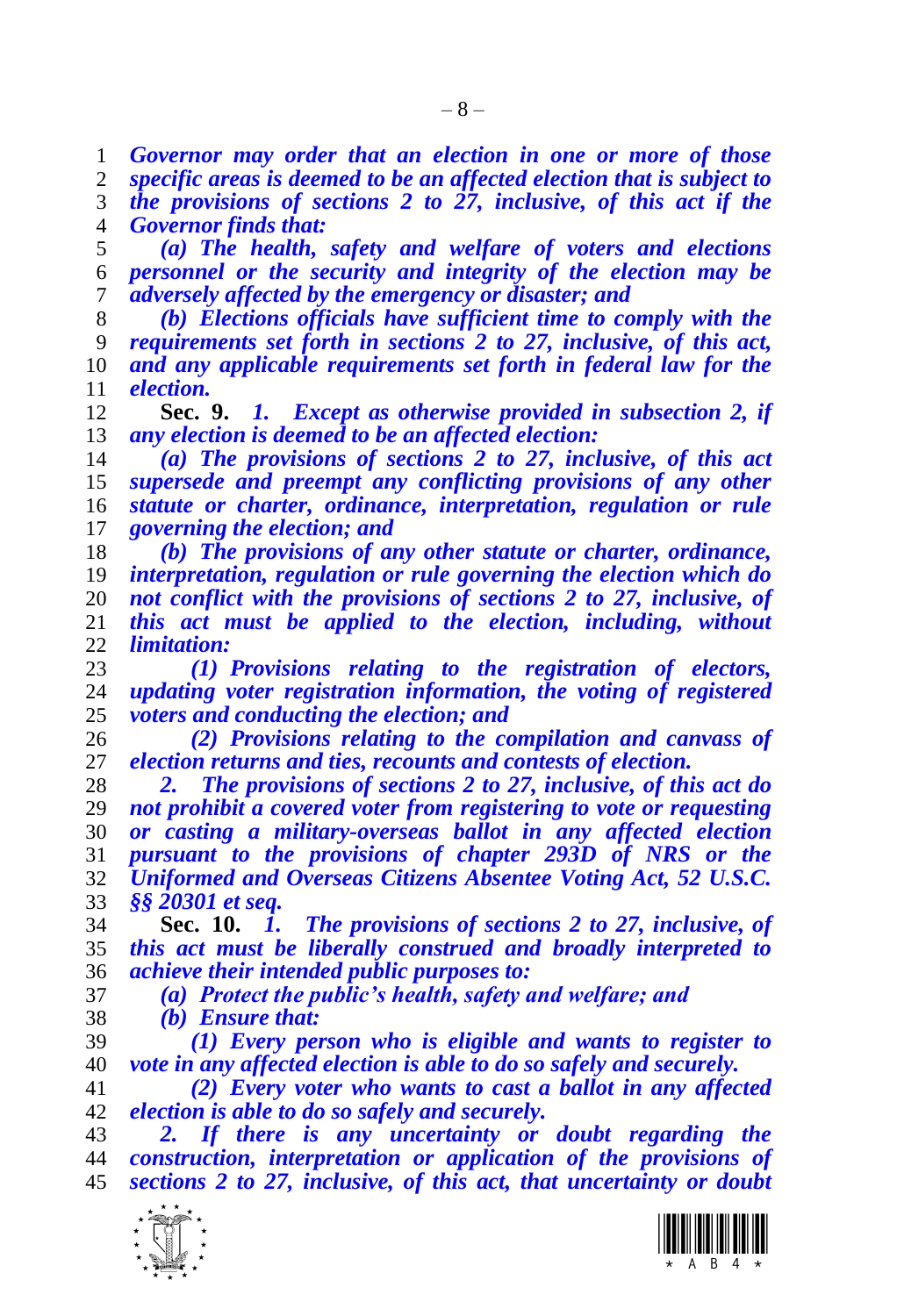*must be resolved in favor of carrying out the public purposes of those provisions.*

<span id="page-8-0"></span> **Sec. 11.** *1. Except as otherwise provided in this section, if any affected election is:*

 *(a) A primary election or general election, the provisions of NRS 293.356 to 293.361, inclusive, governing early voting by personal appearance apply to the election.*

 *(b) A primary city election or general city election, the provisions of NRS 293C.355 to 293C.361, inclusive, governing early voting by personal appearance apply to the election if the city has provided for early voting by personal appearance pursuant to NRS 293C.110.*

 *2. If the affected election is a primary election or general election, the county clerk must establish:*

 *(a) In a county whose population is 700,000 or more, at least 35 polling places for early voting by personal appearance, which may be any combination of temporary or permanent polling places for early voting.*

 *(b) In a county whose population is 100,000 or more but less than 700,000, at least 17 polling places for early voting by personal appearance, which may be any combination of temporary or permanent polling places for early voting.*

 *(c) In a county whose population is less than 100,000, at least 1 permanent polling place for early voting by personal appearance.*

 *3. In addition to the polling places for early voting established pursuant to subsection 2, the county clerk must establish a temporary polling place for early voting by personal appearance within the boundaries of an Indian reservation or Indian colony that is located in whole or in part within the county if:*

 *(a) The Indian tribe submits a request to the county clerk for the establishment of such a temporary polling place for early voting; and*

 *(b) The request described in paragraph (a) is submitted to the county clerk:*

 *(1) For a primary election, not later than the April 1 preceding the primary election; or*

 *(2) For a general election, not later than the September 1 preceding the general election.*

 *4. If the affected election is a primary city election or a general city election and the city has provided for early voting by personal appearance pursuant to NRS 293C.110, the city clerk must establish at least one permanent polling place for early voting by personal appearance in the city.*



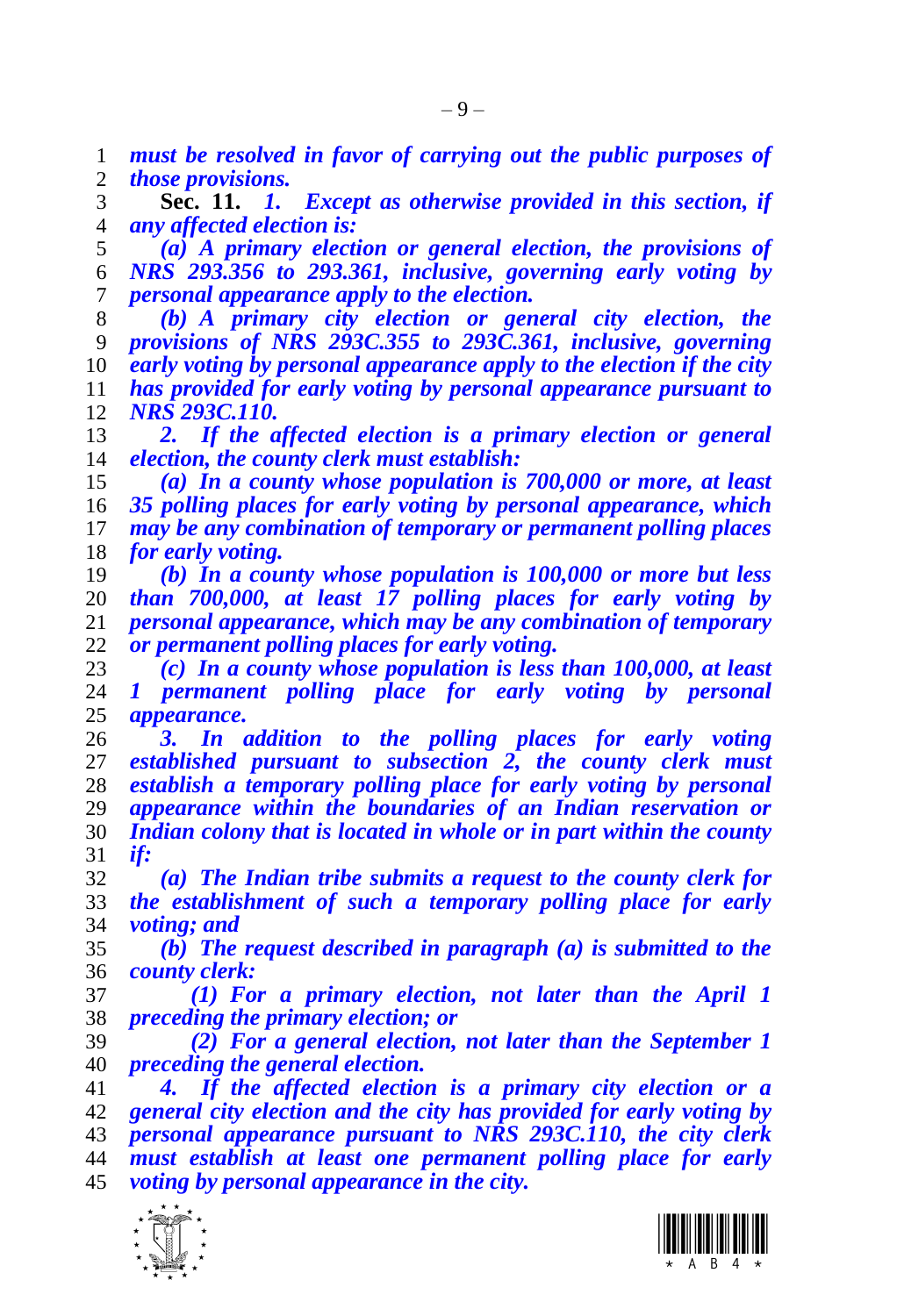*5. In addition to the polling place for early voting established pursuant to subsection 4, the city clerk must establish a temporary polling place for early voting by personal appearance within the boundaries of an Indian reservation or Indian colony that is located in whole or in part within the city if:*

 *(a) The Indian tribe submits a request to the city clerk for the establishment of such a temporary polling place for early voting; and*

 *(b) The request described in paragraph (a) is submitted to the city clerk:*

 *(1) For a primary city election: (I) Held on the date of the primary election set forth in NRS 293.175, not later than the April 1 preceding the primary city election.*

 *(II) Held on a date other than the date of the primary election set forth in NRS 293.175, not later than 45 days before the date of the primary city election.*

*(2) For a general city election:*

 *(I) Held on the date of the general election set forth in NRS 293.12755, not later than the September 1 preceding the general city election.*

 *(II) Held on a date other than the date of the general election set forth in NRS 293.12755, not later than 45 days before the date of the general city election.*

<span id="page-9-0"></span> **Sec. 12.** *1. Except as otherwise provided in this section, for any affected election, the county or city clerk, as applicable, may establish one or more polling places as vote centers for the day of the election.*

 *2. If the affected election is a primary election or general election, the county clerk:*

 *(a) In a county whose population is 700,000 or more, must establish at least 100 vote centers for the day of the election.*

 *(b) In a county whose population is 100,000 or more but less than 700,000, must establish at least 30 vote centers for the day of the election.*

 *(c) In a county whose population is less than 100,000, may establish one or more vote centers for the day of the election.*

 **Sec. 13.** *1. If any affected election is a primary election, primary city election, general election or general city election, the provisions of NRS 293.5772 to 293.5887, inclusive, apply to the election.*

 *2. Except as otherwise provided in subsection 3, the county or city clerk, as applicable, may establish polling places for the election precincts in the county or city, as applicable, where:*



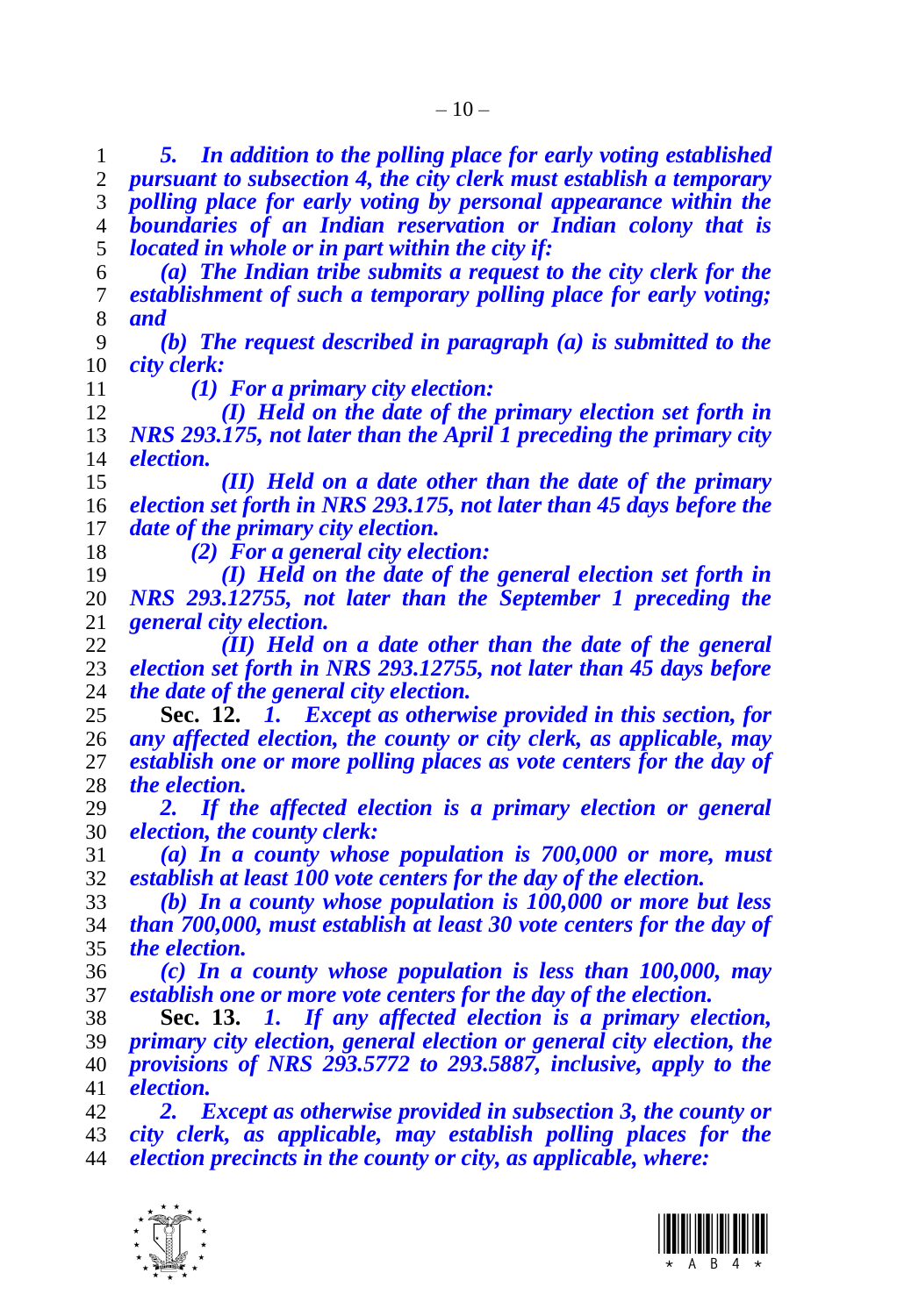*(a) A voter may vote in person on the day of the election in his or her election precinct; and*

 *(b) A person may register to vote pursuant to NRS 293.5772 to 293.5887, inclusive, and vote in person on the day of the election in his or her election precinct.*

 *3. If, for a primary election or general election, the county clerk in a county whose population is less than 100,000 does not establish at least one vote center for the day of the election pursuant to section [12](#page-9-0) of this act, the county clerk must establish polling places for the election precincts in the county for the day of the election where:*

 *(a) A voter may vote in person on the day of the election in his or her election precinct; and*

 *(b) A person may register to vote pursuant to NRS 293.5772 to 293.5887, inclusive, and vote in person on the day of the election in his or her election precinct.*

 *4. If, for a primary city election or general city election, the city clerk does not establish at least one vote center for the day of the election pursuant to section [12](#page-9-0) of this act, the city clerk must establish polling places for the election precincts in the city for the*  day of the election where:

 *(a) A voter may vote in person on the day of the election in his or her election precinct; and*

 *(b) A person may register to vote pursuant to NRS 293.5772 to 293.5887, inclusive, and vote in person on the day of the election in his or her election precinct.*

<span id="page-10-0"></span> **Sec. 14.** *1. Except as otherwise provided in this section, if any affected election is:*

 *(a) A primary election or general election, the provisions of NRS 293.2733 and 293.2735 apply to a request for the establishment of a polling place for the election.*

 *(b) A primary city election or general city election, the provisions of NRS 293C.2675 and 293C.268 apply to a request for the establishment of a polling place for the election.*

*2. The request for the establishment of:*

 *(a) A polling place pursuant to NRS 293.2733 or 293.2735 must be submitted to the county clerk not later than the April 1 before the primary election or the September 1 before the general election, as applicable.*

 *(b) A polling place pursuant to NRS 293C.2675 or 293C.268 must be submitted to the city clerk:*

*(1) For a primary city election:*

 *(I) Held on the date of the primary election set forth in NRS 293.175, not later than the April 1 preceding the primary city election.*



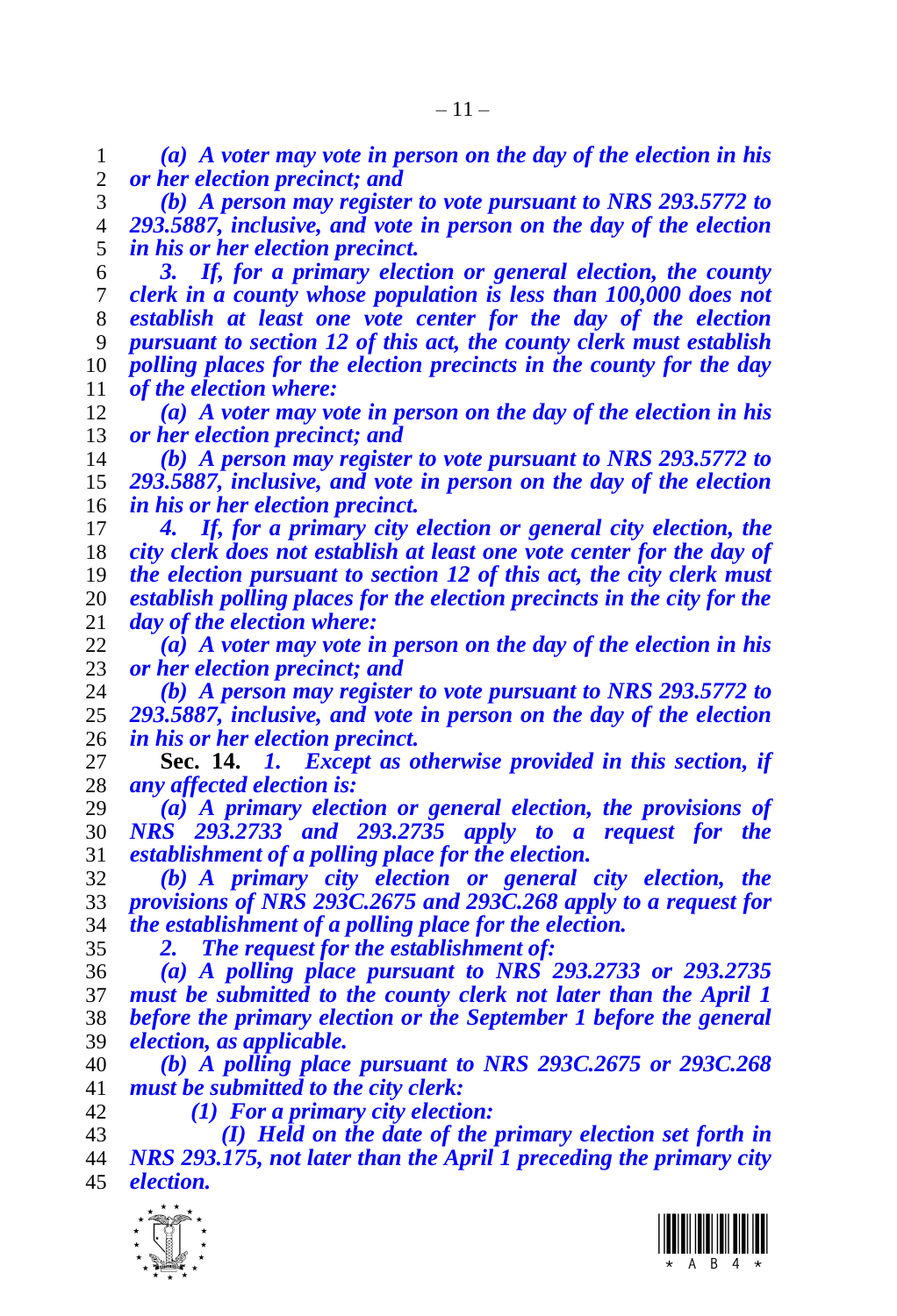*(II) Held on a date other than the date of the primary election set forth in NRS 293.175, not later than 45 days before the date of the primary city election.*

*(2) For a general city election:*

 *(I) Held on the date of the general election set forth in NRS 293.12755, not later than September 1 preceding the general city election.*

 *(II) Held on a date other than the date of the general election set forth in NRS 293.12755, not later than 45 days before the date of the general city election.*

<span id="page-11-0"></span> **Sec. 15.** *1. Except as otherwise provided in this subsection, for any affected election, the county or city clerk, as applicable, shall prepare and distribute to each active registered voter in the county or city, as applicable, a sample ballot and a mail ballot for the election. The county or city clerk shall not distribute a mail ballot to any person who registers to vote for the election pursuant to the provisions of NRS 293.5772 to 293.5887, inclusive, but may distribute a sample ballot available at a polling place to such a person.*

 *2. The mail ballot must include all offices, candidates and measures upon which the voter is entitled to vote at the election.*

 *3. Except as otherwise provided in subsection 4, the mail ballot must be distributed to:*

*(a) Each active registered voter who:*

 *(1) Resides within the State, not later than 20 days before the election; and*

 *(2) Except as otherwise provided in paragraph (b), resides outside the State, not later than 40 days before the election.*

 *(b) Each covered voter who is entitled to have a military- overseas ballot transmitted pursuant to the provisions of chapter 293D of NRS or the Uniformed and Overseas Citizens Absentee Voting Act, 52 U.S.C. §§ 20301 et seq., not later than the time required by those provisions.*

 *4. In the case of a special election where no candidate for federal office will appear on the ballot, the mail ballot must be distributed to each active registered voter not later than 15 days before the special election.*

 *5. Any untimely legal action which would prevent the mail ballot from being distributed to any voter pursuant to this section is moot and of no effect.*

<span id="page-11-1"></span> **Sec. 16.** *1. Except as otherwise provided in subsection 2 and chapter 293D of NRS, for any affected election, the county or city clerk, as applicable, shall send to each active registered voter* 

*by first-class mail, or by any class of mail if the Official Election* 



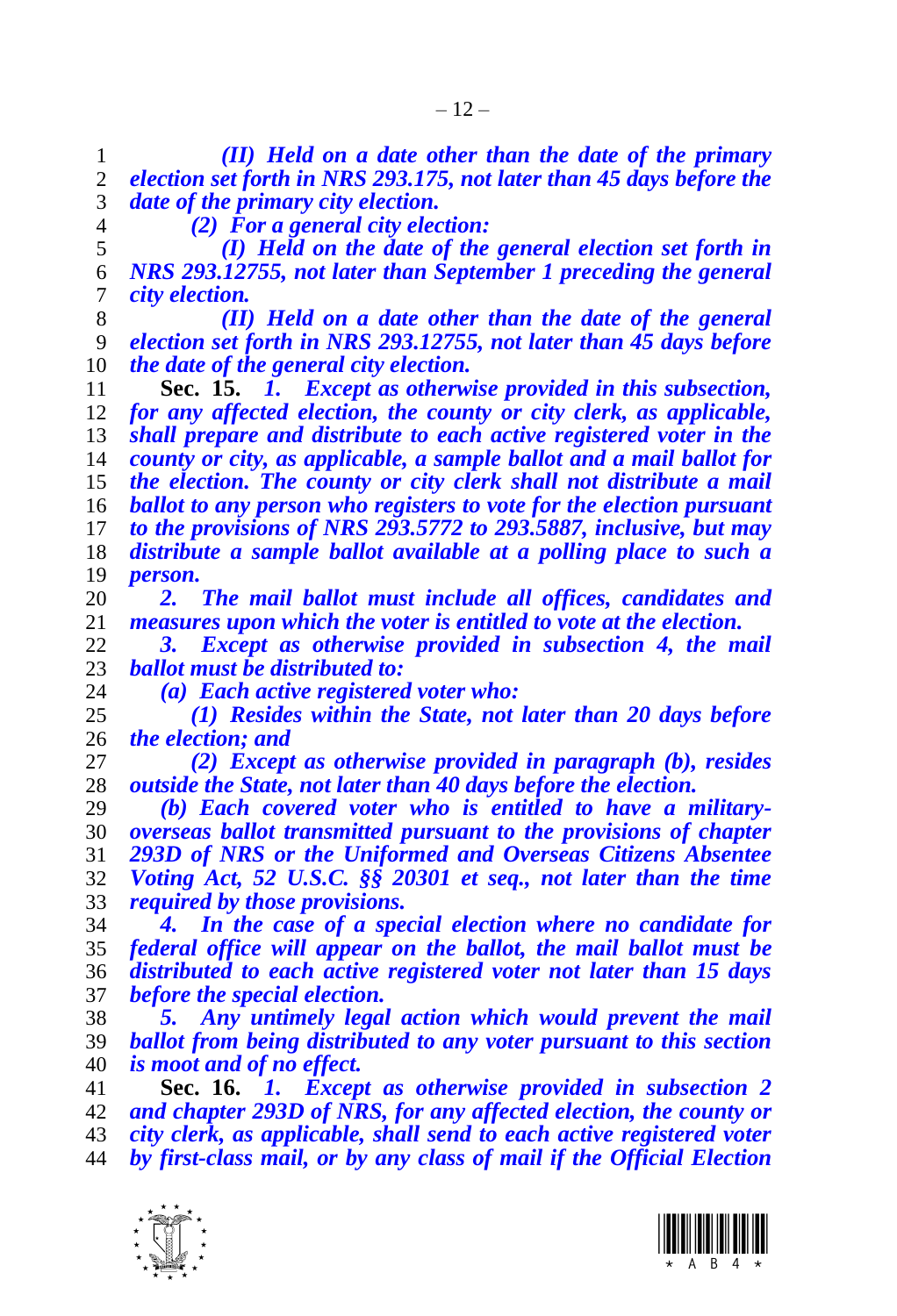*Mail logo or an equivalent logo or mark created by the United States Postal Service is properly placed:*

*(a) A mail ballot;*

*(b) A return envelope;*

- *(c) An envelope or sleeve into which the mail ballot is inserted to ensure its secrecy;*
- *(d) An identification envelope, if applicable; and*
- *(e) Instructions.*

 *2. In sending a mail ballot to each active registered voter, the county or city clerk shall use an envelope that may not be forwarded to an address of the voter that is different from the address to which the mail ballot is mailed.*

 *3. The return envelope must include postage prepaid by first- class mail if the active registered voter is within the boundaries of the United States, its territories or possessions or on a military base.*

 *4. Before sending a mail ballot to an active registered voter, the county or city clerk shall record:*

*(a) The date the mail ballot is issued;*

 *(b) The name of the voter to whom the mail ballot is issued, his or her precinct or district and his or her political affiliation, if any, unless all the offices on the mail ballot are nonpartisan offices;*

*(c) The number of the mail ballot; and*

<span id="page-12-0"></span> *(d) Any remarks the county or city clerk finds appropriate.* **Sec. 17.** *1. Except as otherwise provided in subsection 2, for any affected election, if a person applied by mail or computer to register to vote, or preregistered to vote by mail or computer and is subsequently deemed to be registered to vote, and the person has not previously voted in any election for federal office in this State, the county or city clerk, as applicable, must inform the person that he or she must include a copy of the information required in* 

 *paragraph (b) of subsection 1 of NRS 293.2725 in the return envelope with the mail ballot.*

 *2. The provisions of subsection 1 do not apply to a person who:*

 *(a) Registers to vote by mail or computer, or preregisters to vote by mail or computer and is subsequently deemed to be registered to vote, and submits with his or her application to preregister or register to vote:*

*(1) A copy of a current and valid photo identification; or*

 *(2) A copy of a current utility bill, bank statement, paycheck or document issued by a governmental entity, including a check which indicates the name and address of the person, but not including a voter registration card;*



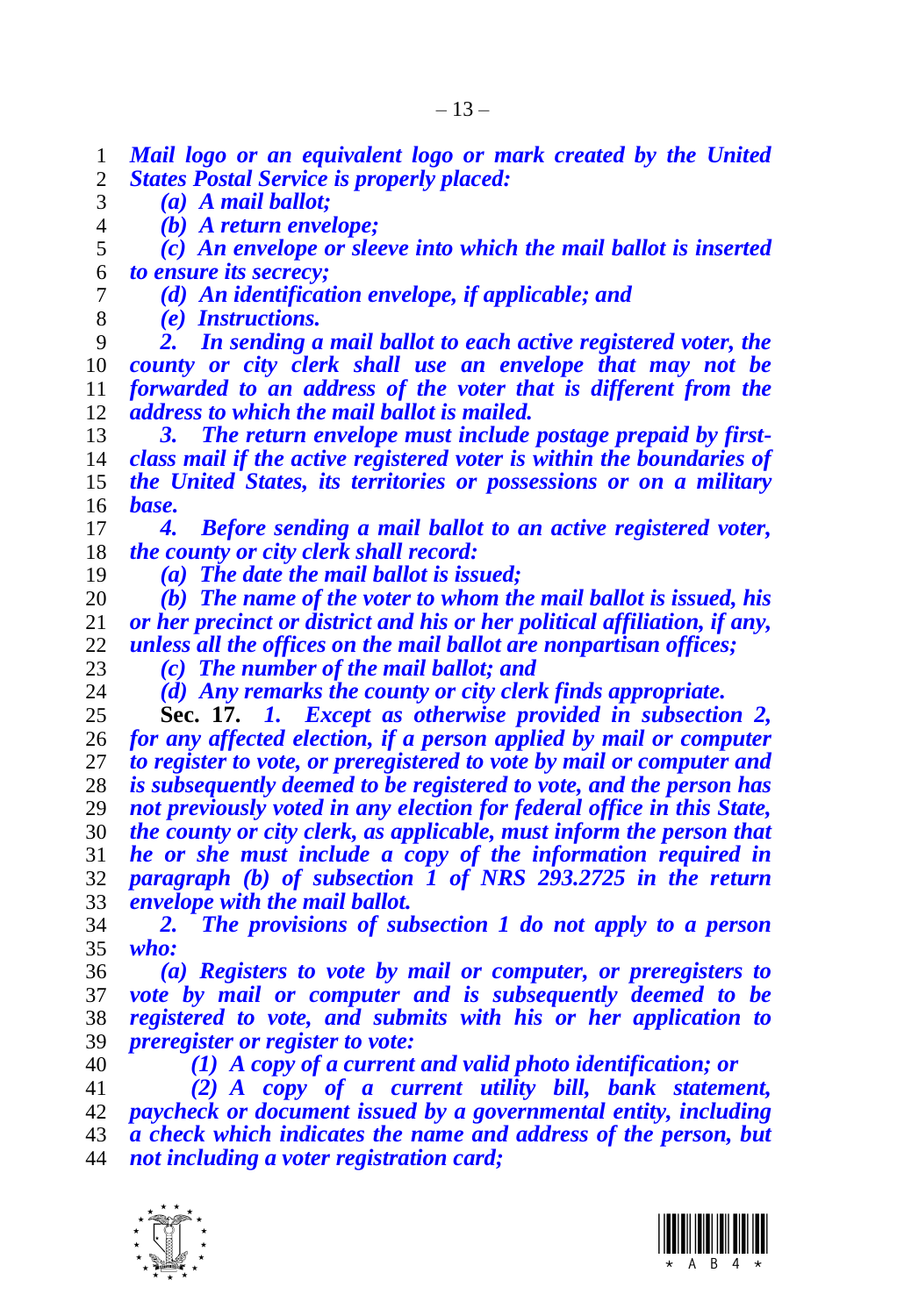*(b) Registers to vote by mail or computer and submits with his or her application to register to vote a driver's license number or* 

 *at least the last four digits of his or her social security number, if a state or local election official has matched that information with an existing identification record bearing the same number, name and date of birth as provided by the person in the application;*

 *(c) Registers to vote pursuant to NRS 293.5732 to 293.5757, inclusive, and at that time presents to the Department of Motor Vehicles:*

*(1) A copy of a current and valid photo identification;*

 *(2) A copy of a current utility bill, bank statement, paycheck or document issued by a governmental entity, including a check which indicates the name and address of the person, but not including a voter registration card; or*

 *(3) A driver's license number or at least the last four digits of his or her social security number, if a state or local election official has matched that information with an existing identification record bearing the same number, name and date of birth as provided by the person in the application;*

 *(d) Is entitled to vote pursuant to the provisions of chapter 293D of NRS or the Uniformed and Overseas Citizens Absentee Voting Act, 52 U.S.C. §§ 20301 et seq.;*

 *(e) Is provided the right to vote otherwise than in person pursuant to the provisions of the Voting Accessibility for the Elderly and Handicapped Act, 52 U.S.C. §§ 20101 et seq.; or*

 *(f) Is entitled to vote otherwise than in person pursuant to the provisions of any other federal law.*

 *3. If a person fails to provide the identification required pursuant to paragraph (b) of subsection 1 of NRS 293.2725 with his or her mail ballot:*

 *(a) The mail ballot must be treated as a provisional ballot; and (b) The county or city clerk must:*

*(1) Contact the person;*

 *(2) Allow the person to provide the identification required before 5 p.m. on the third day following the election; and*

 *(3) If the identification required pursuant to paragraph (b) of subsection 1 of NRS 293.2725 is provided, ensure the mail ballot is delivered to the appropriate mail ballot central counting board.*

 **Sec. 18.** *1. Except as otherwise provided in section [19](#page-14-0) of this act and chapter 293D of NRS, in order to vote a mail ballot for any affected election, the voter must, in accordance with the instructions:*

*(a) Mark and fold the mail ballot;*



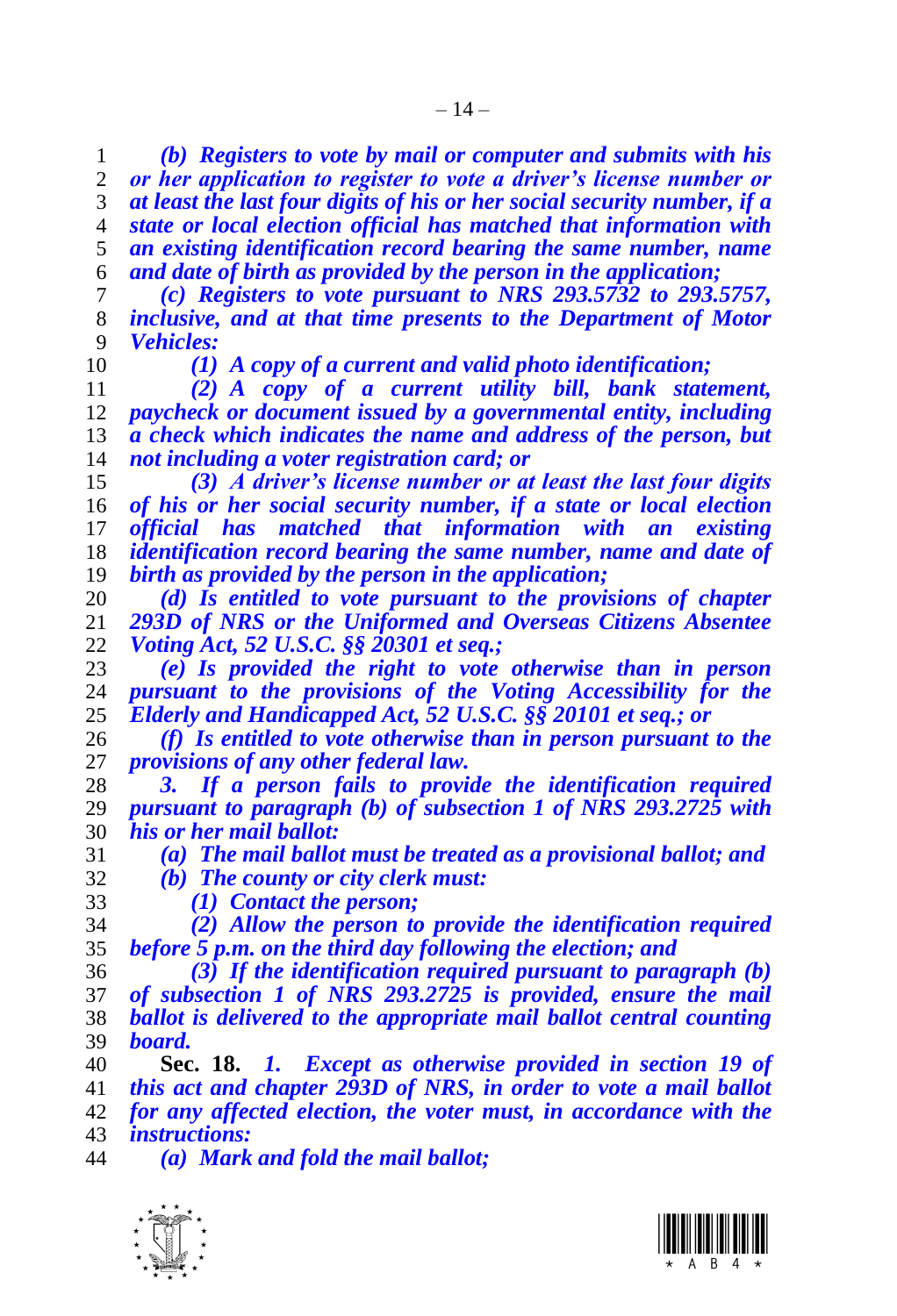*(b) Deposit the mail ballot in the return envelope and seal the return envelope;*

 *(c) Affix his or her signature on the return envelope in the space provided for the signature; and*

 *(d) Mail or deliver the return envelope in a manner authorized by law.*

 *2. Except as otherwise provided in chapter 293D of NRS, voting must be only upon candidates whose names appear upon the mail ballot as prepared pursuant to section [15](#page-11-0) of this act, and no person may write in the name of an additional candidate for any office.*

 *3. If a mail ballot has been sent to a voter who applies to vote in person at a polling place, including, without limitation, a polling place for early voting, the voter must, in addition to complying with all other requirements for voting in person that are set forth in this chapter or chapter 293C of NRS, as applicable, surrender his or her mail ballot or sign an affirmation under penalty of perjury that the voter has not voted during the election. A person who receives a surrendered mail ballot shall mark it "Cancelled."*

<span id="page-14-0"></span> **Sec. 19.** *1. Except as otherwise provided in this section, for any affected election, a person shall not mark and sign a mail ballot on behalf of a voter or assist a voter to mark and sign a mail ballot pursuant to the provisions of sections [2](#page-4-0) to [27,](#page-19-0) inclusive, of this act.*

 *2. At the direction of a voter who has a physical disability, is at least 65 years of age or is unable to read or write, a person may mark and sign a mail ballot on behalf of the voter or assist the voter to mark and sign a mail ballot pursuant to this section.* 

 *3. If a person marks and signs a mail ballot on behalf of a voter pursuant to this section, the person must:*

 *(a) Indicate next to his or her signature that the mail ballot has been marked and signed on behalf of the voter; and*

 *(b) Submit a written statement with the mail ballot that includes the name, address and signature of the person.*

 *4. If a person assists a voter to mark and sign a mail ballot pursuant to this section, the person or the voter must submit a written statement with the mail ballot that includes the name, address and signature of the person who provided the assistance.*

<span id="page-14-1"></span> **Sec. 20.** *1. Except as otherwise provided in subsection 2 and chapter 293D of NRS, in order for a mail ballot to be counted for any affected election, the mail ballot must be:*

 *(a) Before the time set for closing of the polls, delivered by hand to the county or city clerk, as applicable, or any ballot drop* 



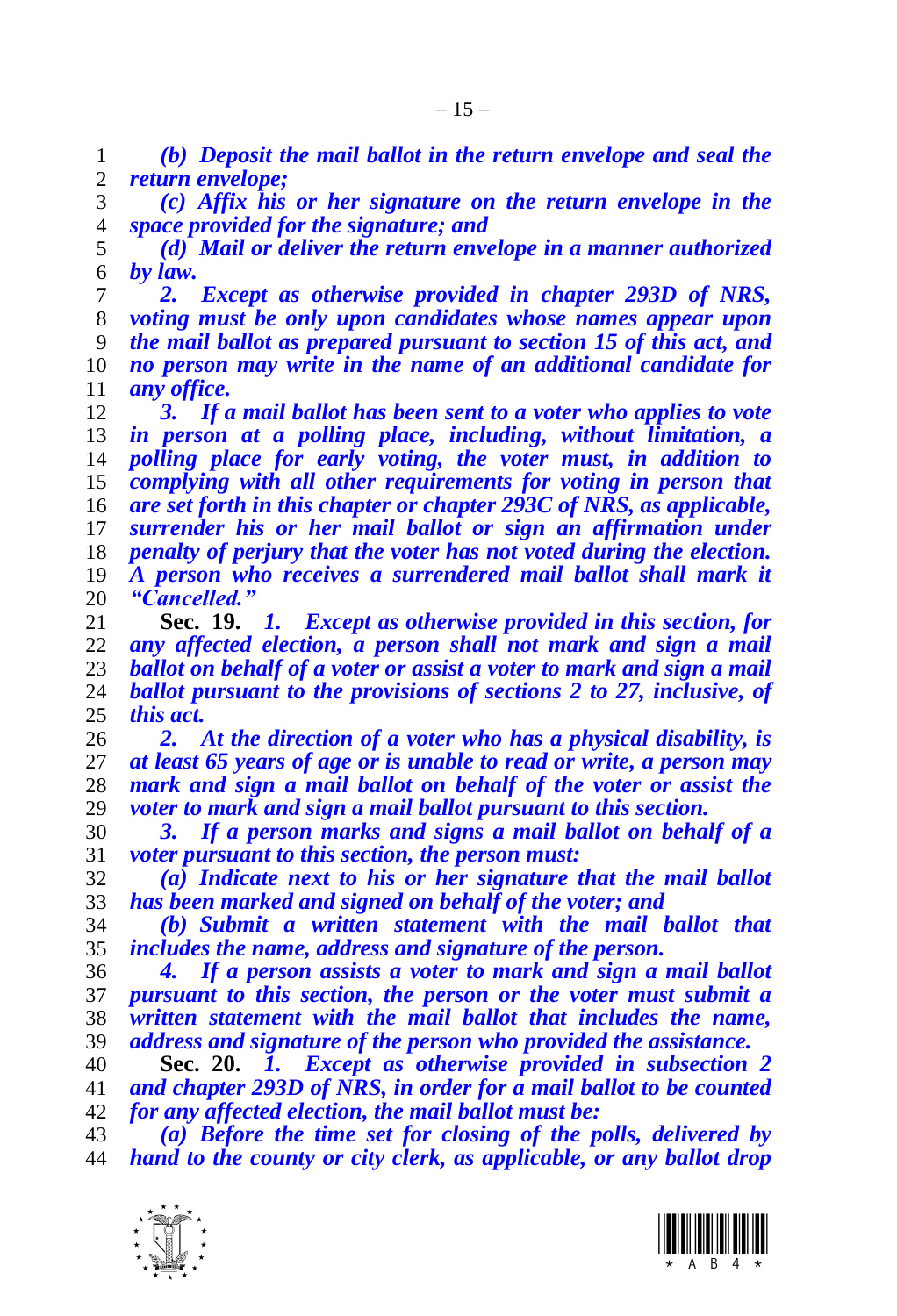*box established in the county or city, as applicable, pursuant to this section; or*

 *(b) Mailed to the county or city clerk, as applicable, and: (1) Postmarked on or before the day of the election; and*

 *(2) Received by the clerk not later than 5 p.m. on the seventh day following the election.*

 *2. If a mail ballot is received by mail not later than 5 p.m. on the third day following the election and the date of the postmark cannot be determined, the mail ballot shall be deemed to have been postmarked on or before the day of the election.*

 *3. Each county or city clerk must establish at least one*  location in the county or city, as applicable, for a ballot drop box *where mail ballots can be delivered by hand and collected during the period for early voting and on election day.*

*4. A ballot drop box must be:*

 *(a) Constructed of metal or any other rigid material of sufficient strength and resistance to protect the security of the mail ballots; and*

 *(b) Capable of securely receiving and holding the mail ballots and being locked.*

*5. A ballot drop box must be:*

 *(a) Placed in an accessible and convenient location at the office of the county or city clerk, as applicable, or a polling place in the county or city, as applicable; and* 

 *(b) Made available for use during the hours when the office of the county or city clerk, as applicable, or the polling place is open for business or voting, as applicable.*

<span id="page-15-0"></span> **Sec. 21.** *1. Except as otherwise provided in subsection 2, at the request of a voter whose mail ballot has been prepared by or on behalf of the voter for an affected election, a person authorized by the voter may return the mail ballot on behalf of the voter by mail or personal delivery to the county or city clerk, as applicable, or any ballot drop box established in the county or city, as applicable, pursuant to sectio[n 20](#page-14-1) of this act.*

 *2. Except for an election board officer in the course of the election board officer's official duties, a person shall not willfully:*

 *(a) Impede, obstruct, prevent or interfere with the return of a voter's mail ballot;*

*(b) Deny a voter the right to return the voter's mail ballot; or*

 *(c) If the person receives the voter's mail ballot and authorization to return the mail ballot on behalf of the voter by mail or personal delivery, fail to return the mail ballot, unless otherwise authorized by the voter, by mail or personal delivery:*



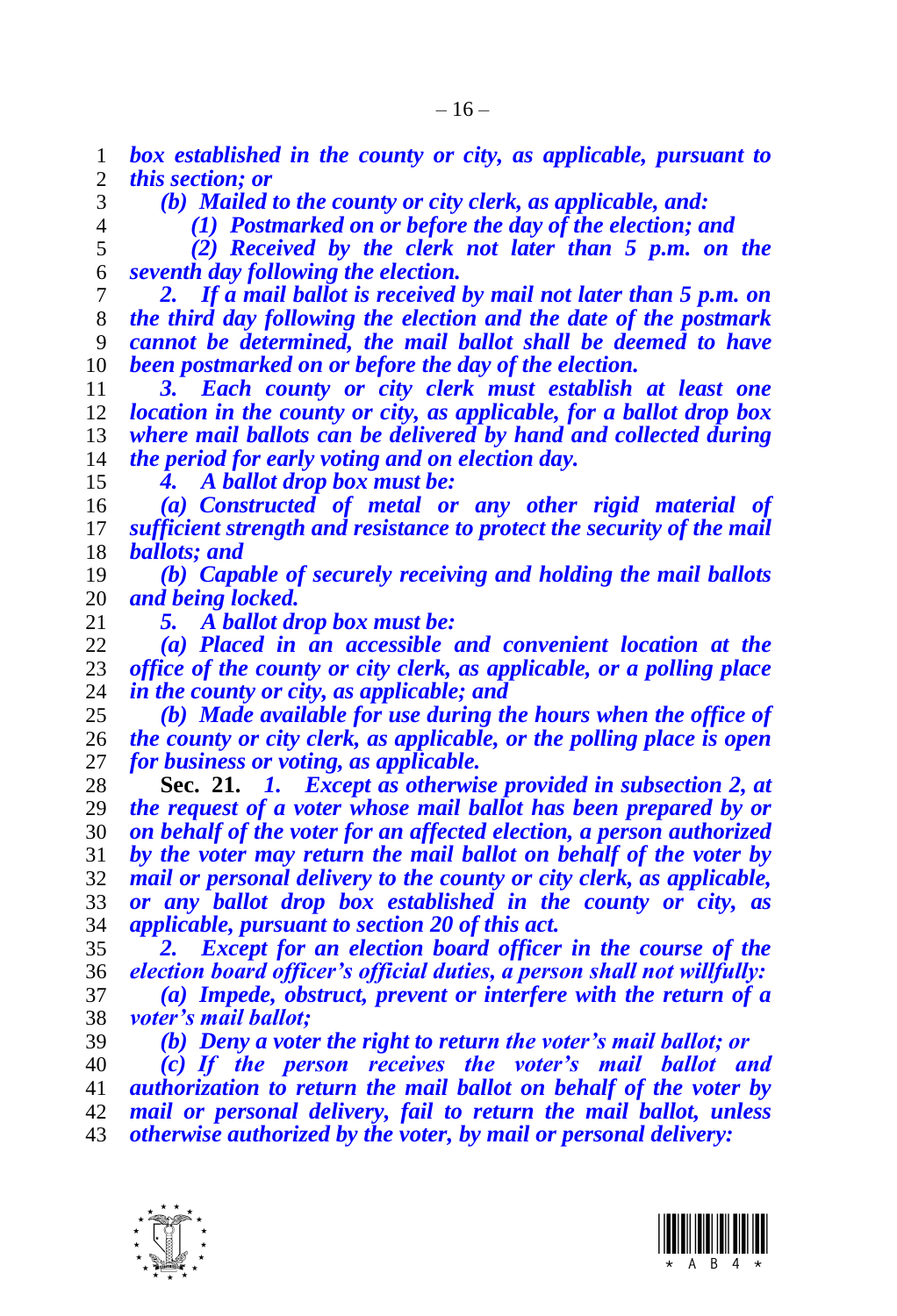*(1) Before the end of the third day after the day of receipt, if the person receives the mail ballot from the voter four or more days before the day of the election; or*

 *(2) Before the deadline established by the United States Postal Service for the mail ballot to be postmarked on the day of the election or before the polls close on the day of the election, as applicable to the type of delivery, if the person receives the mail ballot from the voter three or fewer days before the day of the election.*

 *3. A person who violates any provision of subsection 2 is guilty of a category E felony and shall be punished as provided in NRS 193.130.*

<span id="page-16-1"></span> **Sec. 22.** *1. For any affected election, the county or city clerk, as applicable, shall establish procedures for the processing and counting of mail ballots.*

*2. The procedures established pursuant to subsection 1:*

 *(a) May authorize mail ballots to be processed and counted by electronic means; and*

 *(b) Must not conflict with the provisions of sections [2](#page-4-0) to [27,](#page-19-0) inclusive, of this act.*

<span id="page-16-0"></span> **Sec. 23.** *1. Except as otherwise provided in NRS 293D.200, for any affected election, when a mail ballot is returned by or on behalf of a voter to the county or city clerk, as applicable, and a*  record of its return is made in the mail ballot record for the *election, the clerk or an employee in the office of the clerk shall check the signature used for the mail ballot in accordance with the following procedure:*

 *(a) The clerk or employee shall check the signature used for the mail ballot against all signatures of the voter available in the records of the clerk.*

 *(b) If at least two employees in the office of the clerk believe there is a reasonable question of fact as to whether the signature used for the mail ballot matches the signature of the voter, the clerk shall contact the voter and ask the voter to confirm whether the signature used for the mail ballot belongs to the voter.*

*2. For purposes of subsection 1:*

 *(a) There is a reasonable question of fact as to whether the signature used for the mail ballot matches the signature of the voter if the signature used for the mail ballot differs in multiple, significant and obvious respects from the signatures of the voter available in the records of the clerk.*

 *(b) There is not a reasonable question of fact as to whether the signature used for the mail ballot matches the signature of the voter if:*



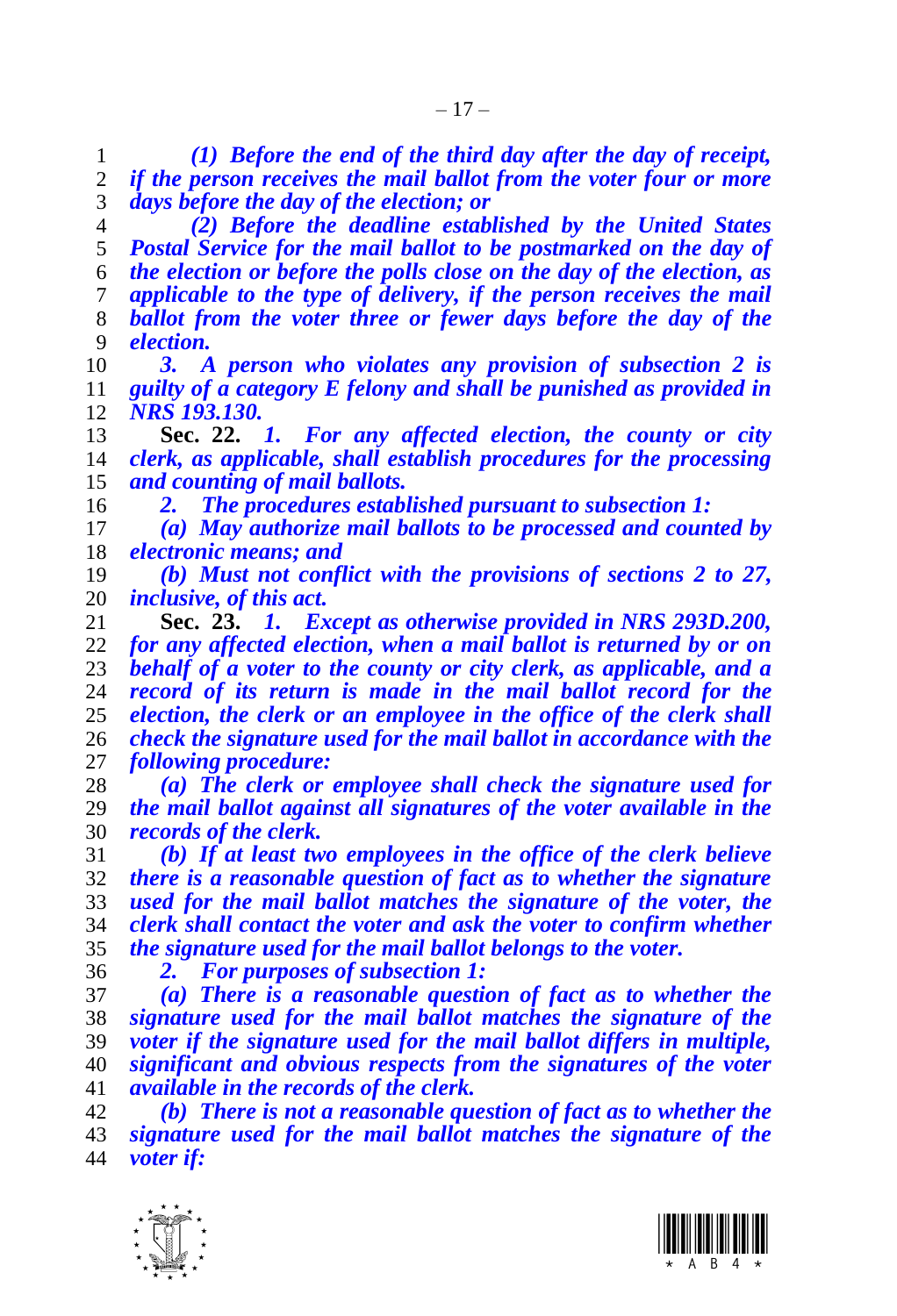*(1) The signature used for the mail ballot is a variation of the signature of the voter caused by the substitution of initials for the first or middle name or the use of a common nickname and it does not otherwise differ in multiple, significant and obvious respects from the signatures of the voter available in the records of the clerk; or*

 *(2) There are only slight dissimilarities between the signature used for the mail ballot and the signatures of the voter available in the records of the clerk.*

 *3. Except as otherwise provided in subsection 4, if the clerk determines that the voter is entitled to cast the mail ballot, the clerk shall deposit the mail ballot in the proper ballot box or place the mail ballot, unopened, in a container that must be securely locked or under the control of the clerk at all times. The clerk shall deliver the mail ballots to the mail ballot central counting board to be processed and prepared for counting.*

 *4. If the clerk determines when checking the signature used for the mail ballot that the voter failed to affix his or her signature or failed to affix it in the manner required by law for the mail ballot or that there is a reasonable question of fact as to whether the signature used for the mail ballot matches the signature of the voter, but the voter is otherwise entitled to cast the mail ballot, the clerk shall contact the voter and advise the voter of the procedures to provide a signature or a confirmation that the signature used for the mail ballot belongs to the voter, as applicable. For the mail ballot to be counted, the voter must provide a signature or a confirmation, as applicable, not later than 5 p.m. on the ninth day following the election.*

 *5. The clerk shall prescribe procedures for a voter who failed to affix his or her signature or failed to affix it in the manner required by law for the mail ballot, or for whom there is a reasonable question of fact as to whether the signature used for the mail ballot matches the signature of the voter, in order to:*

*(a) Contact the voter;*

 *(b) Allow the voter to provide a signature or a confirmation that the signature used for the mail ballot belongs to the voter, as applicable; and*

 *(c) After a signature or a confirmation is provided, as applicable, ensure the mail ballot is delivered to the mail ballot central counting board.*

 *6. The procedures established pursuant to subsection 5 for contacting a voter must require the clerk to contact the voter, as soon as possible after receipt of the mail ballot, by:*

*(a) Mail;*

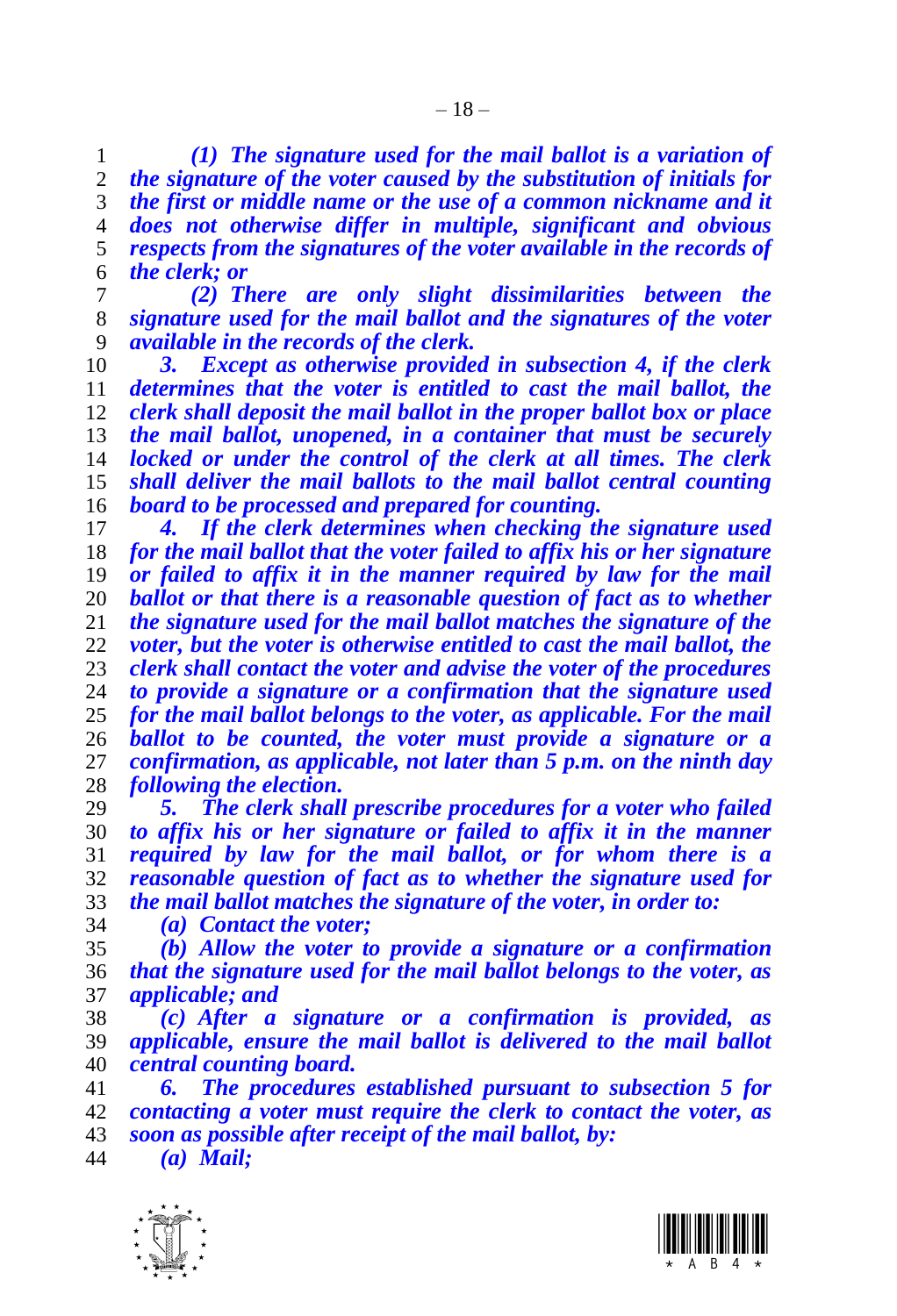*(b) Telephone, if a telephone number for the voter is available in the records of the clerk; and*

 *(c) Electronic mail, if the voter has provided the clerk with sufficient information to contact the voter by such means.*

 **Sec. 24.** *1. For any affected election, the county or city clerk, as applicable, shall appoint a mail ballot central counting board for the election.*

 *2. The clerk shall appoint and notify voters to act as election board officers for the mail ballot central counting board in such numbers as the clerk determines to be required by the volume of mail ballots required to be sent to each active registered voter in the county or city, as applicable, for the election. The voters appointed as election board officers for the mail ballot central counting board must not all be of the same political party. No candidate for nomination or election or a relative of the candidate within the second degree of consanguinity or affinity may be appointed as such an election board officer.*

 *3. The clerk's deputies who perform duties in connection with elections shall be deemed officers of the mail ballot central counting board.*

 *4. The mail ballot central counting board is under the direction of the clerk.*

 **Sec. 25.** *1. For any affected election, the mail ballot central counting board may begin counting the received mail ballots 15 days before the day of the election. The board must complete the count of all mail ballots on or before the ninth day following the election. The counting procedure must be public.*

 *2. If two or more mail ballots are found folded together to present the appearance of a single ballot, they must be laid aside. If a majority of the inspectors are of the opinion that the mail ballots folded together were voted by one person, the mail ballots must be rejected and placed in an envelope, upon which must be written the reason for their rejection. The envelope must be signed by an election board officer and placed in the container or ballot box after the count is completed.*

 **Sec. 26.** *Except as otherwise provided in NRS 293D.200, for any affected election, each mail ballot central counting board shall process the mail ballots in the following manner:*

 *1. The name of the voter, as shown on the return envelope, must be checked as if the voter were voting in person;*

 *2. If the board determines that the voter is entitled to cast a mail ballot, the return envelope must be opened, the numbers on the mail ballot and return envelope compared, the number strip or stub detached from the mail ballot and, if the numbers are the same, the mail ballot must be counted;*



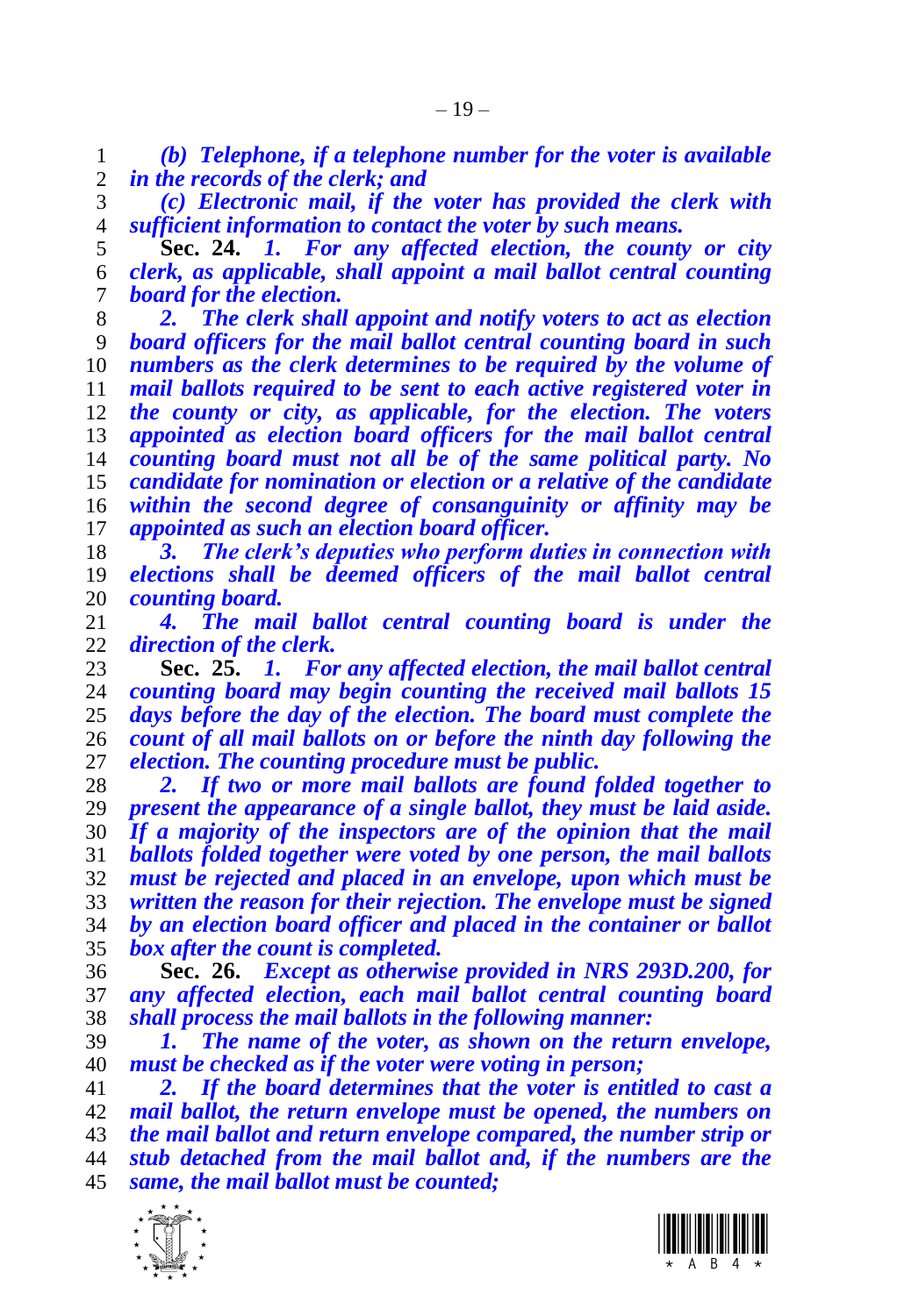*3. An election board officer shall indicate in the roster "Voted" by the name of the voter; and*

 *4. When all mail ballots delivered to the board have been voted or rejected, except as otherwise provided in NRS 293D.200, the empty envelopes and the envelopes containing rejected mail ballots must be returned to the clerk. On all envelopes containing rejected mail ballots, the cause of rejection must be noted and the envelope signed by an election board officer.*

<span id="page-19-0"></span> **Sec. 27.** *1. For any affected election, the voting results of the mail ballot vote in each precinct must be certified and submitted to the county or city clerk, as applicable, who shall have the results added to the votes of the precinct that were not cast by mail ballot. The returns of the mail ballot vote must be reported separately from the other votes that were not cast by mail ballot in the precinct unless reporting the returns separately would violate the secrecy of a voter's ballot.*

 *2. The clerk shall develop a procedure to ensure that each mail ballot is kept secret.*

 *3. No voting results of mail ballots may be released until all polling places are closed and all votes have been cast on the day of the election. Any person who disseminates to the public in any way information pertaining to the count of mail ballots before all polling places are closed and all votes have been cast on the day of the election is guilty of a misdemeanor.*

<span id="page-19-1"></span> **Sec. 28.** *1. Except as otherwise provided in this section and NRS 293.316, a person shall not mark and sign an absent ballot on behalf of an absent voter or assist an absent voter to mark and sign an absent ballot pursuant to NRS 293.3088 to 293.340, inclusive.*

 *2. At the direction of an absent voter who has a physical disability, is at least 65 years of age or is unable to read or write, a person may mark and sign an absent ballot on behalf of the voter or assist the voter to mark and sign an absent ballot pursuant to this section.*

 *3. If a person marks and signs an absent ballot on behalf of an absent voter pursuant to this section, the person must:*

 *(a) Indicate next to his or her signature that the absent ballot has been marked and signed on behalf of the voter; and*

 *(b) Submit a written statement with the absent ballot that includes the name, address and signature of the person.*

 *4. If a person assists an absent voter to mark and sign an absent ballot pursuant to this section, the person or the voter must submit a written statement with the absent ballot that includes the name, address and signature of the person who provided the assistance.*



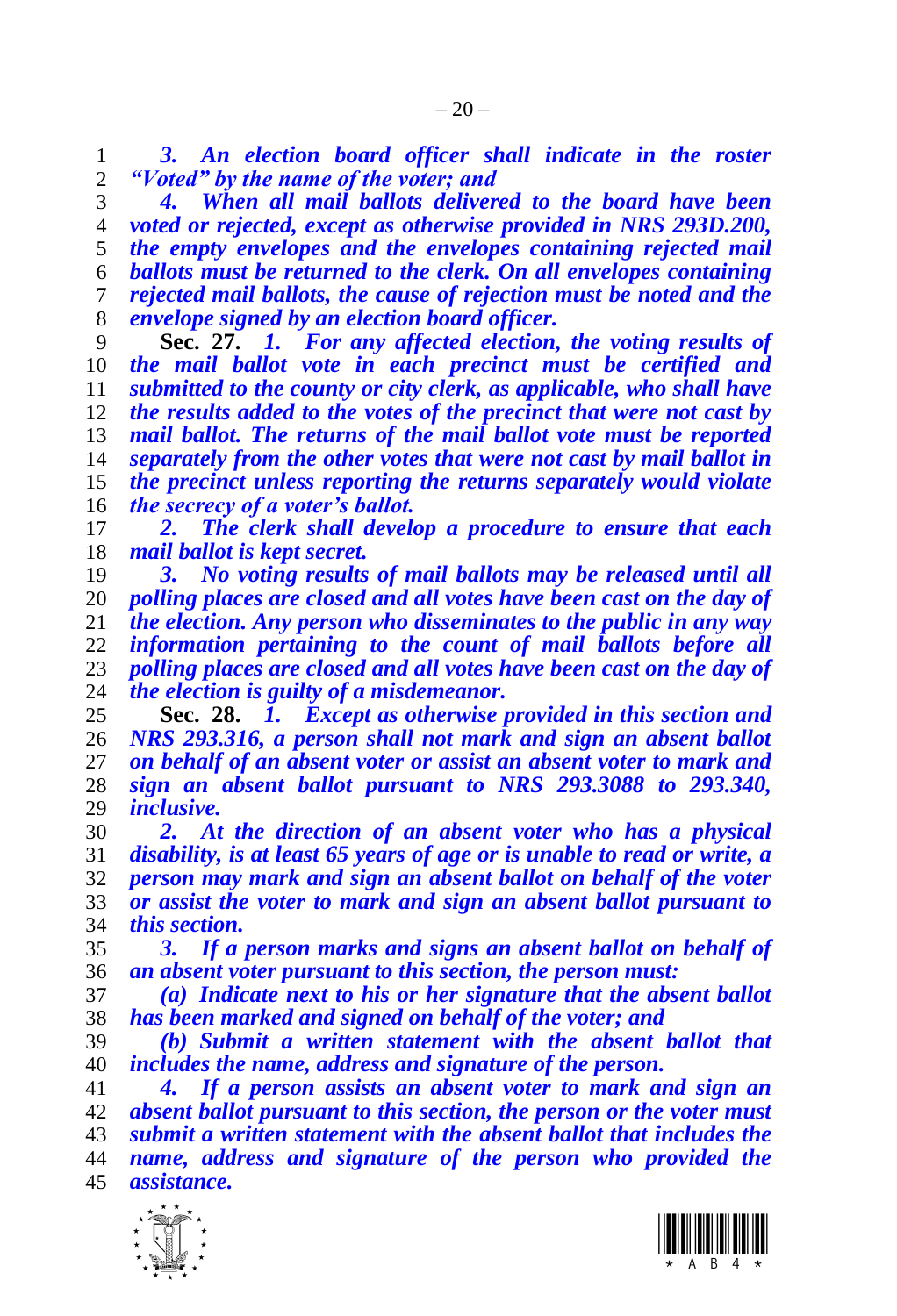<span id="page-20-0"></span> **Sec. 29.** *1. Except as otherwise provided in this section, a person shall not mark and sign a mailing ballot on behalf of a voter or assist a voter to mark and sign a mailing ballot pursuant to NRS 293.343 to 293.355, inclusive.*

 *2. At the direction of a voter who has a physical disability, is at least 65 years of age or is unable to read or write, a person may mark and sign a mailing ballot on behalf of the voter or assist the voter to mark and sign a mailing ballot pursuant to this section.*

 *3. If a person marks and signs a mailing ballot on behalf of a voter pursuant to this section, the person must:*

 *(a) Indicate next to his or her signature that the mailing ballot*  has been marked and signed on behalf of the voter; and

 *(b) Submit a written statement with the mailing ballot that includes the name, address and signature of the person.*

 *4. If a person assists a voter to mark and sign a mailing ballot pursuant to this section, the person or the voter must submit a written statement with the mailing ballot that includes the name, address and signature of the person who provided the assistance.*

**Sec. 30.** NRS 293.272 is hereby amended to read as follows:

20 293.272 1. Except as otherwise provided in subsection 2 and 21 in NRS 293.2725 and 293.3083, a person who registered by mail or in NRS 293.2725 and 293.3083, a person who registered by mail or computer to vote shall, for the first election in which the person 23 votes at which that registration is valid, vote in person unless he or 24 she has previously voted in the county in which he or she is she has previously voted in the county in which he or she is registered to vote.

 2. The provisions of subsection 1 do not apply to a person who: (a) Is entitled to vote in the manner prescribed in NRS 293.343 to 293.355, inclusive **[**;**]** *, and section [29](#page-20-0) of this act;*

 (b) Is entitled to vote an absent ballot pursuant to federal law, NRS 293.316 or chapter 293D of NRS;

(c) Is disabled;

 (d) Is provided the right to vote otherwise than in person pursuant to the Voting Accessibility for the Elderly and Handicapped Act, 52 U.S.C. §§ 20101 et seq.;

 (e) Submits or has previously submitted a written request for an absent ballot that is signed by the registered voter before a notary public or other person authorized to administer an oath; **[**or**]**

 (f) Requests an absent ballot in person at the office of the county clerk **[**.**]** *; or*

*(g) Is sent a mail ballot pursuant to the provisions of section* 

*[16](#page-11-1) of this act and includes a copy of the information required* 

 *pursuant to paragraph (b) of subsection 1 of NRS 293.2725 with his or her voted mail ballot, if required pursuant to section [17](#page-12-0) of* 

*this act.*



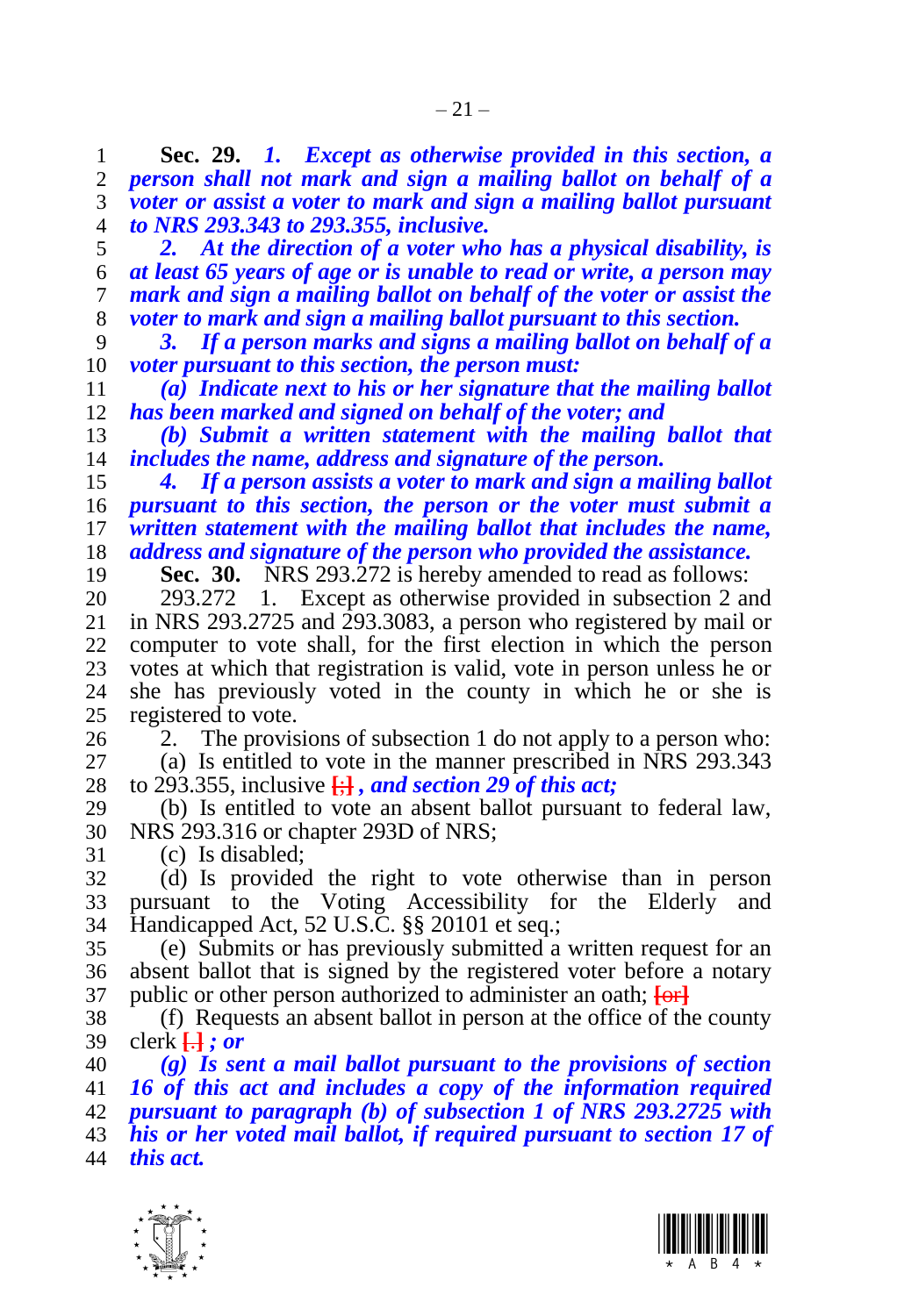**Sec. 31.** NRS 293.3088 is hereby amended to read as follows:<br>2 293.3088 As used in NRS 293.3088 to 293.340, inclusive, and

 293.3088 As used in NRS 293.3088 to 293.340, inclusive, *and sectio[n 28](#page-19-1) of this act,* "sufficient written notice" means a:

 1. Written request for an absent ballot which is signed by the registered voter and returned to the county clerk in person or by mail or approved electronic transmission;

 2. Form prescribed by the Secretary of State which is completed and signed by the registered voter and returned to the county clerk in person or by mail or approved electronic transmission; or

3. Form provided by the Federal Government.

<span id="page-21-0"></span>**Sec. 32.** NRS 293.309 is hereby amended to read as follows:

 293.309 1. The county clerk of each county shall prepare an absent ballot for the use of registered voters who have requested absent ballots. The county clerk shall make reasonable accommodations for the use of the absent ballot by a person who is elderly or disabled, including, without limitation, by providing, upon request, the absent ballot in 12-point type to a person who is elderly or disabled.

20 2. The ballot must be prepared and ready for distribution to  $21 \text{ }\text{ }\text{ }\text{ }\text{ }\text{ }\text{ }\text{ }\text{ }\text{ }\text{ }\text{ }$  $\overline{a}$   $\overline{a}$   $\overline{a}$ 

*(a) Each* registered voter who:

23  $\frac{[a]}{[a]}(1)$  Resides within the State, not later than 20 days before 24 the election in which it is to be used: and the election in which it is to be used; *and* 

 $\overline{25}$  [(b)] (2) Except as otherwise provided in paragraph  $\overline{[e]}$  (b), resides outside the State, not later than 40 days before a primary or general election, if possible *.* **[**; or

28 <del>(c) Requested an absent]</del>

 *(b) Each covered voter who is entitled to have a military- overseas* ballot *transmitted* pursuant to the provisions of *chapter 293D of NRS or* the Uniformed and Overseas Citizens Absentee Voting Act, 52 U.S.C. §§ 20301 et seq., not later than **[**45 days before the election.**]** *the time required by those provisions.*

 3. Any *untimely* legal action which would prevent the ballot from being **[**issued**]** *distributed to any voter* pursuant to subsection 2 is moot and of no effect.

**Sec. 33.** NRS 293.310 is hereby amended to read as follows:

 293.310 1. Except as otherwise provided in NRS 293.330 and chapter 293D of NRS, a registered voter who requests and receives an absent **[**voter's**]** ballot may vote only by absent ballot at the election for which the absent ballot was issued.

 2. If a registered voter has requested an absent ballot and the *absent* ballot has been mailed or issued, the county clerk shall notify the appropriate election board that the registered voter has requested an absent ballot.



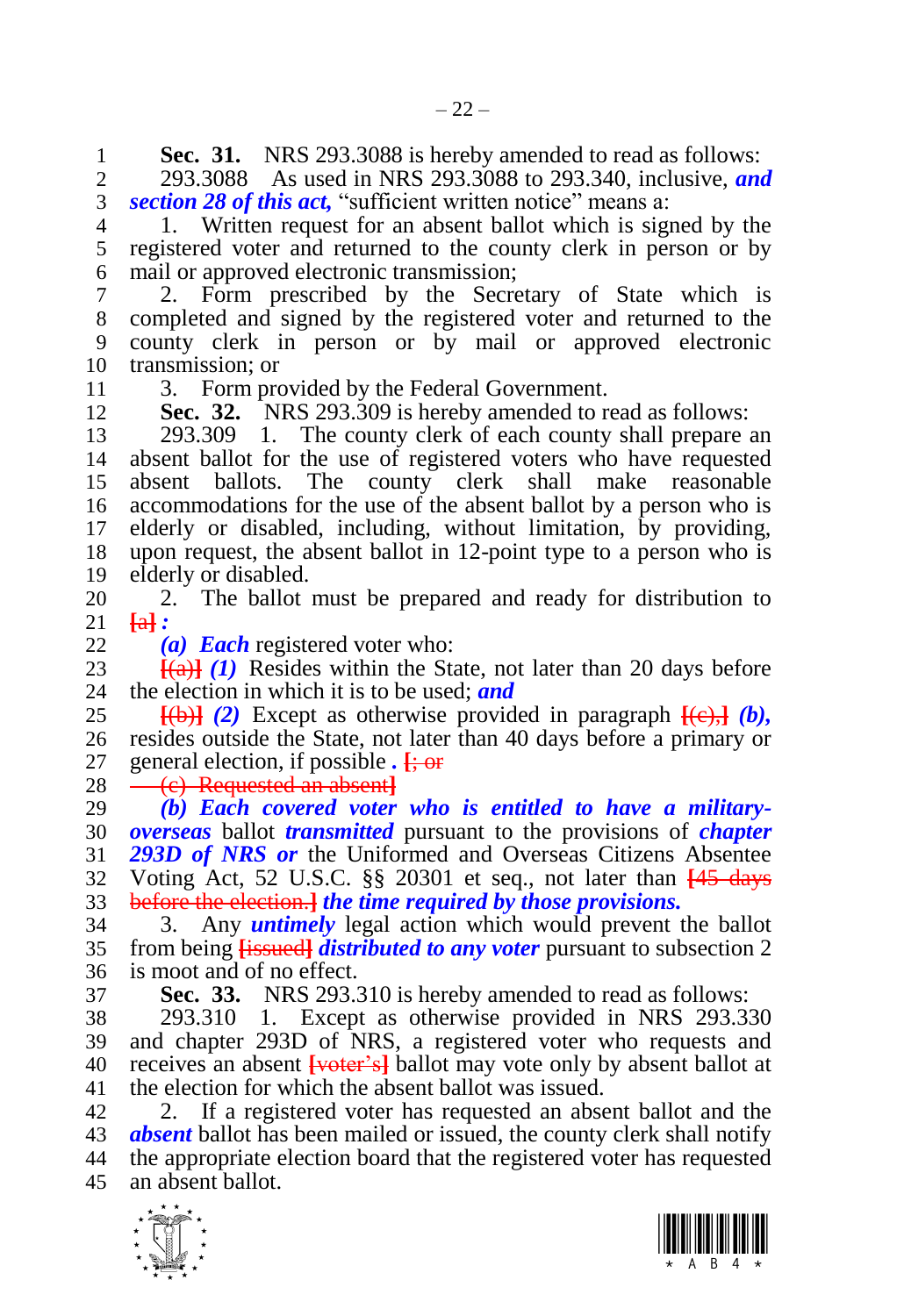**1 Sec. 34.** NRS 293.313 is hereby amended to read as follows:<br>2 293.313 1. Except as otherwise provided in NRS 293.272

 293.313 1. Except as otherwise provided in NRS 293.272 *, 293.316, 293.3165* and 293.502, a registered voter may request an absent ballot if, before 5 p.m. on the 14th calendar day preceding the election, the registered voter:

(a) Provides sufficient written notice to the county clerk; and

 (b) Has identified himself or herself to the satisfaction of the county clerk.

 2. A registered voter may request an absent ballot for all elections held during the year he or she requests an absent ballot.

 3. A county clerk shall consider a request from a voter who has given sufficient written notice on a form provided by the Federal Government as a request for an absent ballot for the primary and general elections immediately following the date on which the county clerk received the request.

 4. It is unlawful for a person fraudulently to request an absent ballot in the name of another person or to induce or coerce another person fraudulently to request an absent ballot in the name of another person. A person who violates this subsection is guilty of a category E felony and shall be punished as provided in NRS 193.130.

<span id="page-22-0"></span>**Sec. 35.** NRS 293.316 is hereby amended to read as follows:

 293.316 1. Any registered voter who is unable to go to the polls:

 (a) Because of an illness or disability resulting in confinement in a hospital, sanatorium, dwelling or nursing home; or

 (b) Because the registered voter is suddenly hospitalized, becomes seriously ill or is called away from home after the time has elapsed for requesting an absent ballot **[**as provided in**]** *for the election pursuant to subsection 1 of* NRS 293.313,

 $31 \rightarrow$  may submit a written request to the county clerk for an absent ballot. The request **[**may**]** *must* be submitted **[**at any time**]** before 5 p.m. on the day of the election.

 2. If the county clerk determines that a request submitted pursuant to subsection 1 includes the information required pursuant to subsection 3, the county clerk shall, at the office of the county clerk, deliver an absent ballot to the person designated in the request to obtain the *absent* ballot for the registered voter.

 3. A written request submitted pursuant to subsection 1 must include:

 (a) The name, address and signature of the registered voter requesting the absent ballot;

 (b) The name, address and signature of the person designated by the registered voter to obtain, deliver and return the *absent* ballot for the registered voter;



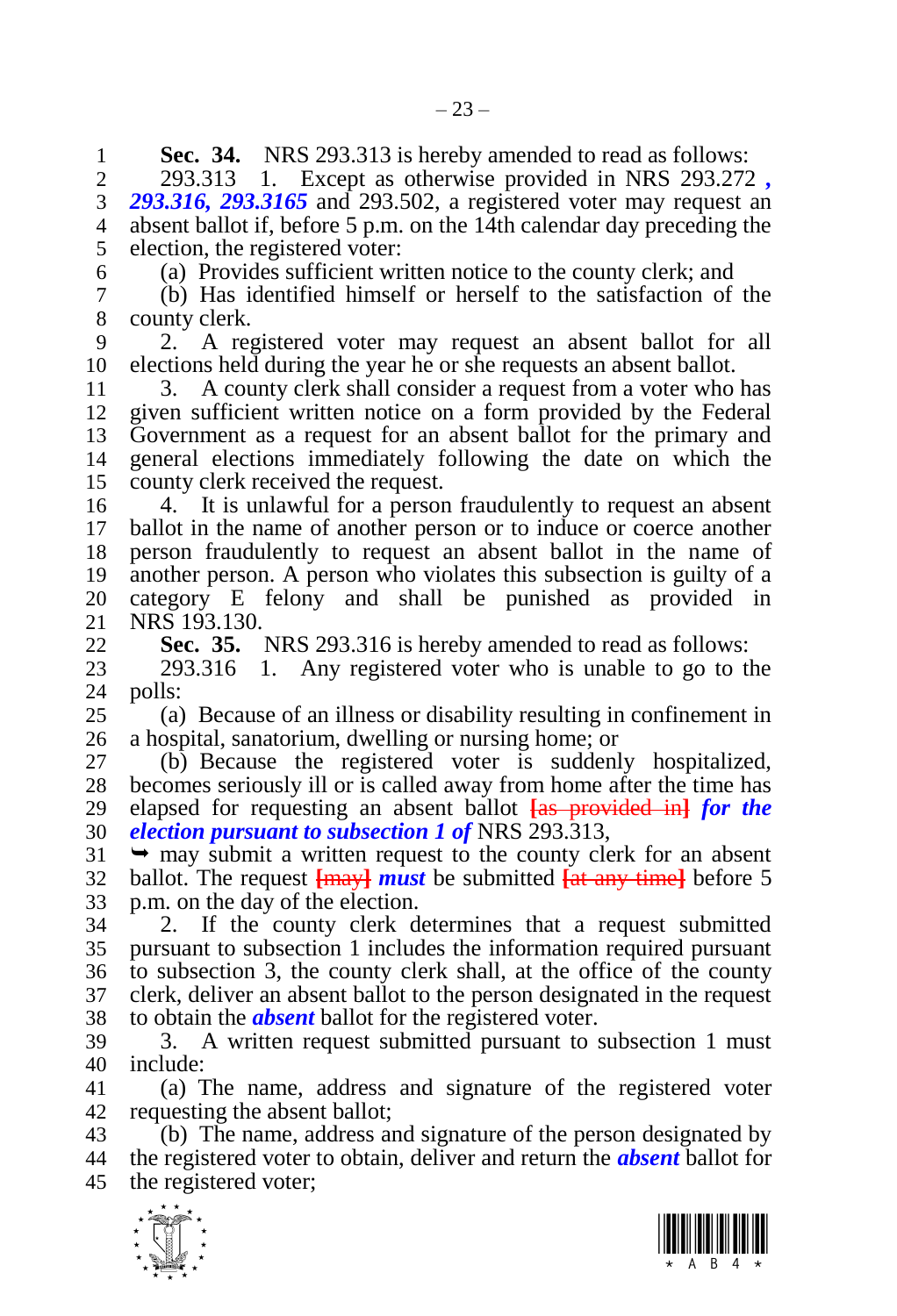(c) A brief statement of the illness or disability of the registered voter or of facts sufficient to establish that the registered voter was called away from home after the time had elapsed for requesting **[**an**]** *the* absent ballot;

 (d) If the voter is confined in a hospital, sanatorium, dwelling or nursing home, a statement that he or she will be confined therein on the day of the election; and

 (e) Unless the person designated pursuant to paragraph (b) will mark and sign **[**an**]** *the* absent ballot on behalf of the registered voter pursuant to subsection 5, a statement signed under penalty of perjury that only the registered voter will mark and sign the *absent* ballot.

 4. Except as otherwise provided in subsection 5, **[**after marking**]** *in order to vote* the *absent* ballot, the *registered* voter must **[**:

(a) Place it**]** *, in accordance with the instructions:*

*(a) Mark and fold the absent ballot;*

 *(b) Deposit the absent ballot* in the **[**identification**]** *return*  envelope **[**;

(b)**]** *and seal the return envelope;*

 *(c)* Affix his or her signature on **[**the back of**]** the *return*  envelope  $\frac{1}{2}$  and

 (c) Return it to the office of the county clerk.**]** *in the space provided for the signature; and*

 *(d) Mail or deliver the return envelope in a manner authorized by law.*

 5. A person designated in a request submitted pursuant to subsection 1 may, on behalf of and at the direction of the registered voter, mark and sign the absent ballot. If the person marks and signs 29 the *absent* ballot  $\frac{1}{b}$  *pursuant to this section*, the person  $\frac{1}{b}$ indicate**]** *must:*

 *(a) Indicate* next to his or her signature that the *absent* ballot has been marked and signed on behalf of the registered voter **[**.

6. A request for an**]** *; and*

 *(b) Submit a written statement with the absent ballot that includes the name, address and signature of the person.*

 *6. An* absent ballot **[**submitted**]** *prepared by or on behalf of the registered voter* pursuant to this section must be **[**made, and the ballot**]** *mailed or* delivered to **[**the voter and returned to**]** the county clerk **[**, not later than the time the polls close on election day.**]** *in accordance with NRS 293.317.*

 7. The procedure authorized by this section is subject to all other provisions of this chapter relating to voting by absent ballot to the extent that those provisions are not inconsistent with the provisions of this section.



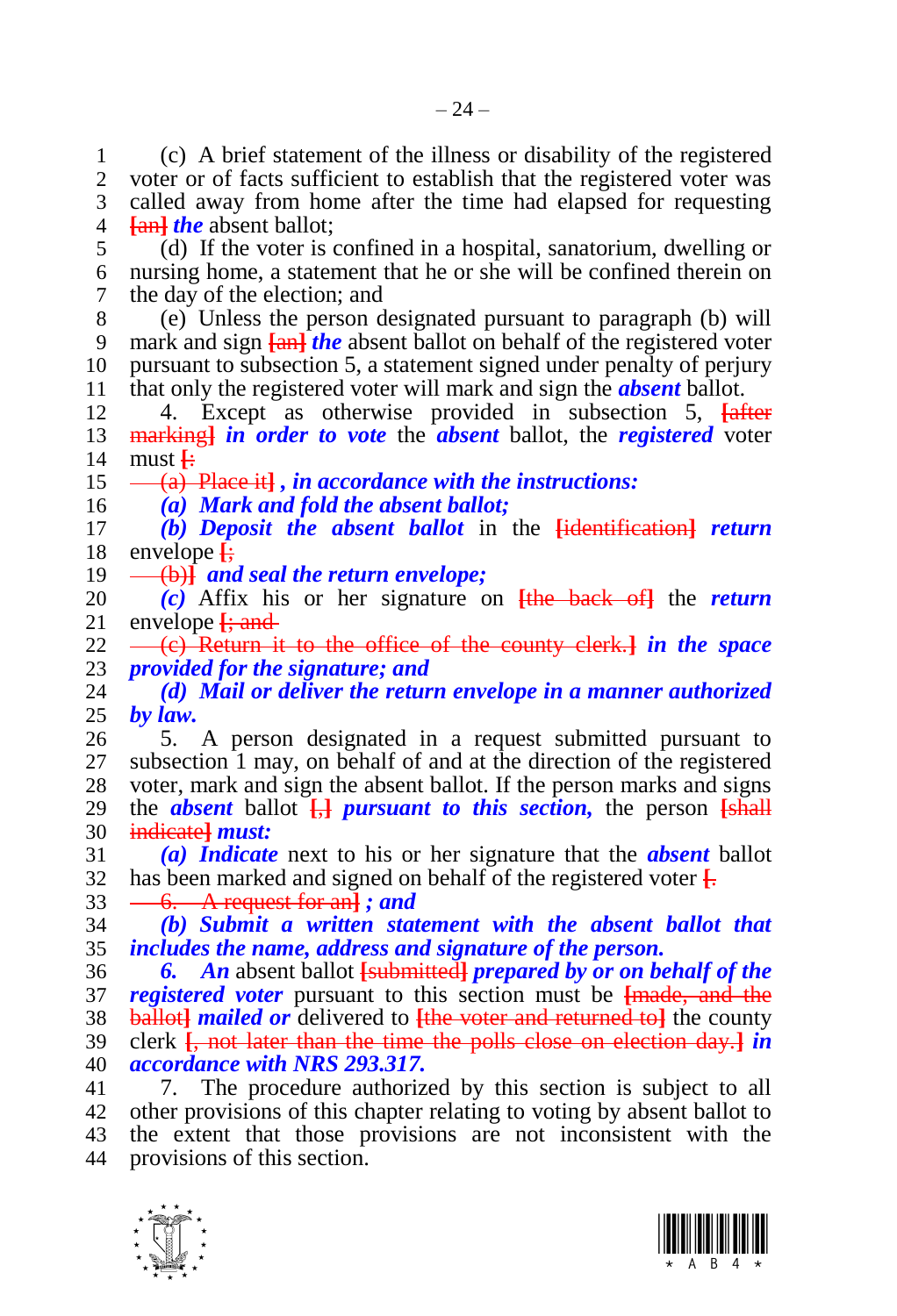**Sec. 36.** NRS 293.3165 is hereby amended to read as follows:<br>2 293.3165 1. <del>FAJ</del> Except as otherwise provided in this 293.3165 1. **[**A**]** *Except as otherwise provided in this section, a* registered voter who provides sufficient written notice to the **[**appropriate**]** county clerk may request that the registered voter receive an absent ballot for all elections at which the registered voter is eligible to vote. *The written notice is effective for all elections that are conducted after the registered voter provides the written notice to the county clerk, except that the written notice is not effective for the next ensuing election unless the written notice is provided to the county clerk before the time has elapsed for requesting an absent ballot for the election pursuant to subsection 1 of NRS 293.313.*

 2. Except as otherwise provided in **[**subsection 4,**]** *this section or for an affected election that is subject to the provisions of sections [2](#page-4-0) to [27,](#page-19-0) inclusive, of this act,* upon receipt of **[**a request submitted by a**]** *the written notice provided by the* registered voter pursuant to subsection 1, the county clerk shall:

 (a) Issue an absent ballot to the registered voter for each primary election, general election and special election *,* other than a special 20 city election, that is conducted after  $\frac{f$ the date<sup>1</sup> the written<br>21 <del>Istatement is submitted to the county clerk. *I notice is effective*</del> **[**statement is submitted to the county clerk.**]** *notice is effective pursuant to subsection 1.*

23 (b) Inform the applicable city clerk of receipt of the written<br>24 **Istatement** *I* notice provided by the registered voter. Upon Freceipt **[statement.]** *notice provided by the registered voter.* Upon **[***receipt*] *being informed* of the *written* notice **[**from**]** *by* the county clerk, the city clerk shall issue an absent ballot for each primary city election, general city election and special city election that is conducted after the **[**date the city clerk receives**]** *written* notice **[**from the county 29 elerk.

 $30 -3$ . If, at the direction of a registered voter with a physical disability or who is at least 65 years of age, a person:

 $32 \left( -\frac{a}{a} \right)$  Marks and signs an absent ballot issued to the registered voter pursuant to the provisions of this section on behalf of the 34 registered voter, the person must:

35 (1) Indicate next to his or her signature that the ballot has been marked and signed on behalf of the registered voter; and

37 (2) Submit a written statement with the absent ballot that includes the name, address and signature of the person.

 $39 \left( b \right)$  Assists the registered voter to mark and sign an absent ballot

issued to the registered voter pursuant to the provisions of this

41 section, the person or registered voter must submit a written

statement with the absent ballot that includes the name, address and

43 signature of the person.<br>44 - 4. Al is *effective n*.

4. A**]** *is effective pursuant to subsection 1.*



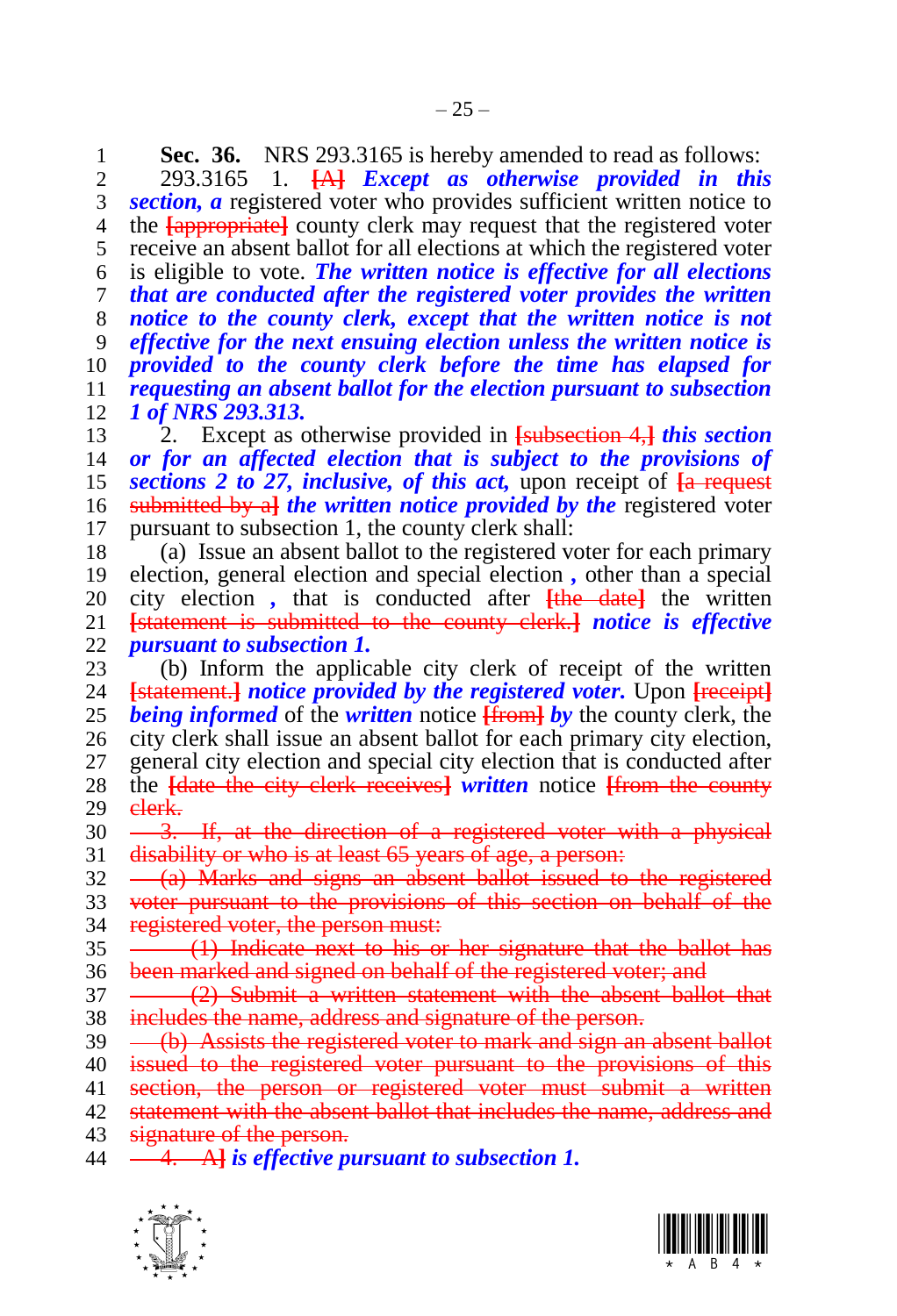1 3. The county clerk  $\frac{F}{k}$  **must** not mail an absent ballot 2 requested by a registered voter pursuant to subsection 1 if after the requested by a registered voter pursuant to subsection 1 if, after the request is submitted:

 (a) The registered voter is designated inactive pursuant to NRS 293.530;

 (b) The county clerk cancels the registration of the person pursuant NRS 293.527, 293.530, 293.535 or 293.540; or

 (c) An absent ballot is returned to the county clerk as undeliverable, unless the registered voter has submitted a new request pursuant to subsection 1.

 **[**5.**]** *4.* The procedure authorized pursuant to this section is subject to all other provisions of this chapter relating to voting by absent ballot to the extent that those provisions are not inconsistent

<span id="page-25-0"></span>14 with the provisions of this section.<br>15 **Sec. 37.** NRS 293.317 is here **Sec. 37.** NRS 293.317 is hereby amended to read as follows:

 293.317 1. Except as otherwise provided in *this section,*  subsection 2 **[**,**]** *of NRS 293.323 and NRS 293D.200,* absent ballots, including special absent ballots, must be:

 (a) Delivered by hand to the county clerk before the time set for 20 closing of the polls pursuant to NRS 293.273; or 21 (b) Mailed to the county clerk and:

(b) Mailed to the county clerk and: (1) Postmarked on or before the day of election; and

23 (2) Received by the county clerk **[within the period for the** 24 counting of absent ballots pursuant to subsection 2 of NRS counting of absent ballots pursuant to subsection 2 of NRS 293.333.**]** *not later than 5 p.m. on the seventh day following the election.*

 2. If an absent ballot is received *by mail* not **[**more than 3 days after the day of**]** *later than 5 p.m. on the third day following* the election and the date of the postmark cannot be determined, the absent ballot shall be deemed to have been postmarked on or before the day of the election.

**Sec. 38.** NRS 293.323 is hereby amended to read as follows:

 293.323 1. Except as otherwise provided in subsection 2 and chapter 293D of NRS **[**,**]** *or for an affected election that is subject to the provisions of sections [2](#page-4-0) to [27,](#page-19-0) inclusive, of this act,* if the request for an absent ballot is made by mail or approved electronic transmission, the county clerk shall, as soon as the **[**official**]** absent ballot for the precinct or district in which the **[**applicant**]** *absent voter* resides has been **[**printed,**]** *prepared pursuant to NRS 293.309,* send to the voter by first-class mail, or by any class of mail if the Official Election Mail logo or an equivalent logo or mark created by the United States Postal Service is properly placed on the **[**official**]** absent ballot:

(a) An absent ballot;

(b) A return envelope;



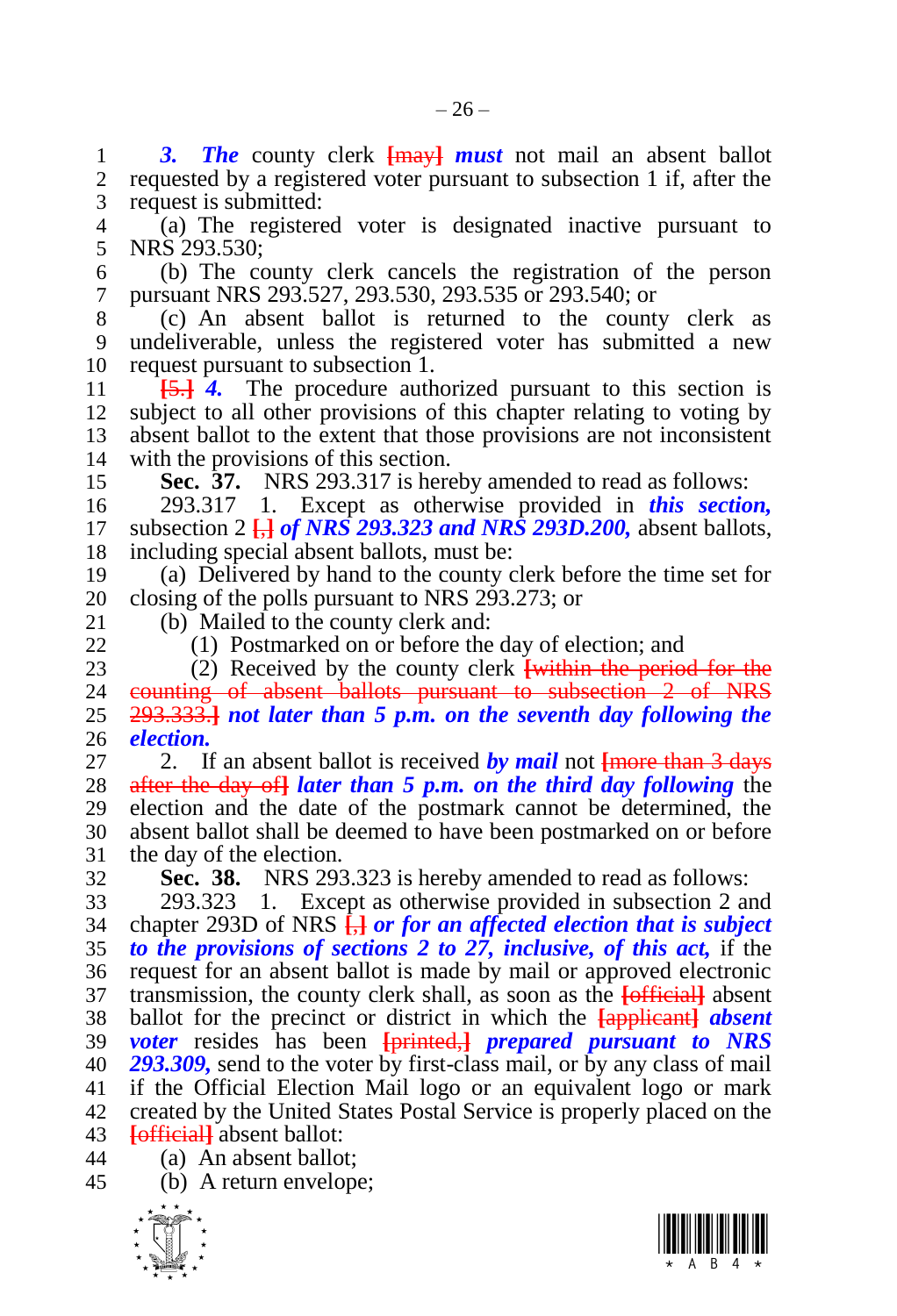(c) An envelope or similar device into which the *absent* ballot is inserted to ensure its secrecy:

- (d) An identification envelope, if applicable; and
- (e) Instructions.

 2. If the county clerk fails to send an absent ballot pursuant to subsection 1 to **[**a**]** *an absent* voter who resides within the continental United States, the county clerk may use approved electronic transmission to send an absent ballot and instructions to the voter. The voter may mail *or deliver* the absent ballot to the county clerk *in a manner authorized by law* or submit the absent ballot by approved electronic transmission.

 3. The return envelope sent pursuant to subsection 1 must include postage prepaid by first-class mail if the absent voter is within the boundaries of the United States, its territories or possessions or on a military base.

 4. Nothing may be enclosed or sent with an absent ballot except as required by subsection 1 or 2 and chapter 293D of NRS.

 5. Before depositing **[**a**]** *an absent* ballot in the mail or sending **[**a**]** *an absent* ballot by approved electronic transmission, the county 20 clerk shall record  $\frac{f\text{the}}{21}$  *:*<br>21 *(a) The* date the *abse* 

(a) **The** date the *absent* ballot is issued  $\frac{1}{2}$ , the *i* 

 *(b) The* name of the **[**registered**]** *absent* voter to whom **[**it**]** *the absent ballot* is issued, <del>[the registered voter's]</del> *his or her* precinct or 24 district  $\Box$  and *his or her* political affiliation, if any, **[the]** *unless all* district  $\frac{1}{2}$  and *his or her* political affiliation, if any,  $\frac{1}{2}$  *unless all the offices on the absent ballot are nonpartisan offices;*

*(c) The* number of the *absent* ballot *;* and **[**any**]**

*(d) Any* remarks the county clerk finds appropriate.

 6. The Secretary of State shall adopt regulations to carry out the provisions of subsection 2.

<span id="page-26-0"></span>

**Sec. 39.** NRS 293.325 is hereby amended to read as follows:

 293.325 1. Except as otherwise provided in NRS 293D.200, when an absent ballot is returned by **[**a registered**]** *or on behalf of an absent* voter to the county clerk through the mail, by facsimile machine or other approved electronic transmission or in person, and *a* record **[**thereof**]** *of its return* is made in the absent ballot record **[**book,**]** *for the election,* the county clerk *or an employee in the office of the county clerk* shall check the signature *used for the absent ballot* in accordance with the following procedure:

 (a) The county clerk *or employee* shall check the signature **[**on the return envelope, facsimile or other approved electronic transmission**]** *used for the absent ballot* against all signatures of the voter available in the records of the county clerk.

 (b) If at least two employees in the office of the county clerk believe there is a reasonable question of fact as to whether the signature **[**on**]** *used for* the absent ballot matches the signature of the



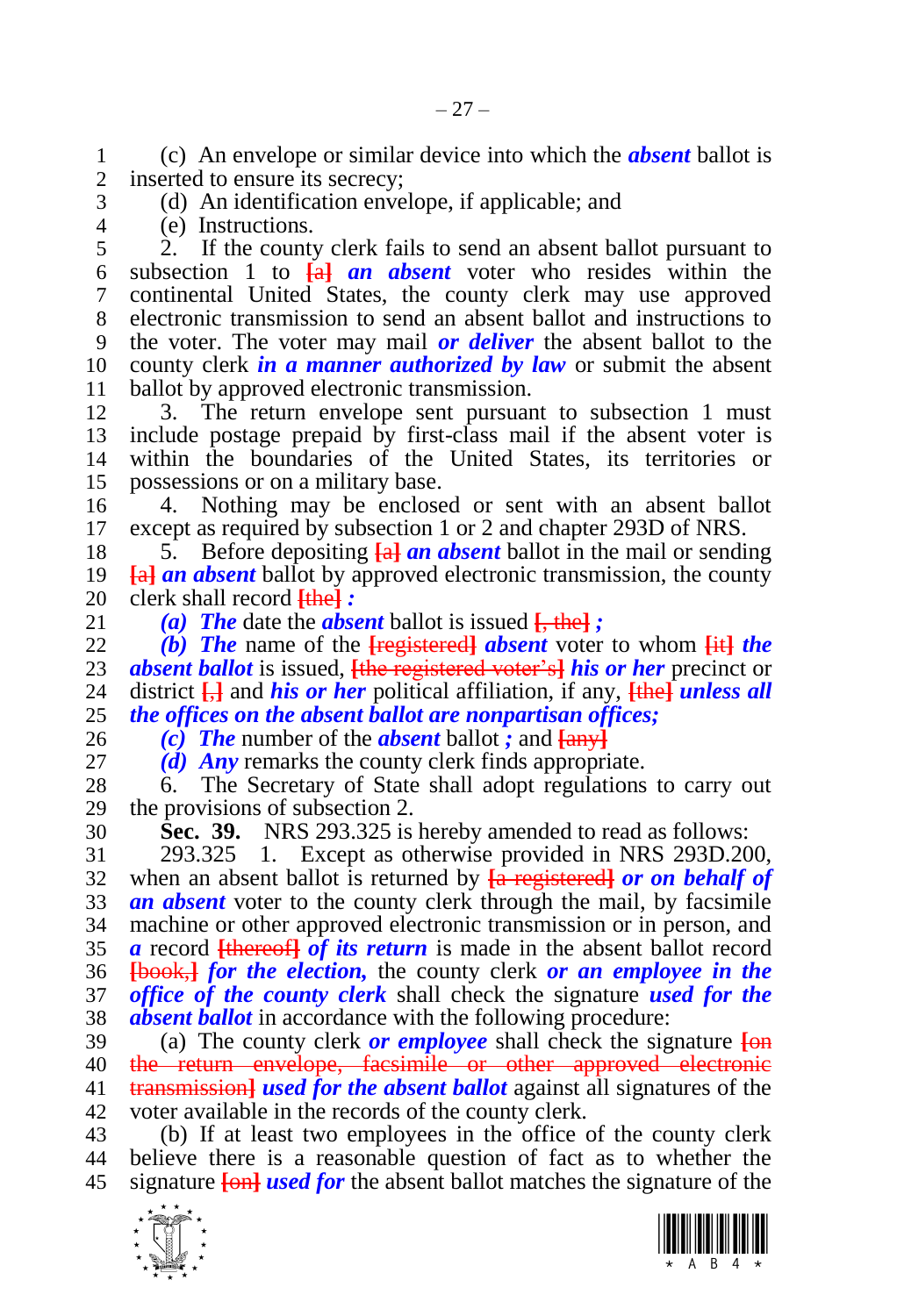1 voter, the county clerk shall contact the voter and ask the voter to 2 confirm whether the signature  $\frac{\text{L}}{\text{L}}$  is  $\frac{d}{dx}$  for the absent ballot confirm whether the signature **[**on**]** *used for* the absent ballot belongs to the voter.

2. *For purposes of subsection 1:*

 *(a) There is a reasonable question of fact as to whether the signature used for the absent ballot matches the signature of the voter if the signature used for the absent ballot differs in multiple, significant and obvious respects from the signatures of the voter available in the records of the county clerk.*

 *(b) There is not a reasonable question of fact as to whether the signature used for the absent ballot matches the signature of the voter if:*

 *(1) The signature used for the absent ballot is a variation of the signature of the voter caused by the substitution of initials for the first or middle name or the use of a common nickname and it does not otherwise differ in multiple, significant and obvious respects from the signatures of the voter available in the records of the county clerk; or*

 *(2) There are only slight dissimilarities between the signature used for the absent ballot and the signatures of the voter*  available in the records of the county clerk.

 *3.* Except as otherwise provided in subsection **[**3,**]** *4,* if the 23 county clerk determines **[pursuant to subsection 1]** that the absent 24 voter is entitled to cast **Ial the absent** ballot and: voter is entitled to cast **[**a**]** *the absent* ballot and:

 (a) No absent ballot central counting board has been appointed, the county clerk shall neatly stack, unopened, the absent ballot with any other absent ballot received that day in a container and deliver, or cause to be delivered, that container to the appropriate election board.

 (b) An absent ballot central counting board has been appointed, the county clerk shall deposit the *absent* ballot in the proper ballot box or place the *absent* ballot, unopened, in a container that must be securely locked or under the control of the county clerk at all times. At the end of each day before election day, the county clerk may remove the *absent* ballots from each ballot box, neatly stack the *absent* ballots in a container and seal the container with a numbered seal. Not earlier than **[**4 working**]** *15* days before the election, the county clerk shall deliver the *absent* ballots to the absent ballot central counting board to be processed and prepared for counting pursuant to the procedures established by the Secretary of State to ensure the confidentiality of the prepared ballots until after the polls have closed pursuant to NRS 293.273 or 293.305.

 **[**3.**]** *4.* If the county clerk determines when checking the signature **[**of the voter pursuant to subsection 1**]** *used for the absent ballot* that the absent voter **[**did not sign the return envelope as



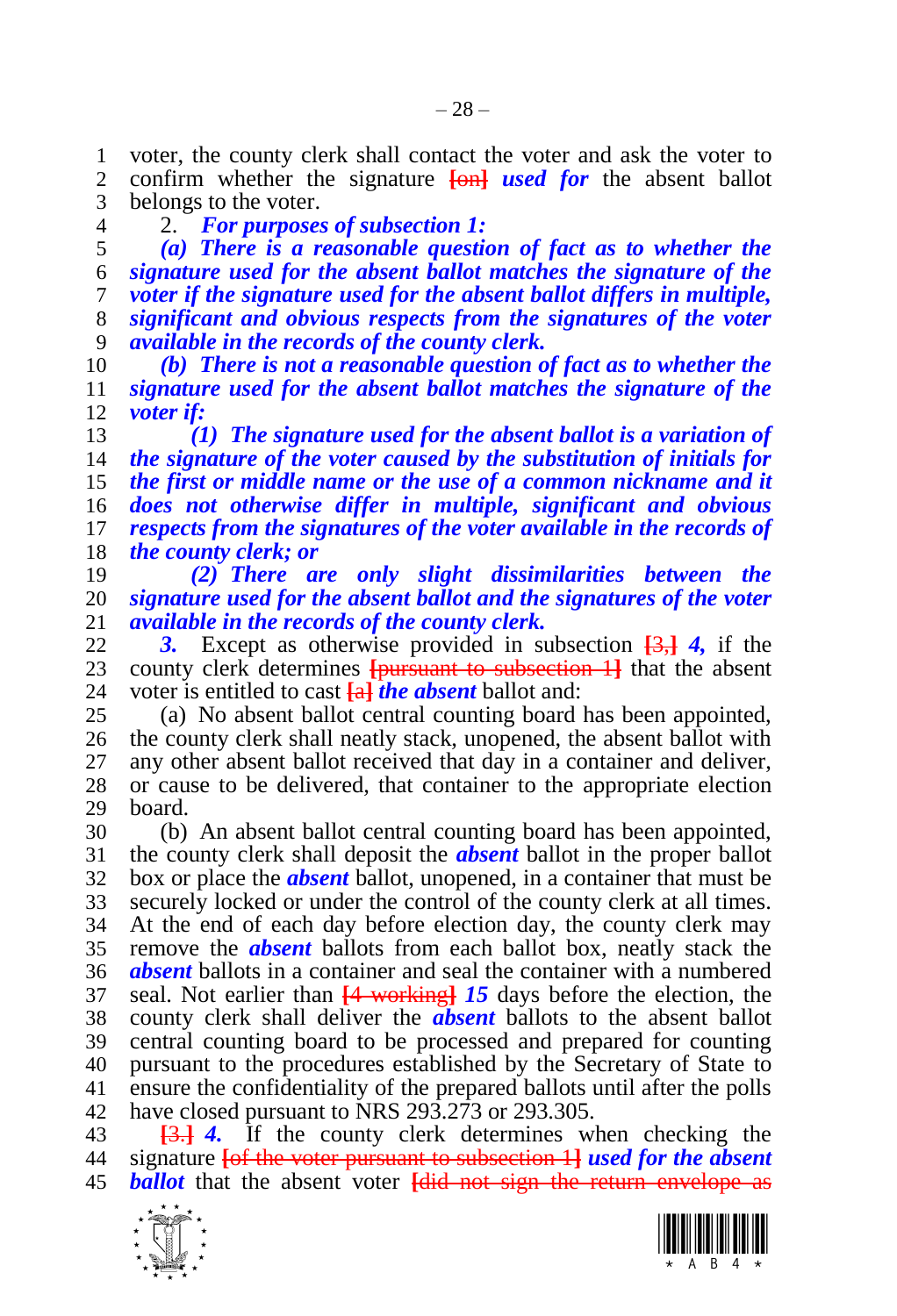required pursuant to NRS 293.330**]** *failed to affix his or her* 

*signature or failed to affix it in the manner required by law for the* 

 *absent ballot or that there is a reasonable question of fact as to whether the signature used for the absent ballot matches the signature of the voter,* but *the voter* is otherwise entitled to cast **[**a**]** *the absent* ballot, the county clerk shall contact the **[**absent**]** voter and advise the voter of the procedures to provide a signature **[**established pursuant to subsection 4.**]** *or a confirmation that the signature used for the absent ballot belongs to the voter, as applicable.* For the absent ballot to be counted, the **[**absent**]** voter must provide a signature **[**within the period for the counting of 12 absent ballots pursuant to subsection 2 of NRS 293.333.

 4. Each**]** *or a confirmation, as applicable, not later than 5 p.m. on the seventh day following the election or, if applicable, the ninth day following an affected election that is subject to the provisions of sections [2](#page-4-0) t[o 27,](#page-19-0) inclusive, of this act.*

 *5. The* county clerk shall prescribe procedures for **[**a**]** *an absent* voter who **[**did not sign the return envelope of an**]** *failed to affix his or her signature or failed to affix it in the manner required by law for the* absent ballot *, or for whom there is a reasonable question of fact as to whether the signature used for the absent ballot matches the signature of the voter,* in order to:

23 (a) Contact the voter;<br>24 (b) Allow the voter to (b) Allow the voter to provide a signature  $\frac{1}{x}$  or a confirmation *that the signature used for the absent ballot belongs to the voter, as applicable;* and

 (c) After a signature *or a confirmation* is provided, *as applicable,* ensure the absent ballot is delivered to the appropriate election board or the absent ballot central counting board, as applicable.

 *6. The procedures established pursuant to subsection 5 for contacting an absent voter must require the county clerk to contact the voter, as soon as possible after receipt of the absent ballot, by: (a) Mail;*

 *(b) Telephone, if a telephone number for the voter is available in the records of the county clerk; and*

 *(c) Electronic mail, if the voter has provided the clerk with sufficient information to contact the voter by such means.*

<span id="page-28-0"></span>**Sec. 40.** NRS 293.330 is hereby amended to read as follows:

 293.330 1. Except as otherwise provided in *this section,*  subsection 2 of NRS 293.323 *, section [28](#page-19-1) of this act* and chapter 293D of NRS, **[**and any regulations adopted pursuant thereto, when

an absent voter receives**]** *in order to vote* an absent ballot, the absent

 voter must *,* **[**mark and fold it**]** in accordance with the instructions **[**, deposit it**]** *:*



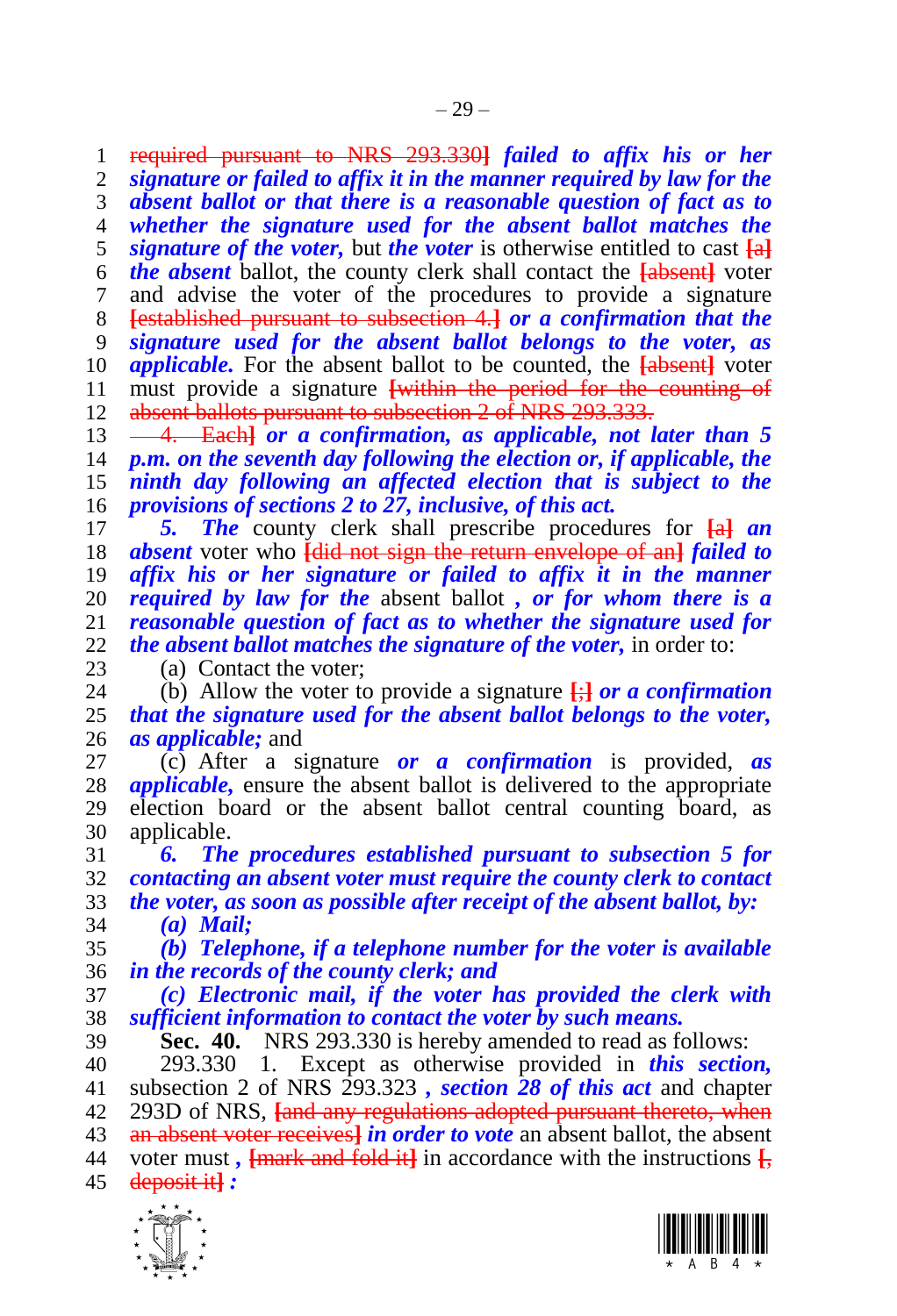*(a) Mark and fold the absent ballot;*

 *(b) Deposit the absent ballot* in the return envelope **[**,**]** *and* seal the *return* envelope **[**, affix**]** *;*

 *(c) Affix* his or her signature on **[**the back of**]** the *return*  envelope in the space provided **[**therefor and mail**]** *for the signature; and*

 *(d) Mail* or deliver the return envelope **[**.**]** *in a manner authorized by law.*

 2. Except as otherwise provided in subsection 3, if **[**an absent**]** *a* voter who has requested **[**a**]** *an absent* ballot by mail applies to vote the *absent* ballot in person at:

 (a) The office of the county clerk, the **[**absent**]** voter must mark *and fold* the *absent* ballot, **[**seal**]** *deposit* it in the return envelope *and seal the return envelope* and affix his or her signature in the same manner as provided in subsection 1, and deliver the *return*  envelope to the clerk.

 (b) A polling place, including, without limitation, a polling place for early voting, the **[**absent**]** voter must surrender the absent ballot and provide satisfactory identification before being issued a ballot to 20 vote at the polling place. A person who receives a surrendered 21 absent ballot shall mark it "Cancelled." absent ballot shall mark it "Cancelled."

 3. If **[**an absent**]** *a* voter who has requested **[**a**]** *an absent* ballot 23 by mail applies to vote in person at the office of the county clerk or 24 a polling place, including, without limitation, a polling place for a polling place, including, without limitation, a polling place for early voting, and the voter does not have the absent ballot to deliver or surrender, the voter must be issued a ballot to vote if the voter:

(a) Provides satisfactory identification;

(b) Is a registered voter who is otherwise entitled to vote; and

 (c) Signs an affirmation under penalty of perjury on a form prepared by the Secretary of State declaring that the voter has not voted during the election.

 4. Except as otherwise provided in **[**NRS 293.316 and 293.3165, it is unlawful for any person to return an absent ballot other than the voter who requested the absent ballot or,**]** *subsection 5,* at the request of **[**the voter, a member of the voter's family. A person who returns an**]** *a voter whose* absent ballot **[**and who is a member of the family of**]** *has been prepared by or on behalf of the voter for an election, a person authorized by* the voter **[**who requested**]** *may return* the absent ballot **[**shall, under penalty of perjury, indicate on a form prescribed by the county clerk that the person is a member of the family**]** *on behalf* of the voter **[**who requested the**]** *by mail or personal delivery to the county clerk.*

 *5. Except for an election board officer in the course of the election board officer's official duties, a person shall not willfully:*



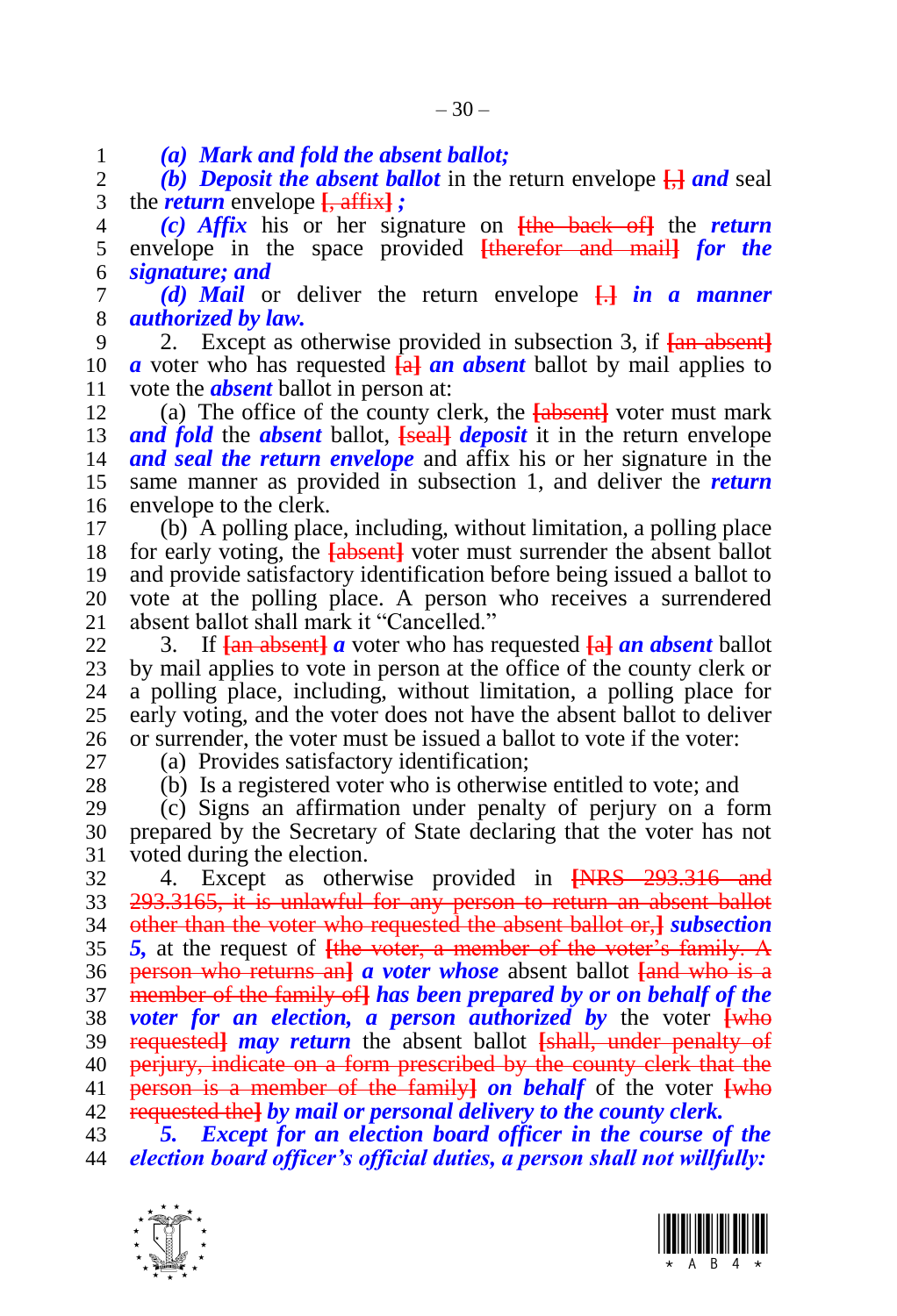*(a) Impede, obstruct, prevent or interfere with the return of a voter's* absent ballot **[**and that the voter requested that**]** *;*

 *(b) Deny a voter* the **[**person**]** *right to* return the *voter's* absent ballot **[**.**]** *; or*

 *(c) If the person receives the voter's absent ballot and authorization to return the absent ballot on behalf of the voter by mail or personal delivery, fail to return the absent ballot, unless otherwise authorized by the voter, by mail or personal delivery:*

 *(1) Before the end of the third day after the day of receipt, if the person receives the absent ballot from the voter four or more days before the day of the election; or*

 *(2) Before the deadline established by the United States Postal Service for the absent ballot to be postmarked on the day of the election or before the polls close on the day of the election, as applicable to the type of delivery, if the person receives the absent ballot from the voter three or fewer days before the day of the election.*

 *6.* A person who violates **[**the provisions of this**]** *any provision of* subsection *5* is guilty of a category E felony and shall be 20 punished as provided in NRS 193.130.<br>21 **Sec. 41.** NRS 293.333 is hereby a

**Sec. 41.** NRS 293.333 is hereby amended to read as follows:

 293.333 1. Except as otherwise provided in NRS 293D.200, 23 on the day of an election, the election boards receiving the absent Evoters<sup>21</sup> ballots from the county clerk shall, in the presence of a **[voters']** ballots from the county clerk shall, in the presence of a majority of the election board officers, remove the *absent* ballots from the ballot box and the containers in which the *absent* ballots were transported pursuant to NRS 293.325 and deposit the *absent*  ballots in the regular ballot box in the following manner:

 (a) The name of the voter, as shown on the return envelope or approved electronic transmission *,* must be **[**called and**]** checked as if the voter were voting in person;

 (b) The signature **[**on the back of the return envelope or on the approved electronic transmission**]** *used for the absent ballot* must be **[**compared with that on the application to register to vote;**]** *checked in accordance with the procedure set forth in NRS 293.325;*

 (c) If the board determines that the **[**absent**]** voter is entitled to cast **[**a**]** *the absent* ballot, the *return* envelope must be opened, the numbers on the *absent* ballot and *return* envelope or approved electronic transmission compared, the number strip or stub detached from the *absent* ballot and, if the numbers are the same, the *absent*  ballot deposited in the regular ballot box; and

 (d) The election board officers shall indicate in the roster "Voted" by the name of the voter.



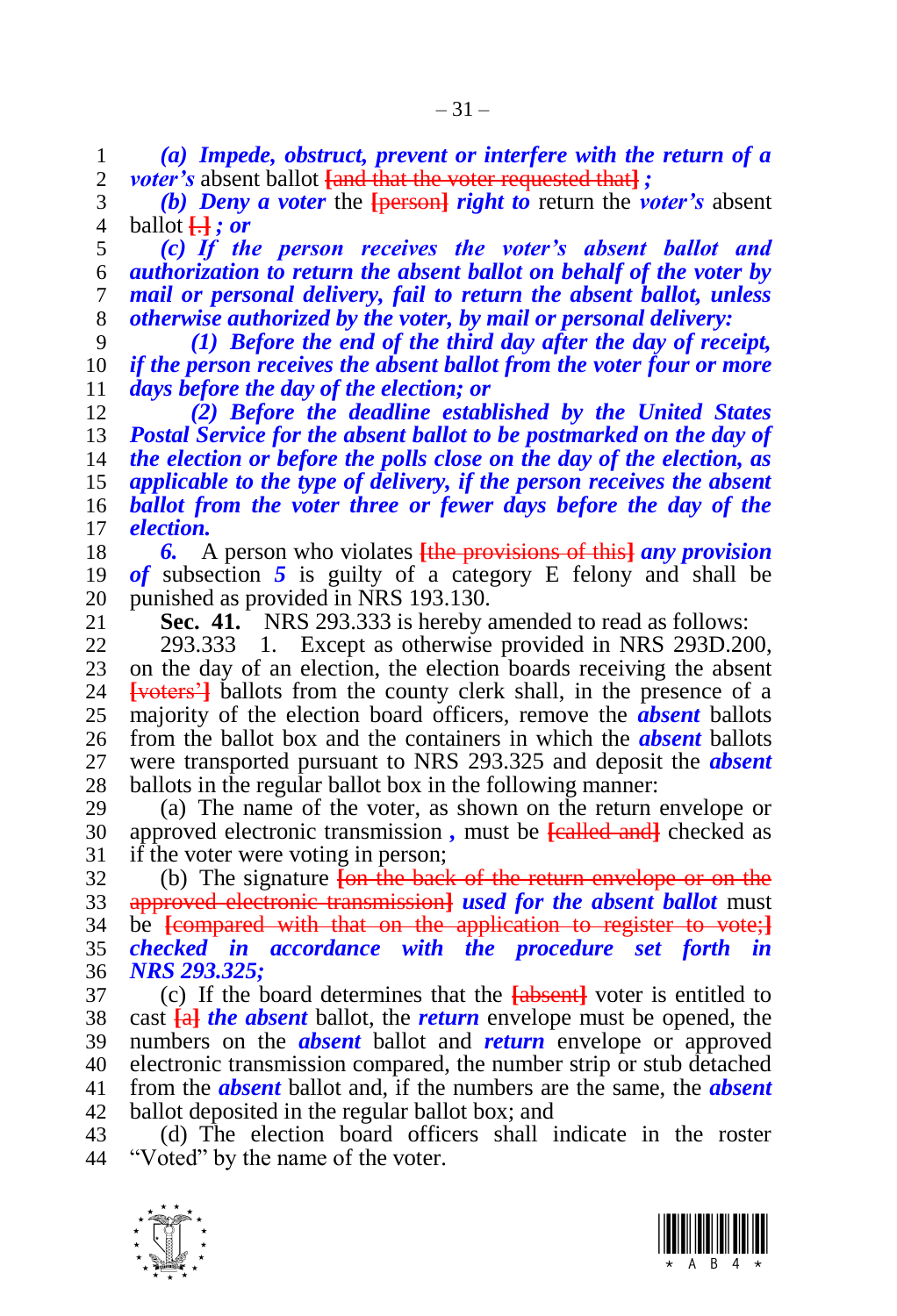2. **[**Counting of**]** *The board must complete the count of all*  absent ballots **[**must continue through**]** *on or before* the seventh day following the election **[**.**]** *or, if applicable, the ninth day following an affected election that is subject to the provisions of sections [2](#page-4-0) to [27,](#page-19-0) inclusive, of this act.*

**Sec. 42.** NRS 293.343 is hereby amended to read as follows:

 293.343 1. **[**A**]** *Except as otherwise provided for an affected election that is subject to the provisions of sections [2](#page-4-0) to [27,](#page-19-0) inclusive, of this act, a* registered voter who resides in an election precinct in which there were not more than 200 voters registered for the last preceding general election, or in a precinct in which it appears to the satisfaction of the county clerk and Secretary of State that there are not more than 200 registered voters, may vote at any election regulated by this chapter in the manner provided in NRS **[**293.345**]** *293.343* to 293.355, inclusive **[**.**]** *, and section [29](#page-20-0) of this act.*

 2. **[**Whenever**]** *Except as otherwise provided for an affected election that is subject to the provisions of sections [2](#page-4-0) to [27,](#page-19-0) inclusive, of this act, whenever* the county clerk has designated a 20 precinct as a mailing precinct, registered voters residing in that 21 precinct may vote at any election regulated by this chapter in the precinct may vote at any election regulated by this chapter in the manner provided in NRS **[**293.345**]** *293.343* to 293.355, inclusive **[**.**]** *, and section [29](#page-20-0) of this act.*

3. In a county whose population is 100,000 or more, whenever a registered voter is entitled to vote in a mailing precinct or an absent ballot mailing precinct, the county clerk:

 (a) Shall designate at least one polling place in the county as the polling place where such a voter may vote in person, pursuant to paragraph (b) of subsection 2 of NRS 293.353 or subsection 3 of NRS 293.353, on election day; and

 (b) May designate certain polling places for early voting as the polling places where such a voter may vote in person, pursuant to paragraph (b) of subsection 2 of NRS 293.353 or subsection 3 of NRS 293.353, during the period for early voting, if it is impractical for the county clerk to provide at each polling place for early voting a ballot in every form required in the county.

 4. In a county whose population is less than 100,000, whenever a registered voter is entitled to vote in a mailing precinct or an absent ballot mailing precinct, the county clerk:

 (a) May designate one or more polling places in the county as the polling place where such a voter may vote in person, pursuant to paragraph (b) of subsection 2 of NRS 293.353 or subsection 3 of NRS 293.353, on election day; and

 (b) May designate certain polling places for early voting as the polling places where such a voter may vote in person, pursuant to



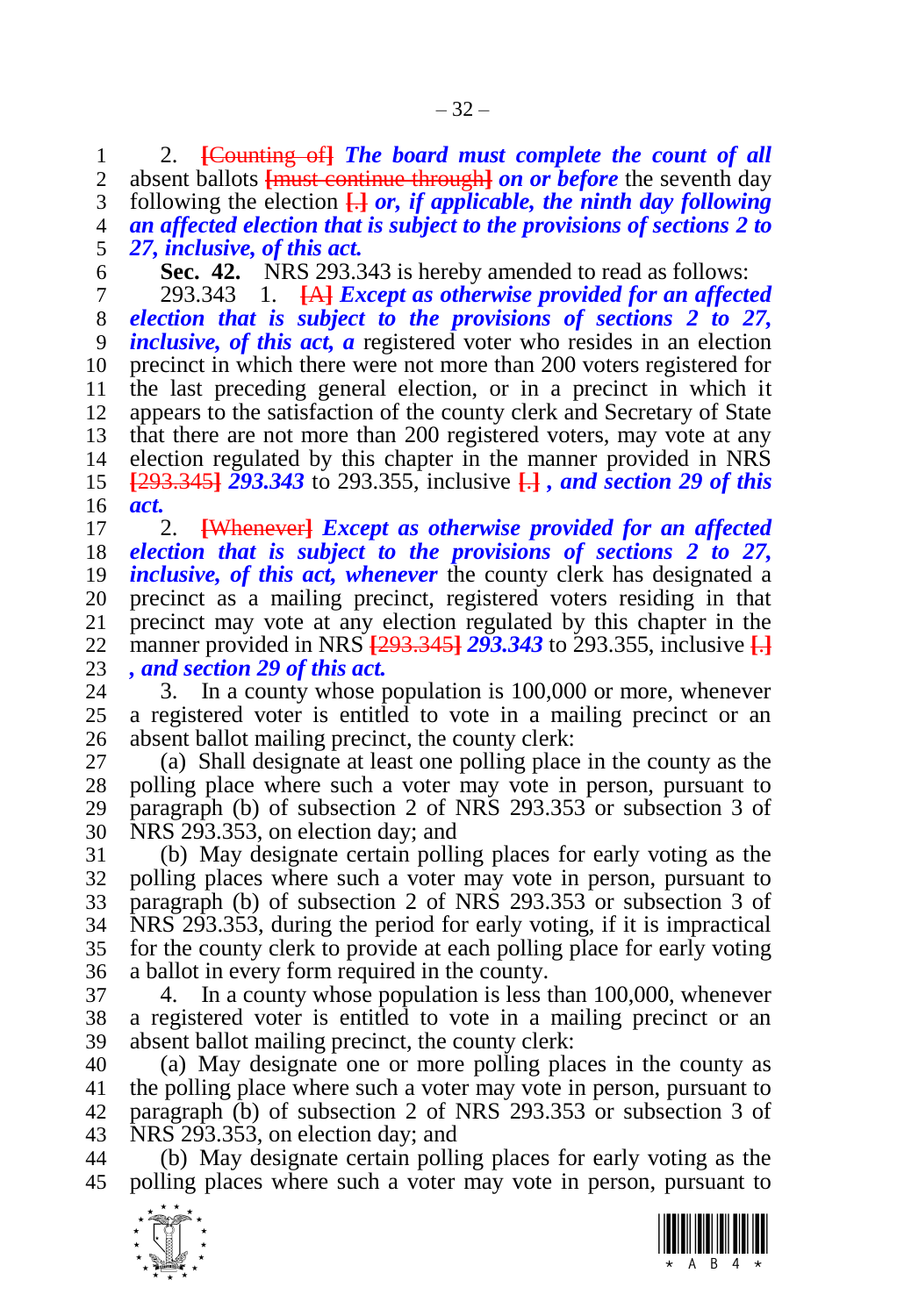paragraph (b) of subsection 2 of NRS 293.353 or subsection 3 of NRS 293.353, during the period for early voting, if it is impractical for the county clerk to provide at each polling place for early voting a ballot in every form required in the county.

 5. Polling places designated pursuant to subsection 3 or 4 may include, without limitation, polling places located as closely as practicable to the mailing precincts.

<span id="page-32-1"></span>**Sec. 43.** NRS 293.345 is hereby amended to read as follows:

 293.345 1. **[**Before**]** *Except as otherwise provided for an affected election that is subject to the provisions of sections [2](#page-4-0) to [27,](#page-19-0) inclusive, of this act, before* 5 p.m. on the last business day preceding the first day of the period for early voting for any primary election or general election, the county clerk shall cause to be mailed to each registered voter in each mailing precinct and in each absent ballot mailing precinct **[**an official**]** *a* mailing ballot, and accompanying supplies, as specified in NRS 293.350.

 2. If the county clerk has designated, pursuant to subsection 3 or 4 of NRS 293.343, one or more polling places where a voter may vote in person, the **[**official**]** *mailing* ballot and the sample ballot must include a notice in bold type informing the voter of the location of the designated polling place or polling places on election day and the polling places during the period for early voting where 23 the voter may vote in person pursuant to paragraph (b) of subsection 24 2 of NRS 293.353 or subsection 3 of NRS 293.353. 2 of NRS 293.353 or subsection 3 of NRS 293.353.

 *3. Any untimely legal action which would prevent the mailing ballot from being distributed to any voter pursuant to this section is moot and of no effect.*

<span id="page-32-0"></span>**Sec. 44.** NRS 293.353 is hereby amended to read as follows:

 293.353 1. Except as otherwise provided in **[**subsection 2 or 3, upon receipt of**]** *this section, section [29](#page-20-0) of this act and chapter 293D of NRS, in order to vote* a mailing ballot *,* **[**from the county 32 elerk, the registered voter must, in accordance with the instructions **[**, mark**]** *:*

*(a) Mark* and fold the *mailing* ballot **[**, deposit**]** *;*

 *(b) Deposit the mailing ballot in the return envelope* and seal the **[**ballot in the**]** return envelope **[**, affix**]** *;*

 *(c) Affix* his or her signature on **[**the back of**]** the *return*  envelope **[**and mail**]** *in the space provided for the signature; and*

 *(d) Mail or deliver* the *return* envelope **[**to the county clerk.**]** *in a manner authorized by law.*

 2. Except as otherwise provided in subsection 3, if a registered voter who has received a mailing ballot applies to vote in person at:

 (a) The office of the county clerk, the registered voter must mark *and fold* the *mailing* ballot, **[**place and seal**]** *deposit* it in the return envelope *and seal the return envelope* and affix his or her



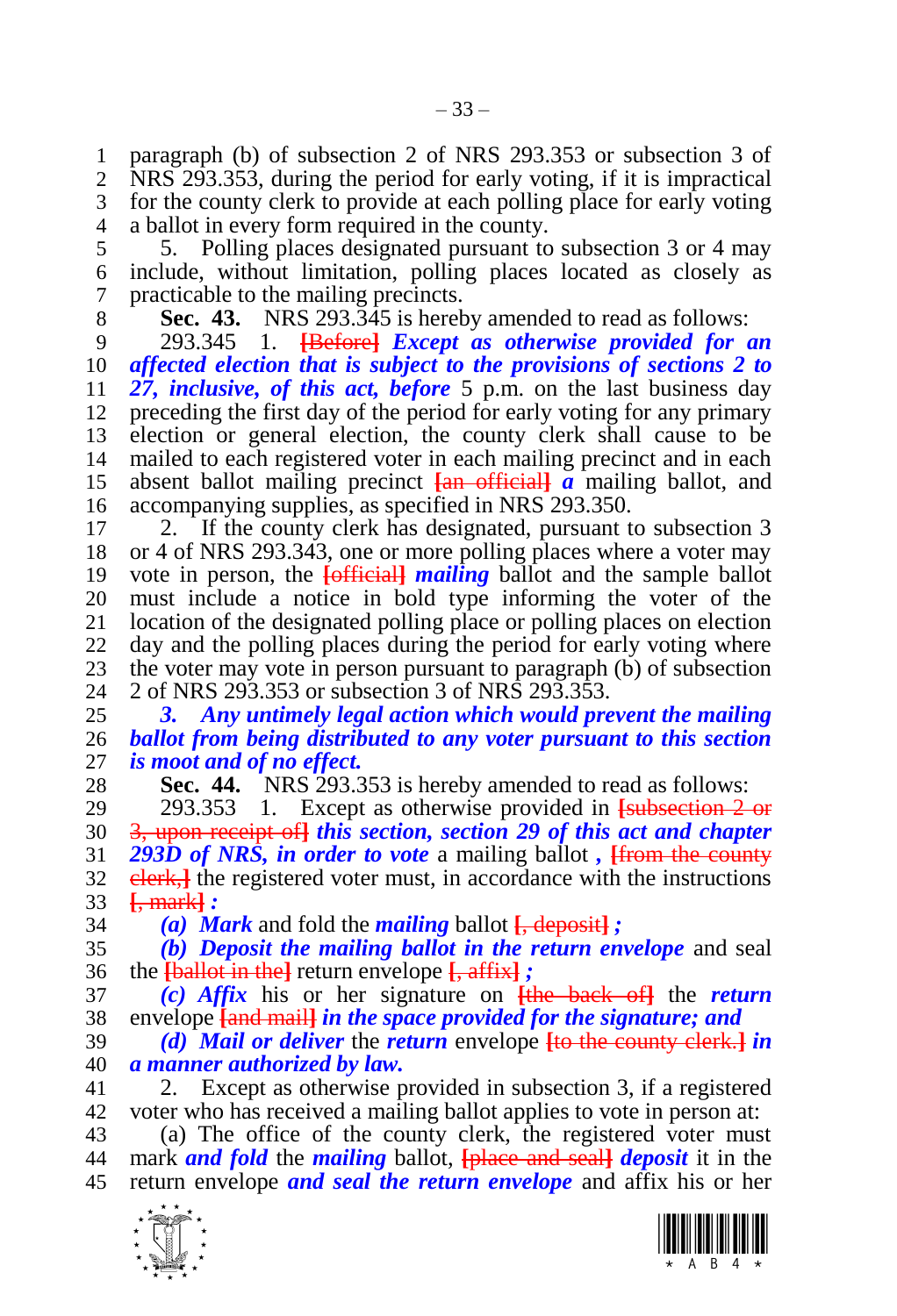1 signature in the same manner as provided in subsection 1, and  $\alpha$  deliver the *return* envelope to the clerk. deliver the *return* envelope to the clerk.

 (b) One of the polling places on election day or a polling place for early voting in the county designated pursuant to subsection 3 or 4 of NRS 293.343, the registered voter must surrender the mailing ballot and provide satisfactory identification before being issued a ballot to vote at the polling place. A person who receives a surrendered mailing ballot shall mark it "Cancelled."

 3. If a registered voter who has received a mailing ballot wishes to vote in person at the office of the county clerk or at one of the polling places on election day or a polling place for early voting in the county designated pursuant to subsection 3 or 4 of NRS 293.343, and the voter does not have the mailing ballot to deliver or surrender, the voter must be issued a ballot to vote if the voter:

(a) Provides satisfactory identification;

(b) Is a registered voter who is otherwise entitled to vote; and

 (c) Signs an affirmation under penalty of perjury on a form prepared by the Secretary of State declaring that the voter has not voted during the election.

20 4. **Hetally 12 and 12 and 12 any person to return a mailing ballot other** 21 than the registered voter to whom the ballot was sent or. *I Except as*  than the registered voter to whom the ballot was sent or,**]** *Except as otherwise provided in subsection 5,* at the request of **[**the voter, a member of the family of that voter. A person who returns a**]** *a voter whose* mailing ballot **[**and who is a member of the family of**]** *has been prepared by or on behalf of the voter for an election, a person authorized by* the voter **[**who received**]** *may return* the 27 mailing ballot **[shall, under penalty of perjury, indicate on a form** 28 prescribed by the county clerk that the person is a member of the family**]** *on behalf* of the voter **[**who received the**]** *by mail or personal delivery to the county clerk.*

 *5. Except for an election board officer in the course of the election board officer's official duties, a person shall not willfully: (a) Impede, obstruct, prevent or interfere with the return of a voter's* mailing ballot **[**and that the voter requested that he or she**]** *;*

35 *(b) Deny a voter the right to return the voter's mailing ballot*  $\Box$ *; or*

 *(c) If the person receives the voter's mailing ballot and authorization to return the mailing ballot on behalf of the voter by mail or personal delivery, fail to return the mailing ballot, unless otherwise authorized by the voter, by mail or personal delivery:*

 *(1) Before the end of the third day after the day of receipt, if the person receives the mailing ballot from the voter four or more days before the day of the election; or*

 *(2) Before the deadline established by the United States Postal Service for the mailing ballot to be postmarked on the day* 



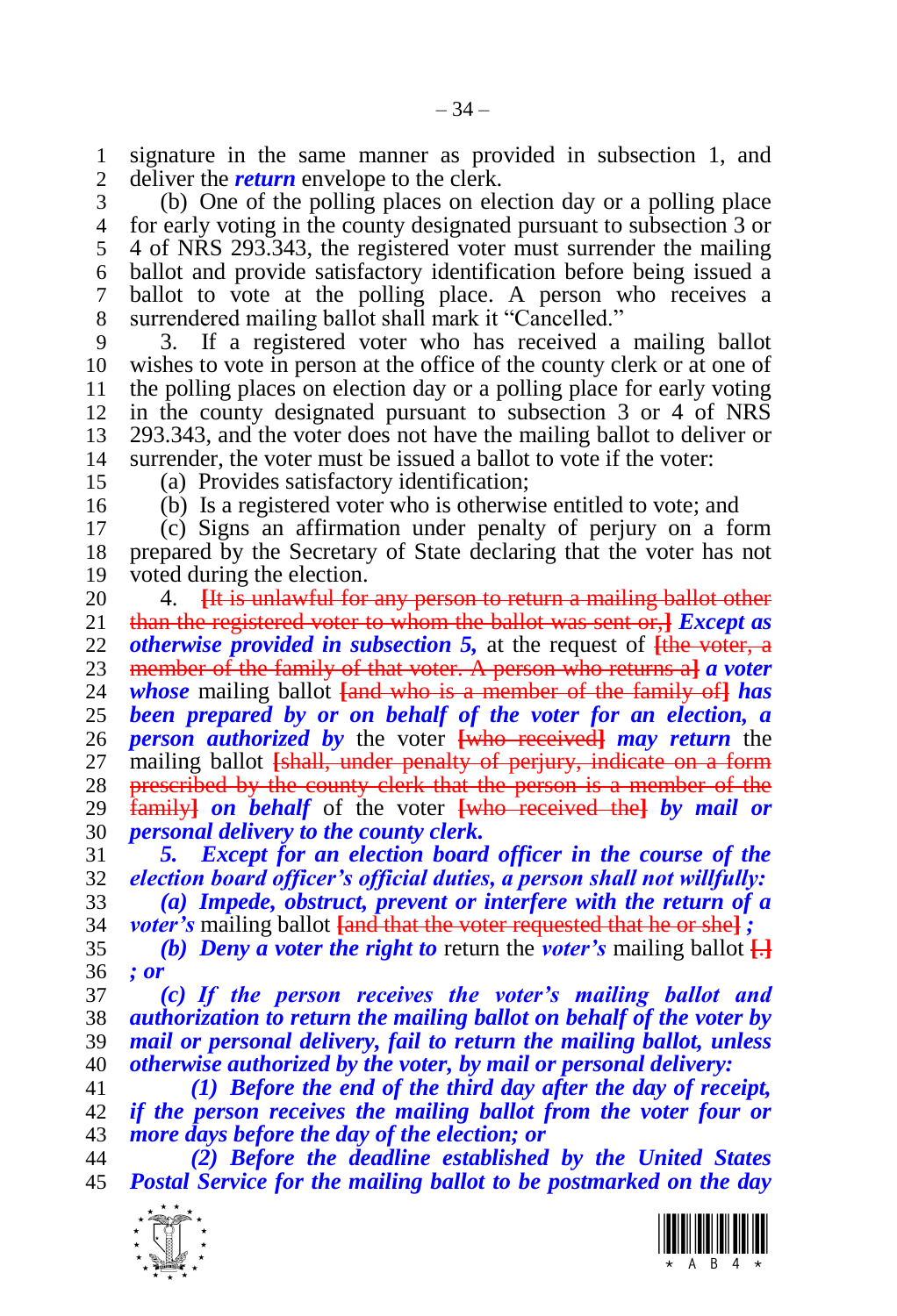*of the election or before the polls close on the day of the election, as applicable to the type of delivery, if the person receives the* 

 *mailing ballot from the voter three or fewer days before the day of the election.*

 *6.* A person who violates **[**the provisions of this**]** *any provision of* subsection *5* is guilty of a category E felony and shall be punished as provided in NRS 193.130.

**Sec. 45.** NRS 293.355 is hereby amended to read as follows:

 293.355 1. **[**Upon receipt of the return envelope from**]** *When a mailing ballot is returned by or on behalf of* a registered voter of a mailing precinct or absent ballot mailing precinct, whether through the mail or in person at the office of the county clerk pursuant to paragraph (a) of subsection 2 of NRS 293.353, the county clerk shall follow the same procedure as in the case of absent ballots.

 2. Ballots voted in person at a polling place pursuant to paragraph (b) of subsection 2 of NRS 293.353 or subsection 3 of NRS 293.353, or at the office of the county clerk pursuant to subsection 3 of NRS 293.353, by registered voters of a mailing precinct or absent ballot mailing precinct must be processed and 20 reported by the appointed election board or county clerk in the same<br>21 manner as required by law for absent ballots voted in person manner as required by law for absent ballots voted in person pursuant to NRS 293.330.

23 **Sec. 46.** NRS 293.363 is hereby amended to read as follows:<br>24 293.363 *Except as otherwise provided for an affected electic* 

 293.363 *Except as otherwise provided for an affected election that is subject to the provisions of sections [2](#page-4-0) to [27,](#page-19-0) inclusive, of this act:*

 *1.* When the polls are closed, the counting board shall prepare to count the ballots voted. The counting procedure must be public and continue without adjournment until completed.

 *2.* If the ballots are paper ballots, the counting board shall prepare in the following manner:

 $\frac{1}{2}$  **[1.**] *(a)* The container that holds the ballots or the ballot box must be opened and the ballots contained therein counted by the counting board and opened far enough to ascertain whether each ballot is single. If two or more ballots are found folded together to present the appearance of a single ballot, they must be laid aside until the count of the ballots is completed. If a majority of the inspectors are of the opinion that the ballots folded together were voted by one person, the ballots must be rejected and placed in an envelope, upon which must be written the reason for their rejection. The envelope must be signed by the counting board officers and placed in the container or ballot box after the count is completed.

 **[**2.**]** *(b)* If the ballots in the container or box are found to exceed in number the number of names as are indicated on the roster as having voted, the ballots must be replaced in the container or box,



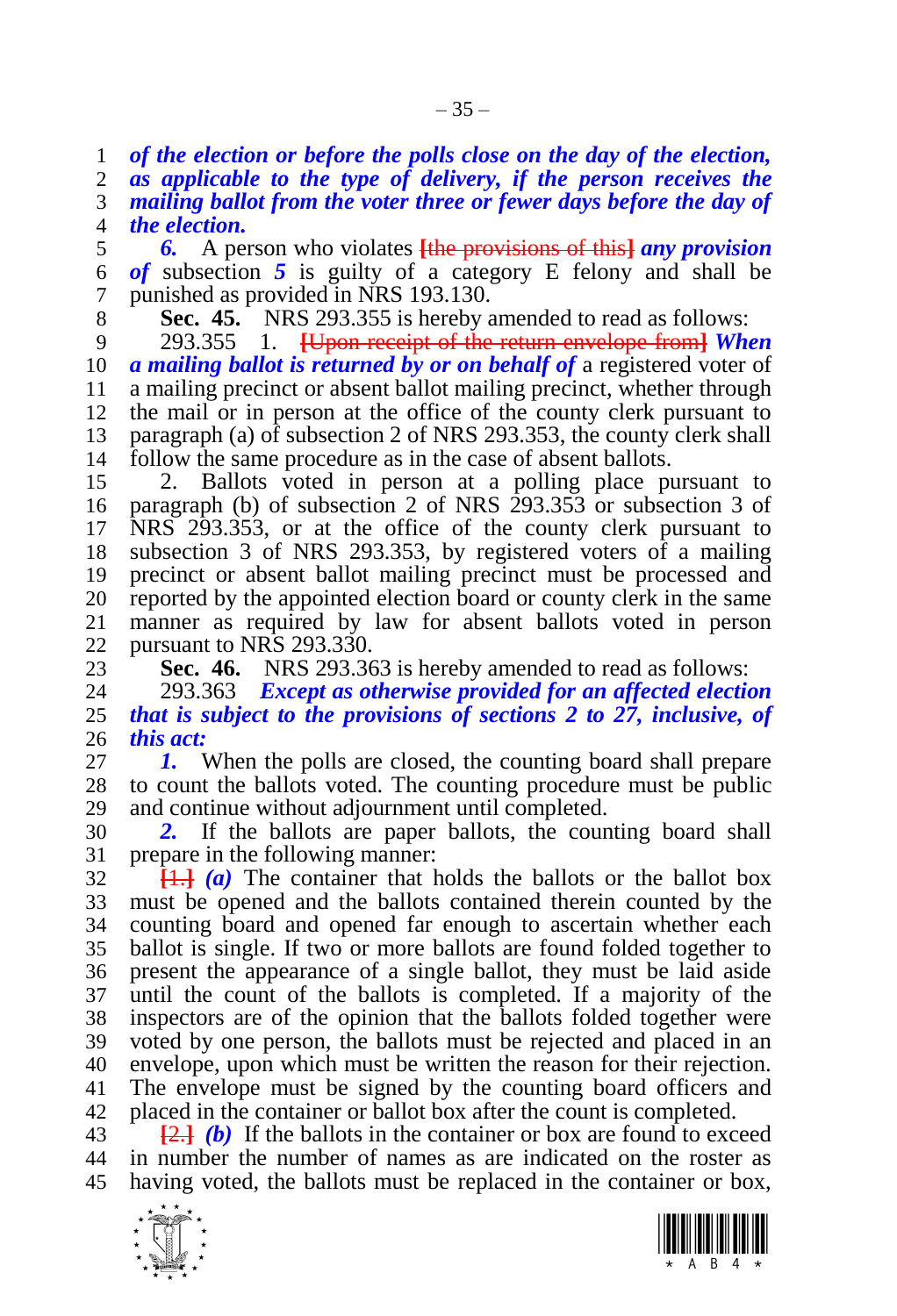1 and a counting board officer, with his or her back turned to the<br>2 container or box, shall draw out a number of ballots equal to the container or box, shall draw out a number of ballots equal to the excess. The excess ballots must be marked on the back thereof with the words "Excess ballots not counted." The ballots when so marked must be immediately sealed in an envelope and returned to the county clerk with the other ballots rejected for any cause.

 **[**3.**]** *(c)* When it has been ascertained that the number of ballots agrees with the number of names of registered voters shown to have voted, the board shall proceed to count. If there is a discrepancy between the number of ballots and the number of voters, a record of 11 the discrepancy must be made.<br>12 **Sec. 47.** NRS 293.365 is

**Sec. 47.** NRS 293.365 is hereby amended to read as follows:

 293.365 **[**No**]** *Except as otherwise provided for an affected election that is subject to the provisions of sections [2](#page-4-0) to [27,](#page-19-0) inclusive, of this act, no* counting board in any precinct, district or polling place in which paper ballots are used may commence to count the votes until all ballots used or unused are accounted for.

<span id="page-35-0"></span>**Sec. 48.** NRS 293.384 is hereby amended to read as follows:

 293.384 1. Not earlier than **[**4 working**]** *15* days before the 20 election, the counting board, if it is responsible for counting absent 21 ballots, or the absent ballot central counting board shall withdraw all ballots, or the absent ballot central counting board shall withdraw all the *absent* ballots from each ballot box or container that holds 23 absent ballots received before that day and ascertain that each box or 24 container has the required number of **absent** ballots according to the container has the required number of *absent* ballots according to the county clerk's absent **[**voters'**]** *ballot* record **[**.**]** *for the election.*

 2. The counting board or absent ballot central counting board shall count the number of *absent* ballots in the same manner as election boards.

<span id="page-35-1"></span>**Sec. 49.** NRS 293.385 is hereby amended to read as follows:

 293.385 1. Each day after the initial withdrawal of the *absent*  ballots pursuant to NRS 293.384 and before the day of the election, the counting board, if it is responsible for counting absent ballots, or the absent ballot central counting board shall withdraw from the appropriate ballot boxes or containers all the *absent* ballots received the previous day and ascertain that each box or container has the required number of *absent* ballots according to the county clerk's absent **[**voters'**]** ballot record **[**.**]** *for the election.*

 2. If any absent ballots are received by the county clerk on election day *and the county clerk has determined that the absent voters are entitled to cast the absent ballots* pursuant to NRS **[**293.316,**]** *293.325,* the county clerk shall deposit the absent ballots in the appropriate ballot boxes or containers.

 3. Not earlier than **[**4 working**]** *15* days before the election, the appropriate board shall, in public, count the votes cast on the absent ballots.



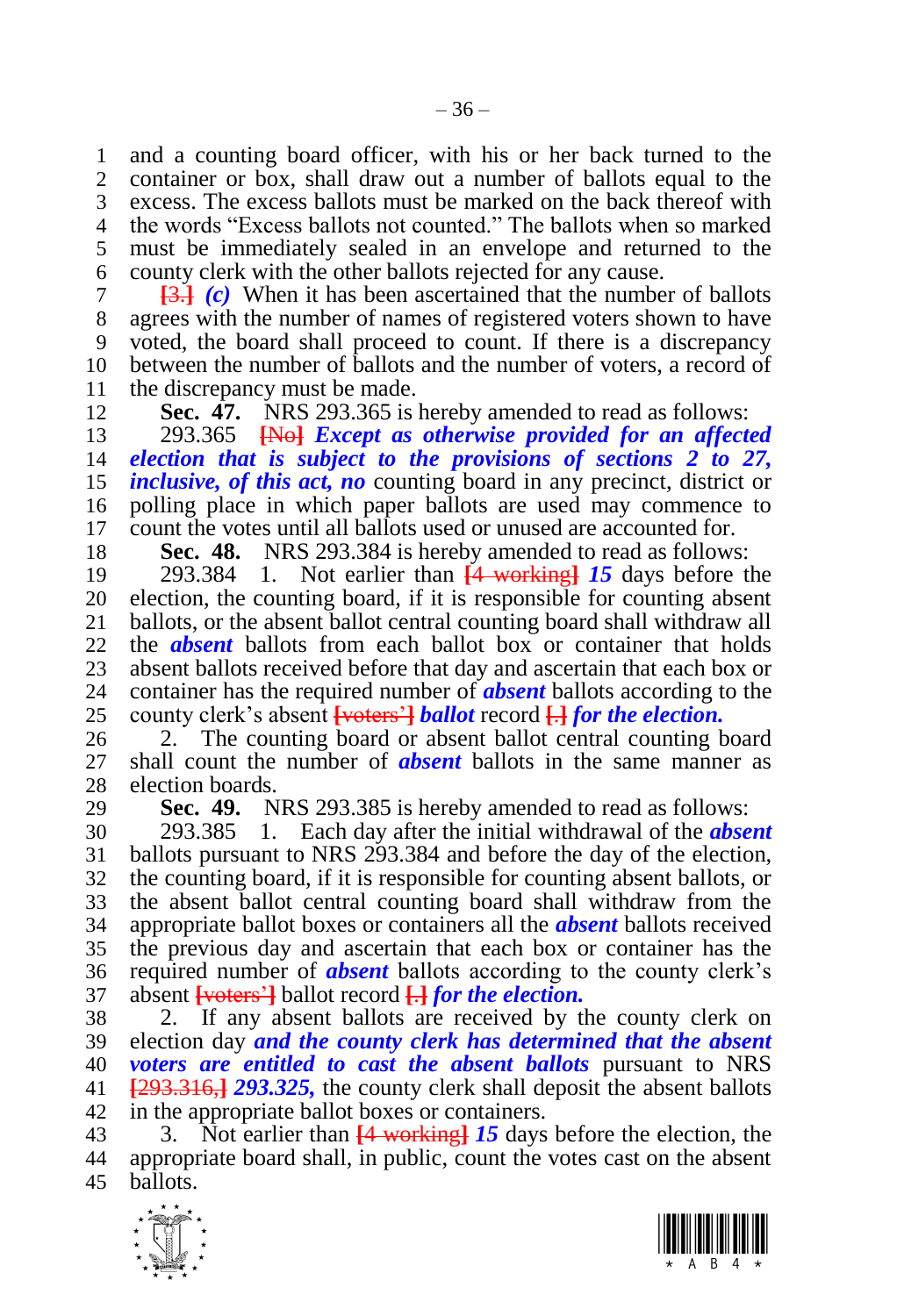1 4. If paper ballots are used, the results of the absent ballot vote<br>2 in each precinct must be certified and submitted to the county clerk in each precinct must be certified and submitted to the county clerk who shall have the results added to the regular votes of the precinct. The returns of absent ballots must be reported separately from the regular votes of the precinct, unless reporting the returns separately would violate the secrecy of a voter's ballot. The county clerks shall develop a procedure to ensure that each ballot is kept secret.

8 5. Any person who disseminates to the public in any way<br>9 information pertaining to the count of absent ballots before the polls information pertaining to the count of absent ballots before the polls close is guilty of a misdemeanor.

**Sec. 50.** NRS 293.387 is hereby amended to read as follows:

 293.387 1. As soon as the returns from all the precincts and districts in any county have been received by the board of county commissioners, the board shall meet and canvass the returns. The canvass must be completed on or before the 10th day following the election **[**.**]** *or, if applicable, the 13th day following an affected election that is subject to the provisions of sections [2](#page-4-0) to [27,](#page-19-0) inclusive, of this act.*

2. In making its canvass, the board shall:

20 (a) Note separately any clerical errors discovered; and 21 (b) Take account of the changes resulting from the dis

 (b) Take account of the changes resulting from the discovery, so that the result declared represents the true vote cast.

23 3. The county clerk shall, as soon as the result is declared,<br>24 enter upon the records of the board an abstract of the result, which enter upon the records of the board an abstract of the result, which must contain the number of votes cast for each candidate. The board, after making the abstract, shall cause the county clerk to certify the abstract and, by an order made and entered in the minutes of its proceedings, to make:

(a) A copy of the certified abstract; and

 (b) A mechanized report of the abstract in compliance with regulations adopted by the Secretary of State,

 $32 \rightarrow$  and transmit them to the Secretary of State **First more than** 7 working days after**]** *on or before the 10th day following* the election **[**.**]** *or, if applicable, the 13th day following an affected election that is subject to the provisions of sections [2](#page-4-0) to [27,](#page-19-0) inclusive, of this act.*

 4. The Secretary of State shall, immediately after any primary election, compile the returns for all candidates voted for in more than one county. The Secretary of State shall make out and file in his or her office an abstract thereof, and shall certify to the county clerk of each county the name of each person nominated, and the name of the office for which the person is nominated.

**Sec. 51.** NRS 293.393 is hereby amended to read as follows:

 293.393 1. On or before the 10th day after any general election or any other election at which votes are cast for any United States Senator, Representative in Congress, member of the



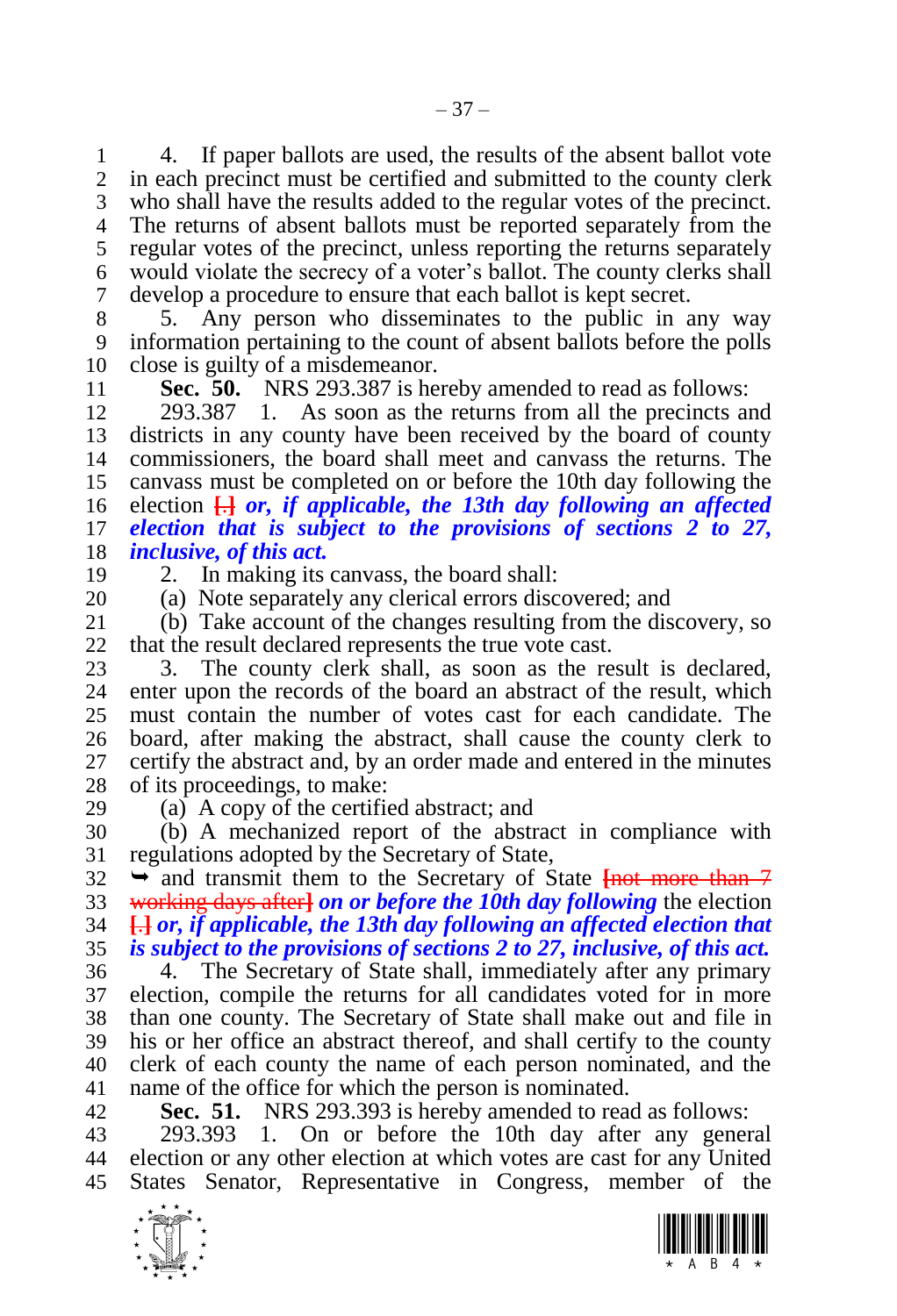Legislature or any state officer who is elected statewide **[**,**]** *or, if* 

*applicable, on or before the 13th day after an affected election that* 

 *is subject to the provisions of sections [2](#page-4-0) to [27,](#page-19-0) inclusive, of this act,*  the board of county commissioners shall open the returns of votes

cast and make abstracts of the votes.

 2. Abstracts of votes must be prepared in the manner prescribed by the Secretary of State by regulation.

 3. The county clerk shall make out a certificate of election to each of the persons having the highest number of votes for the district, county and township offices.

 4. Each certificate must be delivered to the person elected upon application at the office of the county clerk.

**Sec. 52.** NRS 293.5837 is hereby amended to read as follows:

 293.5837 1. Through the Thursday preceding the day of the election, an elector may register to vote in the county or city, as applicable, in which the elector is eligible to vote by submitting an application to register to vote by computer using the system established by the Secretary of State pursuant to NRS 293.671 before the elector appears at a polling place described in subsection

20 2 to vote in person.<br>21 2. If an elect 2. If an elector submits an application to register to vote pursuant to this section, the elector may vote only in person:

 (a) During the period for early voting, at any polling place for early voting by personal appearance in the county or city, as applicable, in which the elector is eligible to vote; or

(b) On the day of the election, at:

 (1) A polling place established pursuant to NRS 293.3072 or 293C.3032 **[**, if one has been established**]** *or section [12](#page-9-0) of this act,*  in the county or city, as applicable, in which the elector is eligible to vote; or

(2) The polling place for his or her election precinct.

 3. To vote in person, an elector who submits an application to register to vote pursuant to this section must:

 (a) Appear before the close of polls at a polling place described in subsection 2;

 (b) Inform an election board officer that, before appearing at the polling place, the elector submitted an application to register to vote by computer using the system established by the Secretary of State pursuant to NRS 293.671; and

 (c) Except as otherwise provided in subsection 4, provide his or her current and valid driver's license or identification card issued by the Department of Motor Vehicles which shows his or her physical address as proof of the elector's identity and residency.

 4. If the driver's license or identification card issued by the Department of Motor Vehicles to the elector does not have the



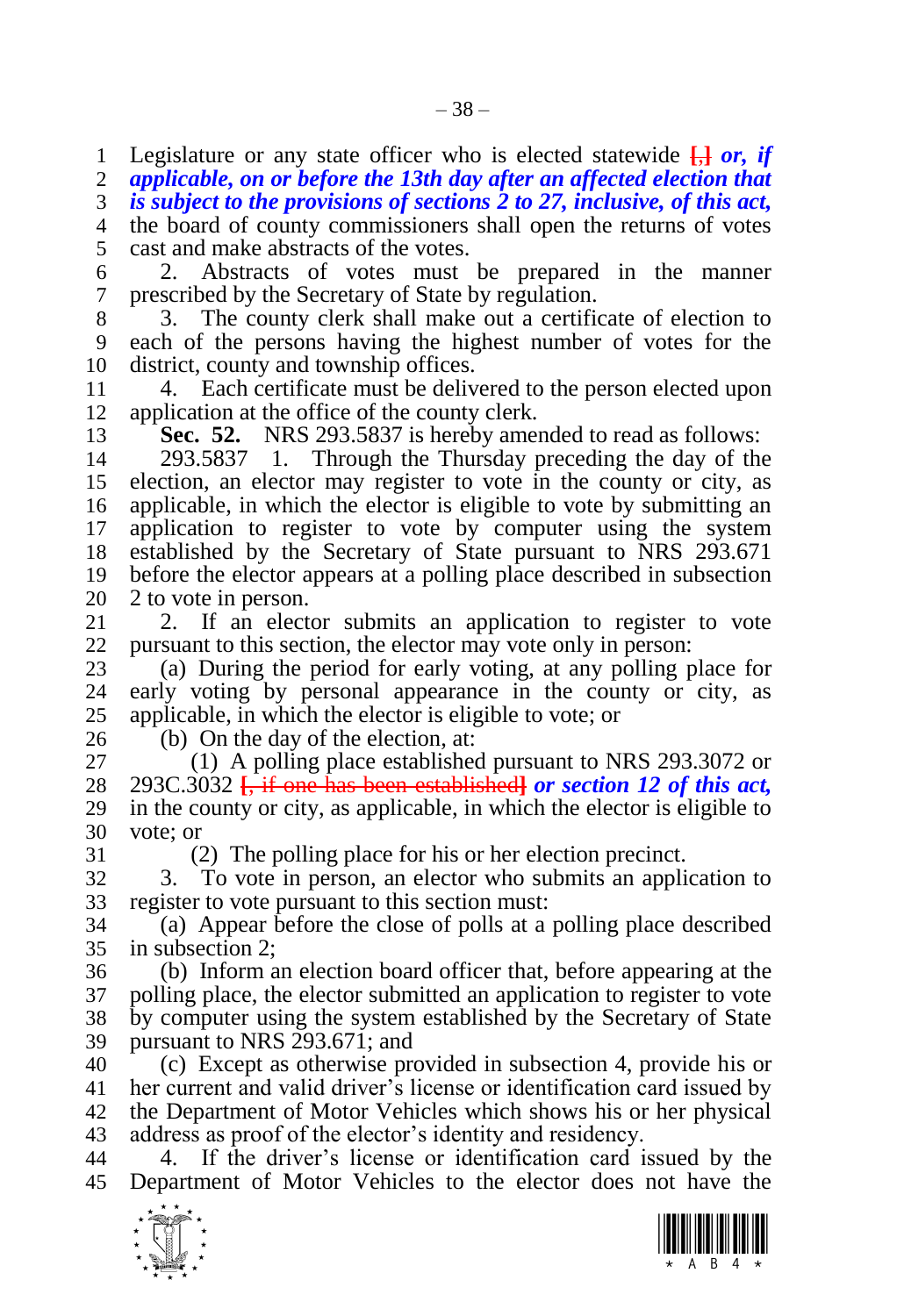elector's current residential address, the following documents may be used to establish the residency of the elector if the current residential address of the elector, as indicated on his or her application to register to vote, is displayed on the document:

(a) A military identification card;

 (b) A utility bill, including, without limitation, a bill for electric, gas, oil, water, sewer, septic, telephone, cellular telephone or cable television service;

- (c) A bank or credit union statement;
- (d) A paycheck;
- (e) An income tax return;

 (f) A statement concerning the mortgage, rental or lease of a residence;

(g) A motor vehicle registration;

(h) A property tax statement; or

(i) Any other document issued by a governmental agency.

 5. Subject to final verification, if an elector submits an application to register to vote and appears at a polling place to vote in person pursuant to this section:

20 (a) The elector shall be deemed to be conditionally registered to 21 vote at the polling place upon: vote at the polling place upon:

 (1) The determination that the elector submitted the 23 application to register to vote by computer using the system 24 established by the Secretary of State pursuant to NRS 293.671 and established by the Secretary of State pursuant to NRS 293.671 and that the application to register to vote is complete; and

 (2) The verification of the elector's identity and residency pursuant to this section.

 (b) After the elector is deemed to be conditionally registered to vote at the polling place pursuant to paragraph (a), the elector:

(1) May vote in the election only at that polling place;

 (2) Must vote as soon as practicable and before leaving that polling place; and

 (3) Must vote by casting a provisional ballot, unless it is verified, at that time, that the elector is qualified to register to vote and to cast a regular ballot in the election at that polling place.

<span id="page-38-0"></span>**Sec. 53.** NRS 293.730 is hereby amended to read as follows:

 293.730 1. **[**A**]** *Except for an election board officer in the course of the election board officer's official duties, a* person shall not:

 (a) Remain in or outside of any polling place so as to interfere with the conduct of the election.

 (b) **[**Except an election board officer, receive**]** *Accept* from any voter a ballot prepared by *or on behalf of* the voter **[**.**]** *, other than an absent ballot, mailing ballot, mail ballot or military-overseas* 



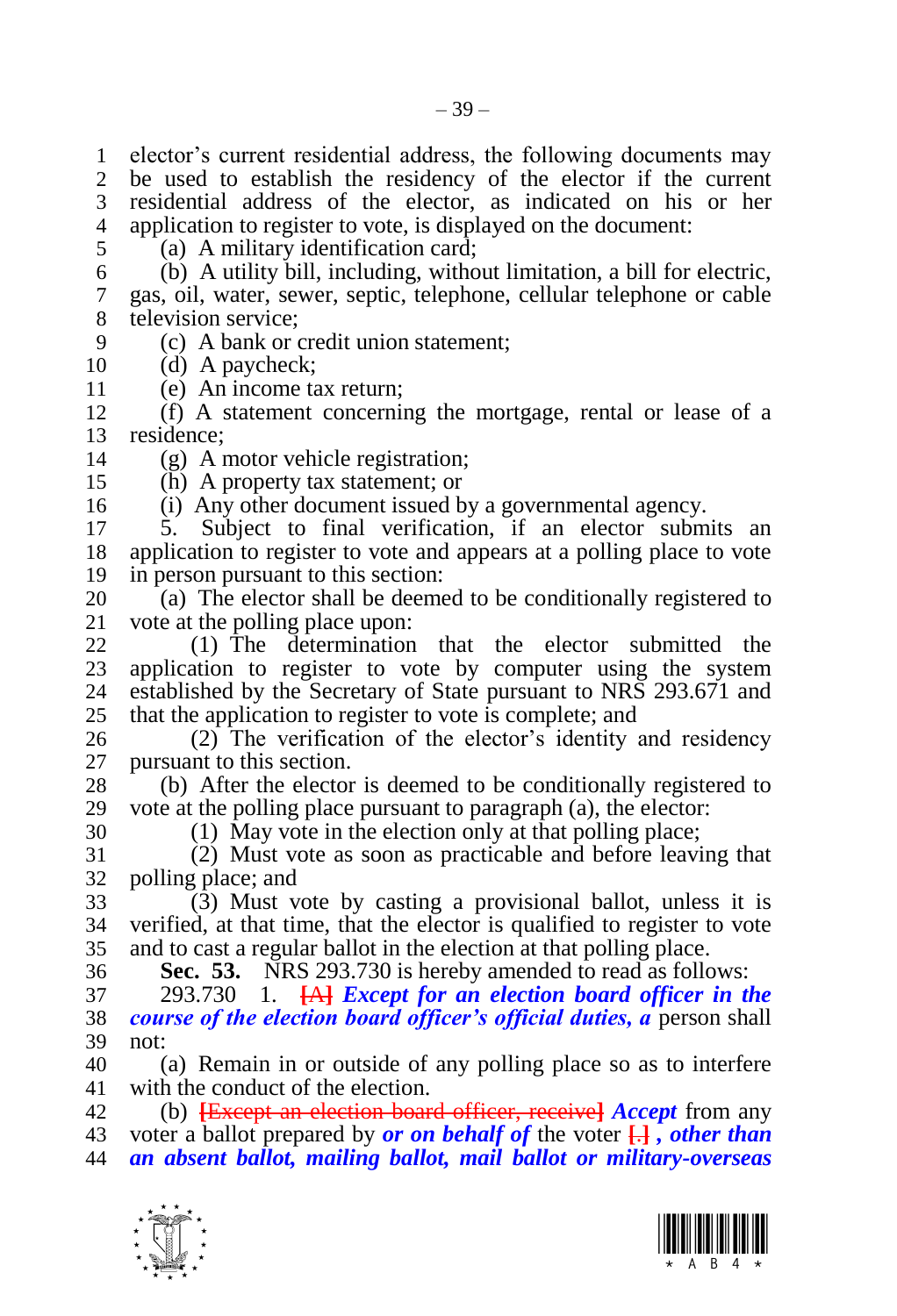*ballot prepared by or on behalf of the voter with his or her authorization pursuant to this title.*

 (c) Remove a ballot from any polling place before the closing of the polls.

 (d) Apply for or receive a ballot at any election precinct or district other than one at which the person is entitled to vote.

 (e) Show his or her ballot to **[**any**]** *another* person, after voting, so as to reveal any of **[**the names voted for.**]** *his or her votes on the ballot, other than on his or her absent ballot, mailing ballot, mail ballot or military-overseas ballot prepared by or on behalf of the voter with his or her authorization pursuant to this title.*

 (f) Inside a polling place, ask another person for *his or her name, address or political affiliation or for whom he or she intends* to vote.

 (g) **[**Except an election board officer,**]** *Send, transmit, distribute or* deliver a ballot to a voter **[**.**]** *, other than an absent ballot, mailing ballot, mail ballot or military-overseas ballot when permitted pursuant to this title.*

 (h) Except **[**an election board officer in the course of the election board officer's official duties, inside a polling place, ask another person his or her name, address or political affiliation.**]** *when permitted by the voter, alter, change, deface, damage or destroy an absent ballot, mailing ballot, mail ballot or military-overseas ballot prepared by or on behalf of the voter with his or her authorization pursuant to this title.*

2. A voter shall not:

 (a) **[**Receive**]** *Accept* a ballot from **[**any**]** *another* person *,* other than an election board officer **[**.**]** *in the course of the election board officer's official duties or a person who sends, transmits, distributes or delivers an absent ballot, mailing ballot, mail ballot or military-overseas ballot to the voter when permitted pursuant to this title.*

 (b) Deliver to an election board **[**or to any member thereof**]** *officer in the course of the election board officer's official duties*  any ballot other than the one received.

 (c) Place any mark upon his or her ballot by which it may afterward be identified as the one *that he or she* voted **[**by the person.**]** *, other than any such mark that is permitted to be placed on an absent ballot, mailing ballot, mail ballot or military-overseas ballot prepared by or on behalf of the voter with his or her authorization pursuant to this title.*

 3. Any person who violates any provision of this section is guilty of a category E felony and shall be punished as provided in NRS 193.130.



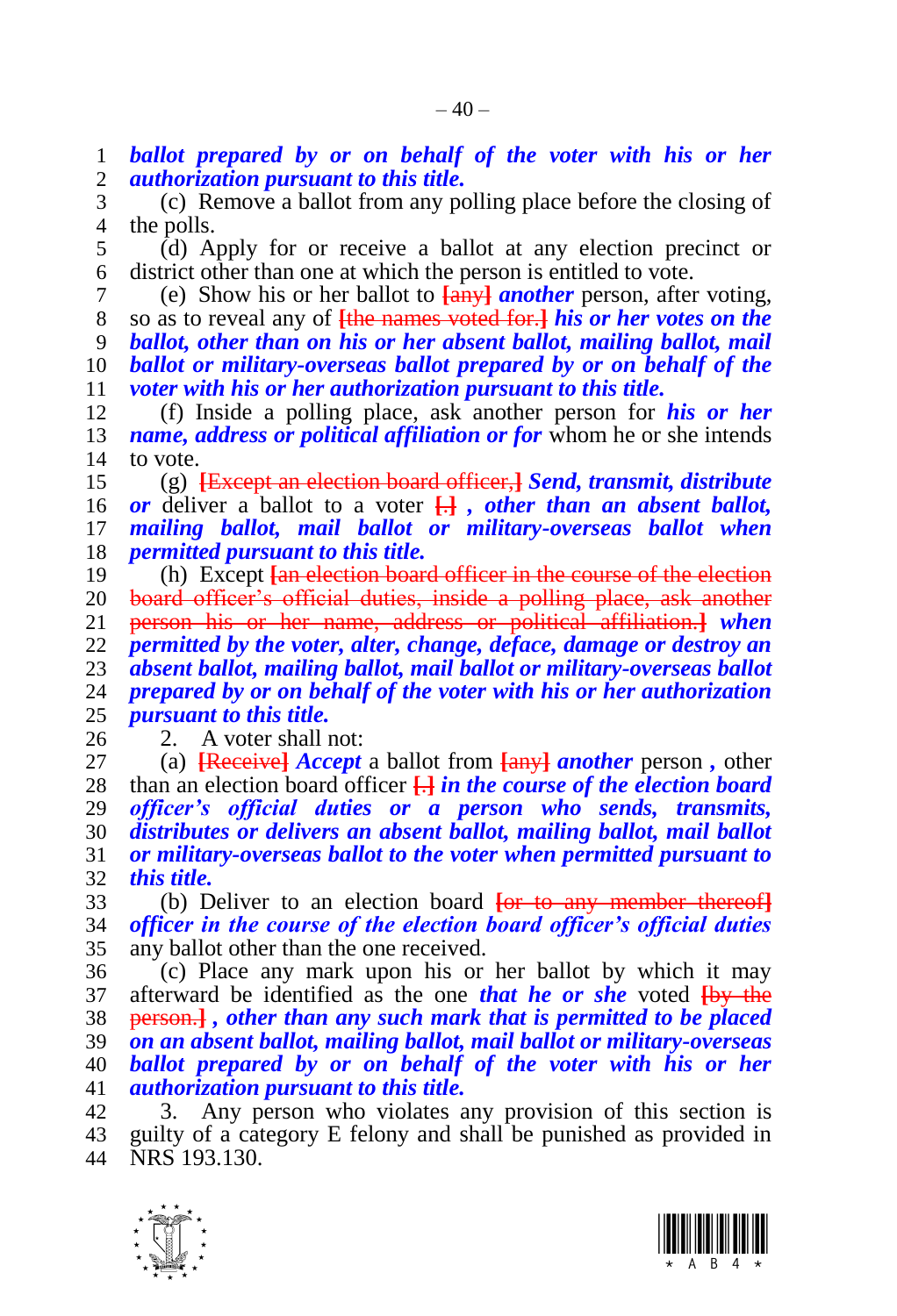**Sec. 54.** NRS 293B.370 is hereby amended to read as follows:<br>2 293B.370 The absent ballot mailing precinct inspection board

2 293B.370 The absent ballot mailing precinct inspection board<br>3 shall: shall:

 1. Perform functions similar to those of the central ballot inspection board and the ballot duplicating board as those functions are applicable to absent and mailing ballots.

 2. Bundle the empty **[**absentee**]** *absent* and mailing *ballot*  return envelopes according to ballot type or precinct and deliver the bundles to the county clerk.

 3. Treat any **[**absentee**]** *absent* or mailing *ballot return*  11 envelope found not to contain a ballot as a rejected ballot and place<br>12 each such envelope in a separate larger envelope on which must be each such envelope in a separate larger envelope on which must be written the ballot code or precinct and the reason for the rejection.

 **Sec. 55.** Chapter 293C of NRS is hereby amended by adding thereto the provisions set forth as sections [56](#page-40-0) and [57](#page-40-1) of this act.

<span id="page-40-0"></span> **Sec. 56.** *1. Except as otherwise provided in this section and NRS 293C.317, a person shall not mark and sign an absent ballot on behalf of an absent voter or assist an absent voter to mark and sign an absent ballot pursuant to NRS 293C.304 to 293C.340, inclusive.*

 *2. At the direction of an absent voter who has a physical disability, is at least 65 years of age or is unable to read or write, a person may mark and sign an absent ballot on behalf of the voter or assist the voter to mark and sign an absent ballot pursuant to this section.* 

 *3. If a person marks and signs an absent ballot on behalf of an absent voter pursuant to this section, the person must:*

 *(a) Indicate next to his or her signature that the absent ballot has been marked and signed on behalf of the voter; and*

 *(b) Submit a written statement with the absent ballot that includes the name, address and signature of the person.*

 *4. If a person assists an absent voter to mark and sign an absent ballot pursuant to this section, the person or the voter must submit a written statement with the absent ballot that includes the name, address and signature of the person who provided the assistance.*

<span id="page-40-1"></span> **Sec. 57.** *1. Except as otherwise provided in this section, a person shall not mark and sign a mailing ballot on behalf of a voter or assist a voter to mark and sign a mailing ballot pursuant to NRS 293C.342 to 293C.352, inclusive.*

 *2. At the direction of a voter who has a physical disability, is at least 65 years of age or is unable to read or write, a person may mark and sign a mailing ballot on behalf of the voter or assist the voter to mark and sign a mailing ballot pursuant to this section.*



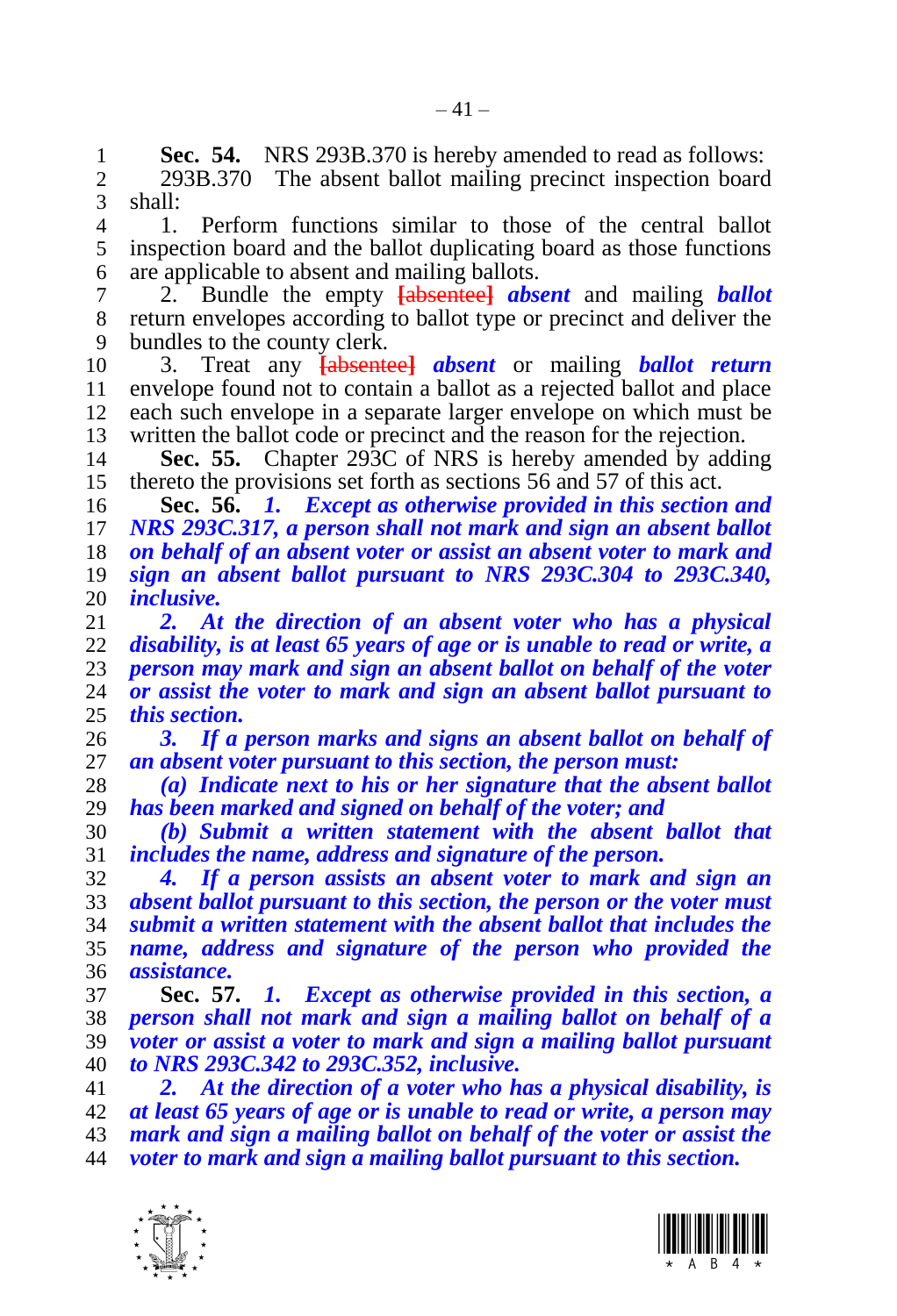*3. If a person marks and signs a mailing ballot on behalf of a voter pursuant to this section, the person must:*

 *(a) Indicate next to his or her signature that the mailing ballot has been marked and signed on behalf of the voter; and*

 *(b) Submit a written statement with the mailing ballot that includes the name, address and signature of the person.*

 *4. If a person assists a voter to mark and sign a mailing ballot pursuant to this section, the person or the voter must submit a written statement with the mailing ballot that includes the name, address and signature of the person who provided the assistance.*

**Sec. 58.** NRS 293C.110 is hereby amended to read as follows:

 293C.110 1. Except as otherwise provided in subsection 2 and NRS 293.5817, the conduct of any city election is under the control of the governing body of the city, and it shall, by ordinance, provide for the holding of the election, appoint the necessary election officers and election boards and do all other things required to carry the election into effect.

 2. Except as otherwise provided in NRS 293C.112, the governing body of the city shall provide for:

20 (a) Absent ballots to be voted in a city election pursuant to NRS<br>21 293C.304 to <del>[293C.325, inclusive, and 293C.330 to]</del> 293C.340. 293C.304 to **[**293C.325, inclusive, and 293C.330 to**]** 293C.340, inclusive **[**;**]** *, and section [56](#page-40-0) of this act, except for the provisions of NRS 293C.327 and 293C.328 unless the governing body of the city provides for the applicability of those provisions pursuant to paragraph (b);* and

(b) The conduct of:

 (1) Early voting by personal appearance in a city election pursuant to NRS 293.5772 to 293.5887, inclusive, and 293C.355 to 293C.361, inclusive;

 (2) Voting by absent ballot in person in a city election pursuant to NRS 293C.327 **[**;**]** *and 293C.328;* or

 (3) Both early voting by personal appearance as described in subparagraph (1) and voting by absent ballot in person as described in subparagraph (2).

**Sec. 59.** NRS 293C.112 is hereby amended to read as follows:

 293C.112 1. The governing body of a city may conduct a city election in which all ballots must be cast by mail if:

(a) The election is a special election; or

 (b) The election is a primary city election or general city election in which the ballot includes only:

 (1) Offices and ballot questions that may be voted on by the registered voters of only one ward; or

(2) One office or ballot question.

 2. The provisions of NRS 293.5772 to 293.5887, inclusive, 293C.265 to 293C.302, inclusive, 293C.304 to 293C.340, inclusive,



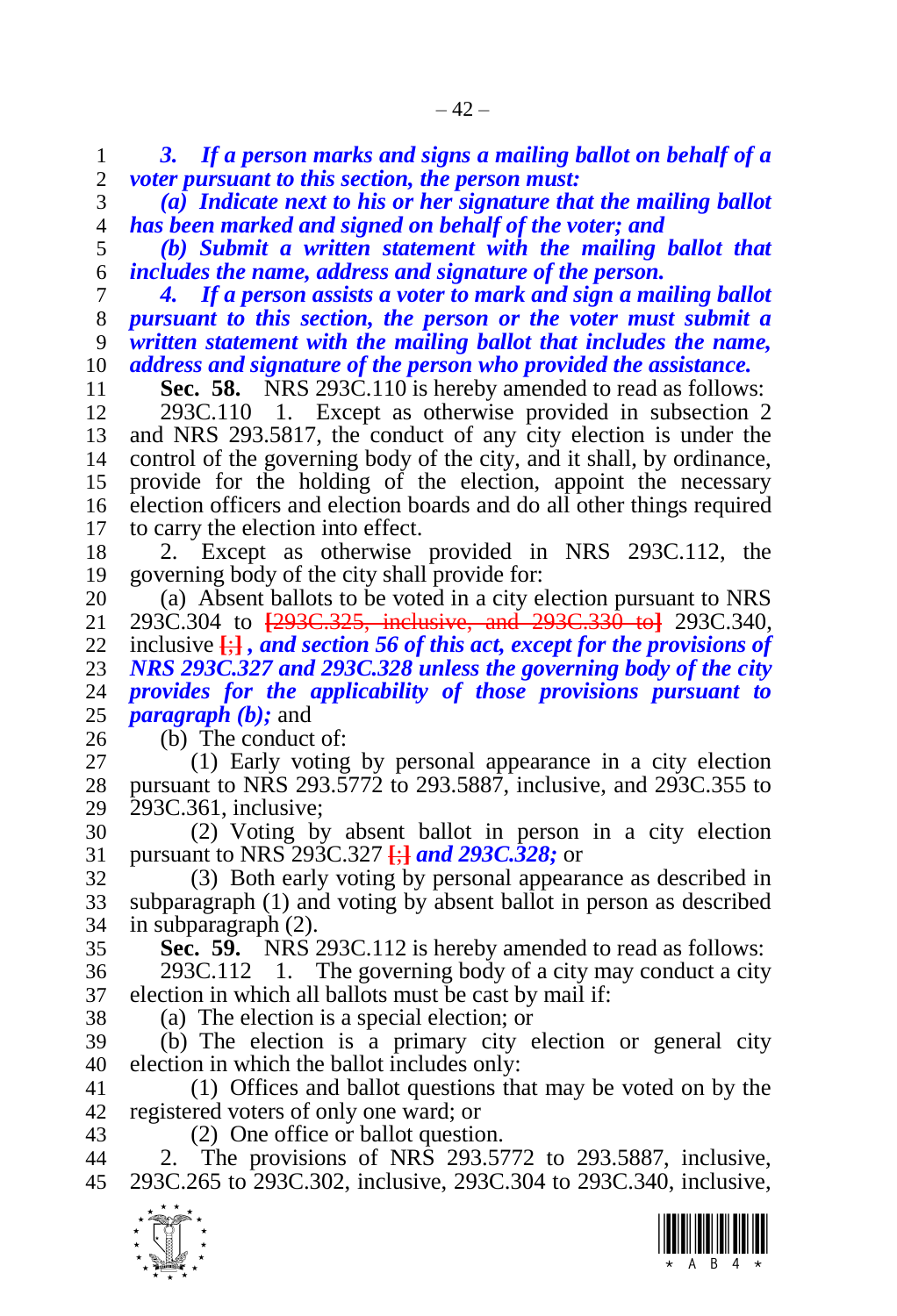*and section [56](#page-40-0) of this act* and 293C.355 to 293C.361, inclusive, do not apply to an election conducted pursuant to this section.

 3. For the purposes of an election conducted pursuant to this section, each precinct in the city shall be deemed to have been designated a mailing precinct pursuant to NRS 293C.342.

**Sec. 60.** NRS 293C.265 is hereby amended to read as follows:

 293C.265 1. Except as otherwise provided in subsection 2 and in NRS 293.2725 and 293.3083, a person who registered by mail or computer to vote shall, for the first city election in which the person votes at which that registration is valid, vote in person unless he or she has previously voted in the county in which he or she is registered to vote.

 2. The provisions of subsection 1 do not apply to a person who: (a) Is entitled to vote in the manner prescribed in NRS 293C.342

to 293C.352, inclusive **[**;**]** *, and section [57](#page-40-1) of this act;*

 (b) Is entitled to vote an absent ballot pursuant to federal law, NRS 293C.317 or chapter 293D of NRS;

(c) Is disabled;

 (d) Is provided the right to vote otherwise than in person 20 pursuant to the Voting Accessibility for the Elderly and 21 Handicapped Act, 52 U.S.C.  $\&$  20101 et seq.: Handicapped Act, 52 U.S.C. §§ 20101 et seq.;

 (e) Submits or has previously submitted a written request for an 23 absent ballot that is signed by the registered voter before a notary 24 public or other person authorized to administer an oath:  $\overline{\text{forl}}$ public or other person authorized to administer an oath; **[**or**]**

 (f) Requests an absent ballot in person at the office of the city clerk **[**.**]** *; or*

 *(g) Is sent a mail ballot pursuant to the provisions of section [16](#page-11-1) of this act and includes a copy of the information required pursuant to paragraph (b) of subsection 1 of NRS 293.2725 with his or her voted mail ballot, if required pursuant to section [17](#page-12-0) of this act.*

**Sec. 61.** NRS 293C.304 is hereby amended to read as follows:

 293C.304 As used in NRS 293C.304 to 293C.340, inclusive, *and section [56](#page-40-0) of this act,* "sufficient written notice" means a:

 1. Written request for an absent ballot that is signed by the registered voter and returned to the city clerk in person or by approved electronic transmission;

 2. Form prescribed by the Secretary of State that is completed and signed by the registered voter and returned to the city clerk in person or by mail or facsimile machine; or

3. Form provided by the Federal Government.

<span id="page-42-0"></span>**Sec. 62.** NRS 293C.305 is hereby amended to read as follows:

 293C.305 1. The city clerk shall prepare an absent ballot for the use of registered voters who have requested absent ballots. The city clerk shall make reasonable accommodations for the use of the



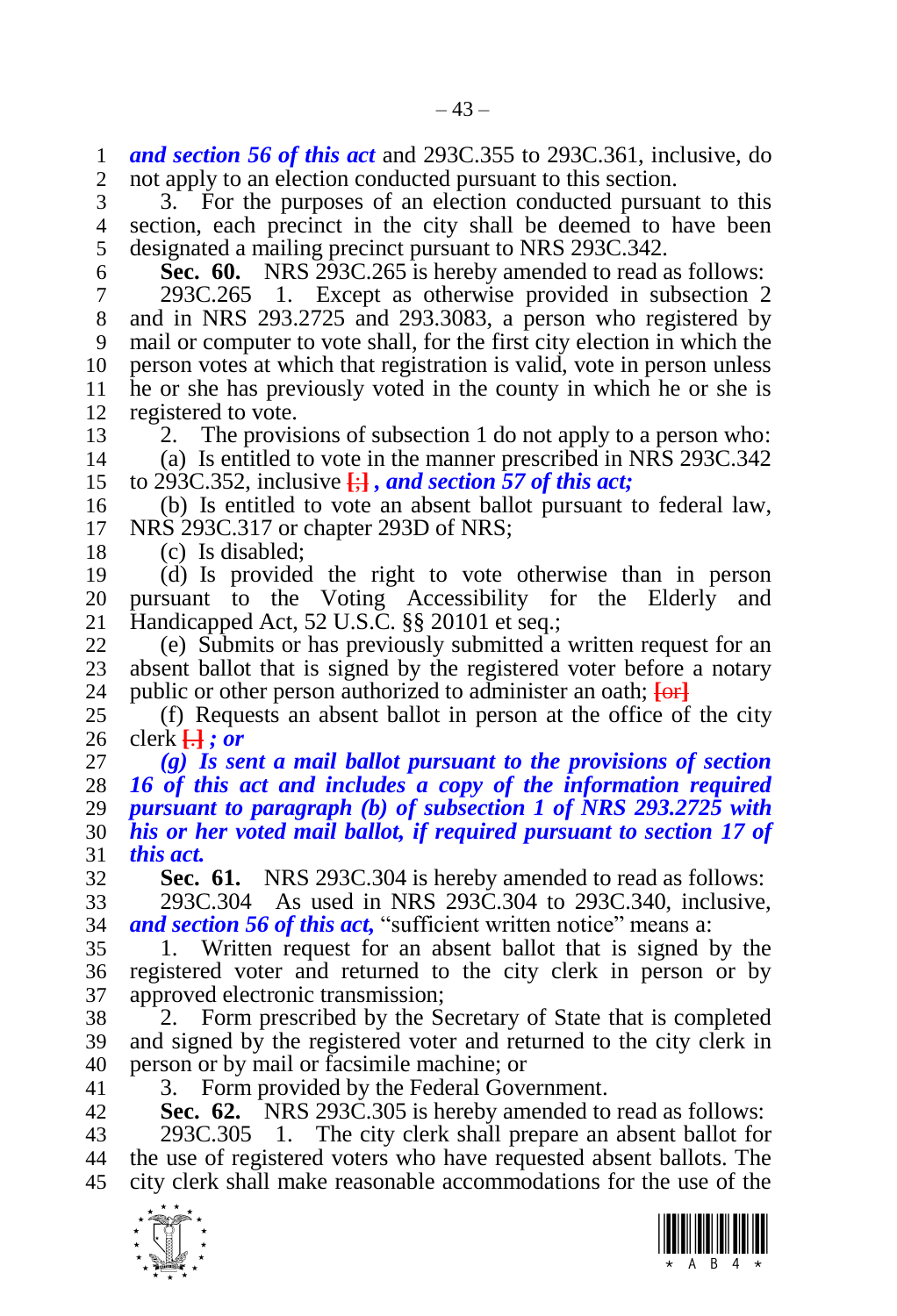absent ballot by a person who is elderly or disabled, including, without limitation, by providing, upon request, the absent ballot in 12-point type to a person who is elderly or disabled.

 2. The ballot must be prepared and ready for distribution to *:* **[**a registered voter who:**]**

 (a) Except as otherwise provided in paragraph (b), *each registered voter who* resides within or outside this State, not later than 20 days before the election in which it will be used.

 (b) **[**Requested an absent**]** *Each covered voter who is entitled to have a military-overseas* ballot *transmitted* pursuant to the 11 provisions of *chapter 293D of NRS or* the Uniformed and Overseas<br>12 Citizens Absentee Voting Act, 52 U.S.C. 88 20301 et seq., not later Citizens Absentee Voting Act, 52 U.S.C. §§ 20301 et seq., not later than **[**45 days before the election.**]** *the time required by those provisions.*

 3. Any *untimely* legal action that would prevent the ballot from being **[**issued**]** *distributed to any voter* pursuant to subsection 2 is moot and of no effect.

**Sec. 63.** NRS 293C.307 is hereby amended to read as follows:

 293C.307 1. Except as otherwise provided in NRS 293C.330 **[,]** *and chapter 293D of NRS*, a registered voter who requests and receives an absent Freely and lot may vote only by absent ballot at receives an absent **[**voter's**]** ballot may vote only by absent ballot at the election for which the absent ballot was issued.

23 2. If a registered voter has requested an absent ballot and the 24 **absent** ballot has been mailed or issued, the city clerk shall notify **absent** ballot has been mailed or issued, the city clerk shall notify the appropriate election board that the registered voter has requested an absent ballot.

**Sec. 64.** NRS 293C.310 is hereby amended to read as follows:

 293C.310 1. Except as otherwise provided in NRS 293.502 *,* **[**and**]** 293C.265, *293C.317 and 293C.318,* a registered voter may request an absent ballot if, before 5 p.m. on the 14th calendar day preceding the election, the registered voter:

(a) Provides sufficient written notice to the city clerk; and

 (b) Has identified himself or herself to the satisfaction of the city clerk.

 2. A city clerk shall consider a request from a voter who has given sufficient written notice on a form provided by the Federal Government as:

 (a) A request for the primary city election and the general city election unless otherwise specified in the request; and

 (b) A request for an absent ballot for the primary and general elections immediately following the date on which the city clerk received the request.

 3. It is unlawful for a person fraudulently to request an absent ballot in the name of another person or to induce or coerce another person fraudulently to request an absent ballot in the name of



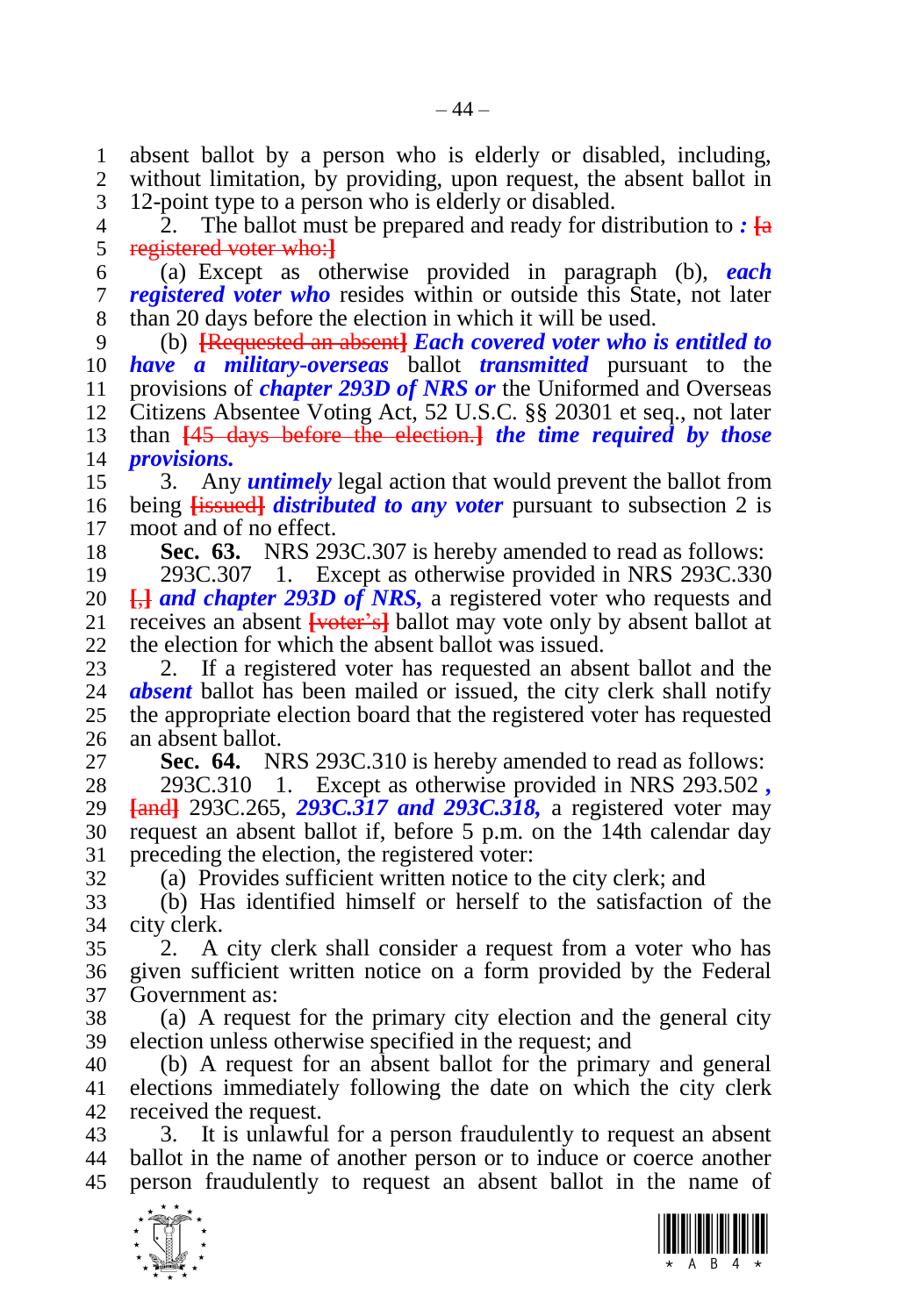$-45-$ 

 another person. A person who violates any provision of this subsection is guilty of a category E felony and shall be punished as provided in NRS 193.130.

<span id="page-44-0"></span>**Sec. 65.** NRS 293C.317 is hereby amended to read as follows:

 293C.317 1. Any registered voter who is unable to go to the polls:

 (a) Because of an illness or disability resulting in confinement in a hospital, sanatorium, dwelling or nursing home; or

 (b) Because the registered voter is suddenly hospitalized, becomes seriously ill or is called away from home after the time has elapsed for requesting an absent ballot **[**as provided in**]** *for the election pursuant to subsection 1 of* NRS 293C.310,

 $13 \rightarrow$  may submit a written request to the city clerk for an absent ballot. The request **[**may**]** *must* be submitted **[**at any time**]** before 5 p.m. on the day of the election.

 2. If the city clerk determines that a request submitted pursuant to subsection 1 includes the information required pursuant to subsection 3, the city clerk shall, at the office of the city clerk, deliver an absent ballot to the person designated in the request to 20 obtain the *absent* ballot for the registered voter.<br>21 3. A written request submitted pursuant t

3. A written request submitted pursuant to subsection 1 must include:

 (a) The name, address and signature of the registered voter requesting the absent ballot:

 (b) The name, address and signature of the person designated by the registered voter to obtain, deliver and return the *absent* ballot for 27 the registered voter:

 (c) A brief statement of the illness or disability of the registered voter or of facts sufficient to establish that the registered voter was called away from home after the time had elapsed for requesting **[**an**]** *the* absent ballot;

 (d) If the voter is confined in a hospital, sanatorium, dwelling or nursing home, a statement that he or she will be confined therein on the day of the election; and

 (e) Unless the person designated pursuant to paragraph (b) will mark and sign **[**an**]** *the* absent ballot on behalf of the registered voter pursuant to subsection 5, a statement signed under penalty of perjury that only the registered voter will mark and sign the *absent* ballot.

 4. Except as otherwise provided in subsection 5, **[**after marking**]** *in order to vote* the *absent* ballot *,* the *registered* voter must **[**:

(a) Place it**]** *, in accordance with the instructions:*

*(a) Mark and fold the absent ballot;*

 *(b) Deposit the absent ballot* in the **[**identification**]** *return*  envelope **[**;



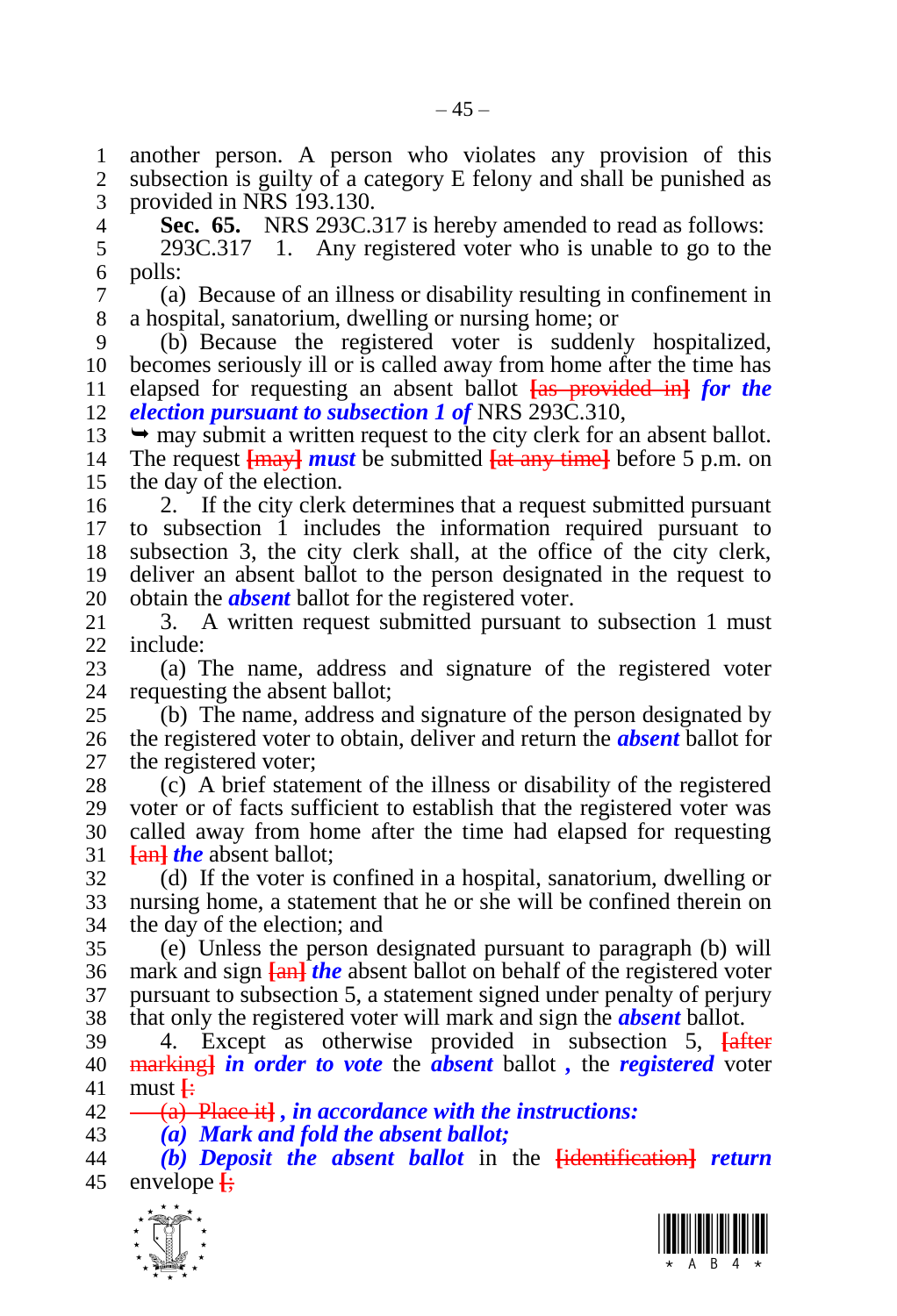1 (b)**}** *and seal the return envelope;*<br>2 (c) Affix his or her signature

 *(c)* Affix his or her signature on **[**the back of**]** the *return*  envelope **[**; and

 (c) Return it to the office of the city clerk.**]** *in the space provided for the signature; and*

 *(d) Mail or deliver the return envelope in a manner authorized by law.*

 5. A person designated in a request submitted pursuant to subsection 1 may, on behalf of and at the direction of the registered voter, mark and sign the absent ballot. If the person marks and signs 11 the *absent* ballot  $\Box$  **[**, *pursuant to this section*, the person  $\Box$  **[**shall] indicate**]** *must:*

 *(a) Indicate* next to his or her signature that the *absent* ballot has been marked and signed on behalf of the registered voter **[**.

 $15 \quad -6. \quad A$  request for an<sup> $\vert$ </sup> *; and* 

 *(b) Submit a written statement with the absent ballot that includes the name, address and signature of the person.*

 *6. An* absent ballot **[**submitted**]** *prepared by or on behalf of the registered voter* pursuant to this section must be  $\frac{1}{2}$  and the 20 **ballottanumized** or delivered to  $\frac{1}{2}$  fluence and *i* eturned to the city **ballot** *mailed or* **delivered to <del>[the voter and returned to]</del> the city 21 clerk <del><b>f**. not later than the time the polls close on election day. *in*</del> clerk **[**, not later than the time the polls close on election day.**]** *in accordance with NRS 293C.319.*

 7. The procedure authorized by this section is subject to all other provisions of this chapter relating to voting by absent ballot to the extent that those provisions are not inconsistent with the provisions of this section.

**Sec. 66.** NRS 293C.318 is hereby amended to read as follows:

 293C.318 1. **[**A**]** *Except as otherwise provided in this section, a* registered voter who provides sufficient written notice to the **[**appropriate**]** city clerk may request that the registered voter receive an absent ballot for all elections at which the registered voter is eligible to vote. *The written notice is effective for all elections that are conducted after the registered voter provides the written notice to the city clerk, except that the written notice is not effective for the next ensuing election unless the written notice is provided to the city clerk before the time has elapsed for requesting an absent ballot for the election pursuant to subsection 1 of NRS 293C.310.*

 2. Except as otherwise provided in **[**subsection 4,**]** *this section or for an affected election that is subject to the provisions of sections [2](#page-4-0) to [27,](#page-19-0) inclusive, of this act,* upon receipt of **[**a request submitted by a**]** *the written notice provided by the* registered voter pursuant to subsection 1, the city clerk shall:

 (a) Issue an absent ballot to the registered voter for each primary city election, general city election and special city election that is



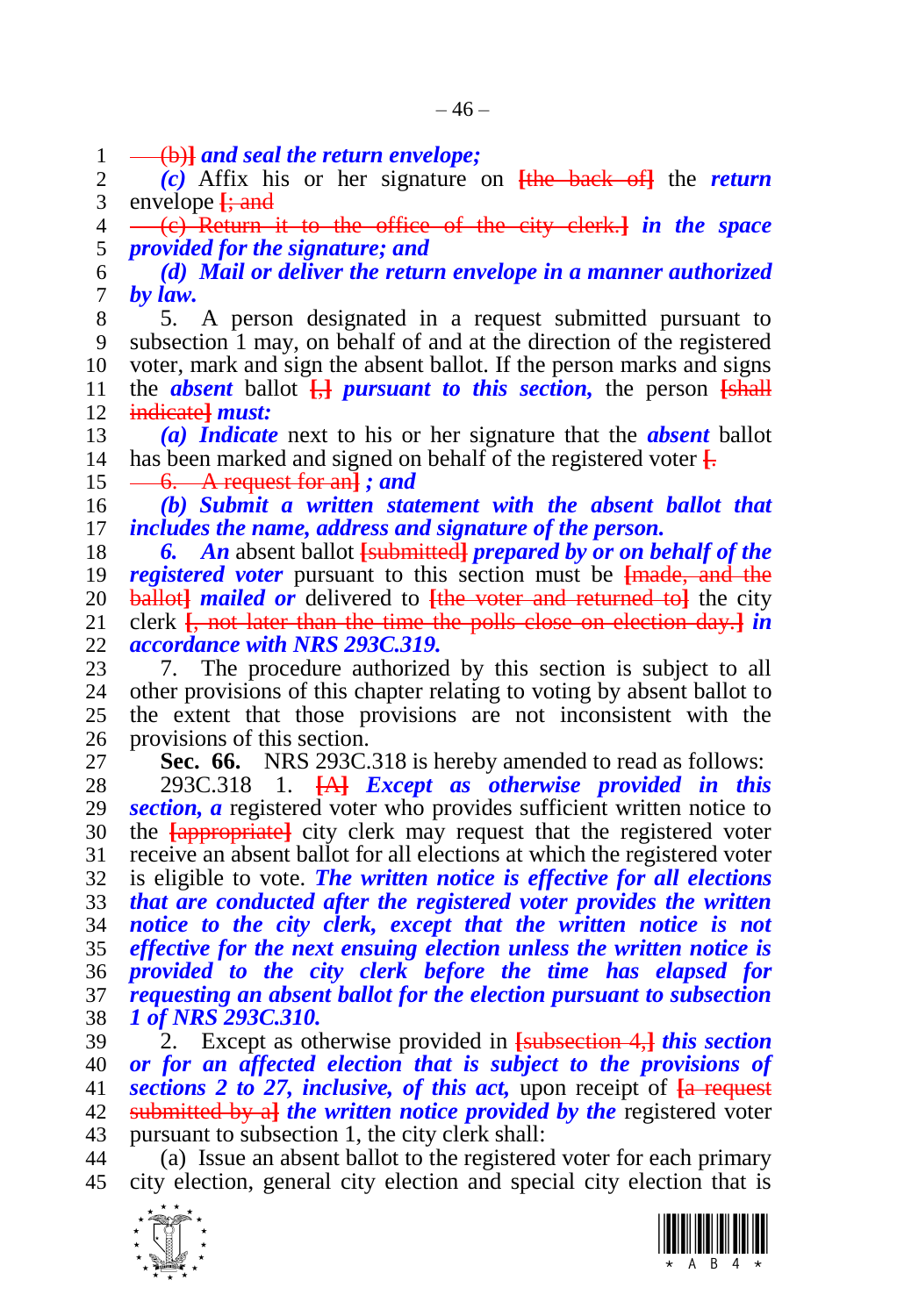$\frac{1}{\sqrt{2}}$  conducted after **[**the date**]** the written **[**statement is submitted to the city clerk.**]** *notice is effective pursuant to subsection 1.* (b) Inform the county clerk of receipt of the written **[**statement.**]** *notice provided by the registered voter.* Upon **[**receipt**]** *being informed* of the *written* notice **[**from**]** *by* the city clerk, the county clerk shall issue an absent ballot for each primary election, general election and special election **[**that is not**]** *, other than* a *special* city election *,* that is conducted after the **[**date the county clerk receives**]** *written* notice **[**from the city clerk.  $10 \quad -3.$  If, at the direction of a registered voter with a physical 11 disability or who is at least 65 years of age, a person:  $12 \left( \frac{a}{b} \right)$  Marks and signs an absent ballot issued to the registered 13 voter pursuant to the provisions of this section on behalf of the 14 registered voter, the person must: 15 (1) Indicate next to his or her signature that the ballot has 16 been marked and signed on behalf of the registered voter; and 17 (2) Submit a written statement with the absent ballot that 18 includes the name, address and signature of the person. 19 – (b) Assists the registered voter to mark and sign an absent ballot 20 issued to the registered voter pursuant to this section, the person or 21 registered voter must submit a written statement with the absent 22 ballot that includes the name, address and signature of the person. **4. A<sub></sub>** *is effective pursuant to subsection 1.*<br>24 **3.** *The* city clerk **Herry-Litter** must not main *3. The* city clerk **[**may**]** *must* not mail an absent ballot requested by a registered voter pursuant to subsection 1 if, after the request is submitted: (a) The registered voter is designated inactive pursuant to NRS 293.530; (b) The county clerk cancels the registration of the person pursuant to NRS 293.527, 293.530, 293.535 or 293.540; or (c) An absent ballot is returned to the county clerk as undeliverable, unless the registered voter has submitted a new request pursuant to subsection 1. **[**5.**]** *4.* The procedure authorized pursuant to this section is subject to all other provisions of this chapter relating to voting by absent ballot to the extent that those provisions are not inconsistent with the provisions of this section. **Sec. 67.** NRS 293C.319 is hereby amended to read as follows: 293C.319 1. Except as otherwise provided in *this section,*  subsection 2 **[**,**]** *of NRS 293C.322 and NRS 293D.200,* absent ballots, including special absent ballots, must be: (a) Delivered by hand to the city clerk before the time set for closing of the polls pursuant to NRS 293C.267; or (b) Mailed to the city clerk and: (1) Postmarked on or before the day of election; and

<span id="page-46-0"></span>

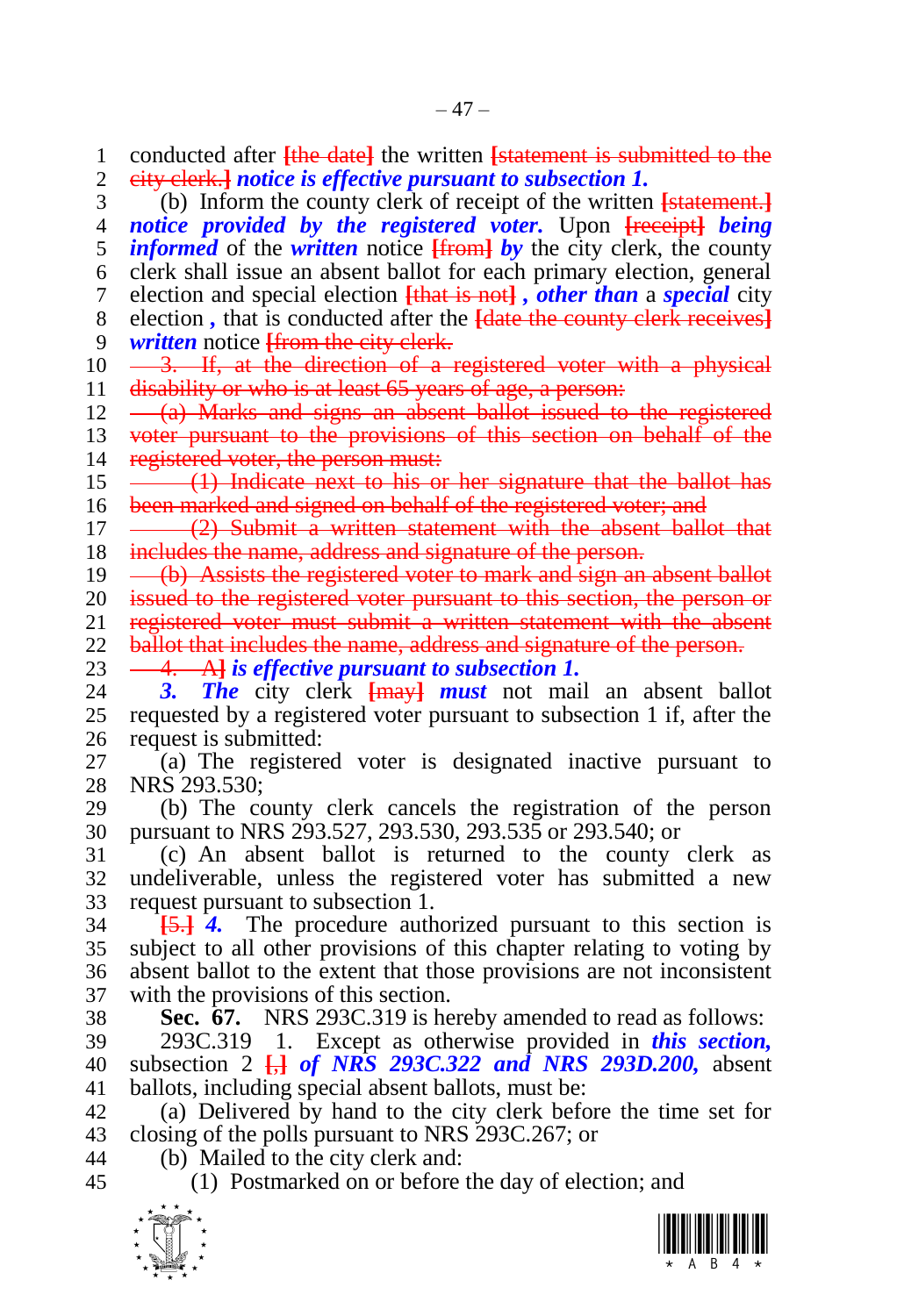(2) Received by the city clerk **[**within the period for the counting of absent ballots pursuant to subsection 2 of NRS 293C.332.**]** *not later than 5 p.m. on the seventh day following the election.*

 2. If an absent ballot is received *by mail* not **[**more than 3 days after the day of**]** *later than 5 p.m. on the third day following* the election and the date of the postmark cannot be determined, the absent ballot shall be deemed to have been postmarked on or before the day of the election.

**Sec. 68.** NRS 293C.322 is hereby amended to read as follows:

 293C.322 1. Except as otherwise provided in subsection 2 and chapter 293D of NRS **[**,**]** *or for an affected election that is subject to the provisions of sections [2](#page-4-0) to [27,](#page-19-0) inclusive, of this act,* if the request for an absent ballot is made by mail or approved electronic transmission, the city clerk shall, as soon as the **[**official**]** absent ballot for the precinct or district in which the **[**applicant**]** *absent voter* resides has been **[**printed,**]** *prepared pursuant to NRS 293C.305,* send to the voter by first-class mail, or by any class of mail if the Official Election Mail logo or an equivalent logo or mark 20 created by the United States Postal Service is properly placed on the 21 **[official]** absent ballot: **Fofficial** absent ballot:

(a) An absent ballot;

23 (b) A return envelope;<br>24 (c) An envelope or sin (c) An envelope or similar device into which the *absent* ballot is inserted to ensure its secrecy; **[**and**]**

# (d) *An identification envelope, if applicable; and*

*(e)* Instructions.

 2. If the city clerk fails to send an absent ballot pursuant to subsection 1 to **[**a**]** *an absent* voter who resides within the continental United States, the city clerk may use approved electronic transmission to send an absent ballot and instructions to the voter. The voter may mail *or deliver* the absent ballot to the city clerk *in a manner authorized by law* or submit the absent ballot by approved electronic transmission.

 3. The return envelope sent pursuant to subsection 1 must include postage prepaid by first-class mail if the absent voter is within the boundaries of the United States, its territories or possessions or on a military base.

 4. Nothing may be enclosed or sent with an absent ballot except as required by subsection 1 or 2 and chapter 293D of NRS.

5. Before depositing **[**a**]** *an absent* ballot **[**with the United

States Postal Service**]** *in the mail* or sending **[**a**]** *an absent* ballot by

 approved electronic transmission, the city clerk shall record **[**the**]** *: (a) The* date the *absent* ballot is issued **[**, the**]** *;*



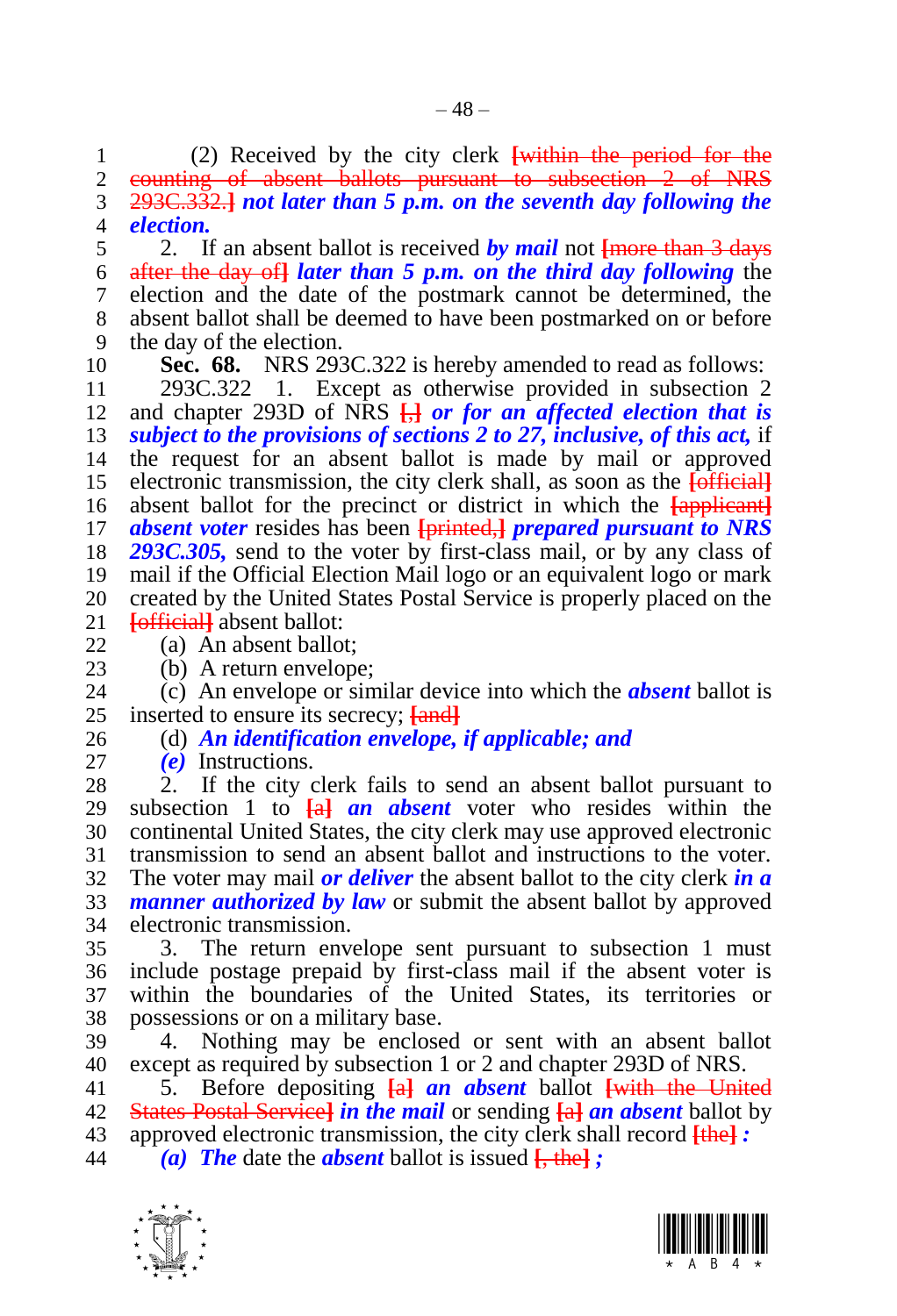*(b) The* name of the **[**registered**]** *absent* voter to whom **[**it**]** *the absent ballot* is issued, **[**the registered voter's**]** *his or her* precinct or district **[**, the**]** *and his or her political affiliation, if any, unless all the offices on the absent ballot are nonpartisan offices;*

*(c) The* number of the *absent* ballot *;* and **[**any**]**

*(d) Any* remarks the city clerk finds appropriate.

 6. The Secretary of State shall adopt regulations to carry out the provisions of subsection 2.

<span id="page-48-0"></span>**Sec. 69.** NRS 293C.325 is hereby amended to read as follows:

 293C.325 1. Except as otherwise provided in NRS 293D.200, when an absent ballot is returned by **[**a registered**]** *or on behalf of an absent* voter to the city clerk through the mail, by facsimile machine or other approved electronic transmission or in person, and *a* record **[**thereof**]** *of its return* is made in the absent ballot record **[**book,**]** *for the election,* the city clerk *or an employee in the office of the city clerk* shall check the signature *used for the absent ballot*  in accordance with the following procedure:

 (a) The city clerk *or employee* shall check the signature **[**on the return envelope, facsimile or other approved electronic **transmission**] *used for the absent ballot* against all signatures of the 21 voter available in the records of the city clerk. voter available in the records of the city clerk.

 (b) If at least two employees in the office of the city clerk 23 believe there is a reasonable question of fact as to whether the signature  $\frac{\text{I}}{\text{O}}$  is a reasonable question of fact as to whether the 24 signature **[**on**]** *used for* the absent ballot matches the signature of the voter, the city clerk shall contact the voter and ask the voter to confirm whether the signature **[**on**]** *used for* the absent ballot belongs to the voter.

2. *For purposes of subsection 1:*

 *(a) There is a reasonable question of fact as to whether the signature used for the absent ballot matches the signature of the voter if the signature used for the absent ballot differs in multiple, significant and obvious respects from the signatures of the voter available in the records of the city clerk.*

 *(b) There is not a reasonable question of fact as to whether the signature used for the absent ballot matches the signature of the voter if:*

 *(1) The signature used for the absent ballot is a variation of the signature of the voter caused by the substitution of initials for the first or middle name or the use of a common nickname and it does not otherwise differ in multiple, significant and obvious respects from the signatures of the voter available in the records of the city clerk; or*

 *(2) There are only slight dissimilarities between the signature used for the absent ballot and the signatures of the voter available in the records of the city clerk.*



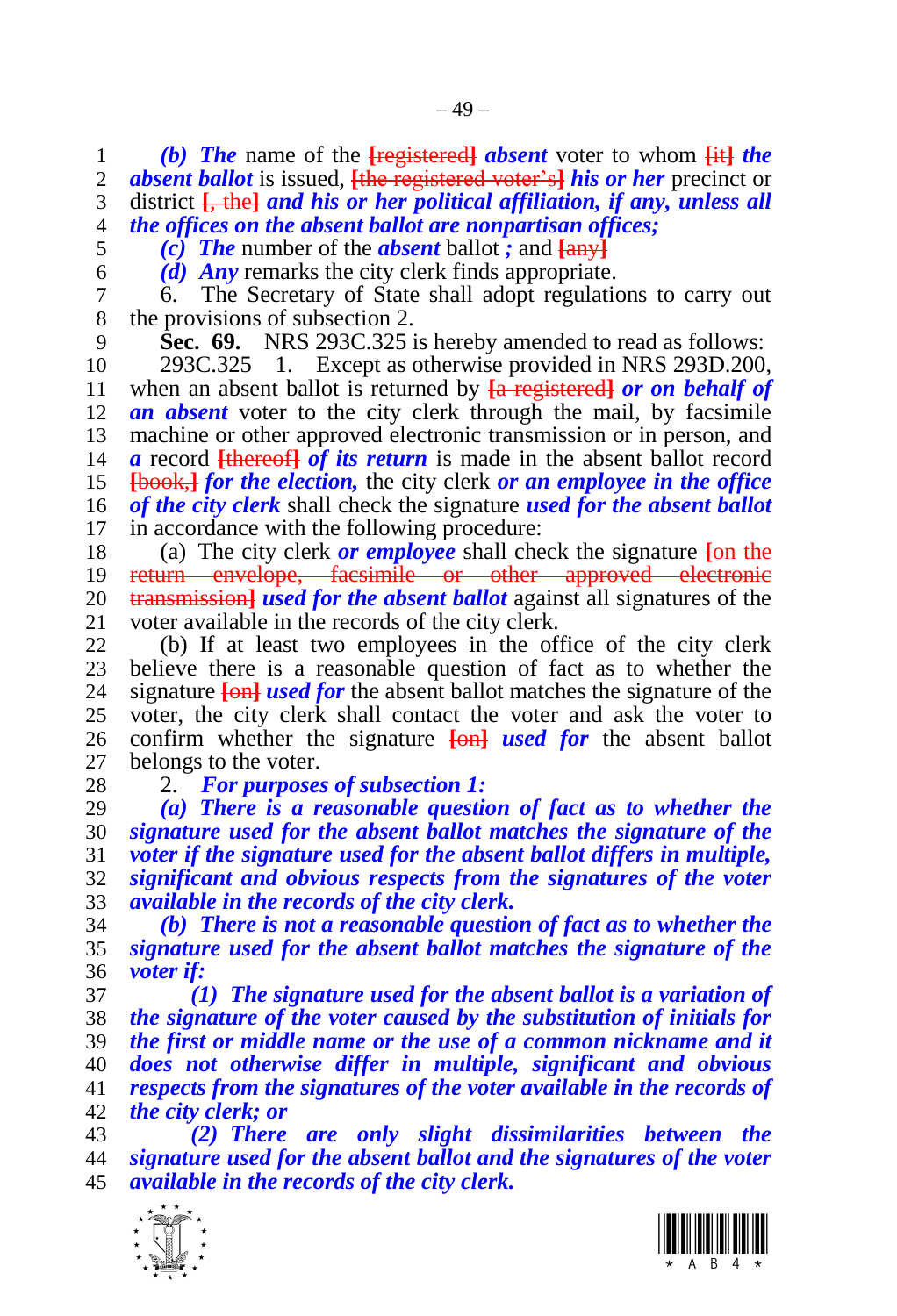1 3. Except as otherwise provided in subsection  $\frac{3}{3}$ , *4*, if the city<br>2 clerk determines **[pursuant to subsection 1**] that the absent voter is clerk determines **[**pursuant to subsection 1**]** that the absent voter is entitled to cast *the absent* ballot and:

 (a) No absent ballot central counting board has been appointed, the city clerk shall neatly stack, unopened, the absent ballot with any other absent ballot received that day in a container and deliver, or cause to be delivered, that container to the appropriate election board.

 (b) An absent ballot central counting board has been appointed, the city clerk shall deposit the *absent* ballot in the proper ballot box or place the *absent* ballot, unopened, in a container that must be securely locked or under the control of the city clerk at all times. At the end of each day before election day, the city clerk may remove the *absent* ballots from each ballot box, neatly stack the *absent*  ballots in a container and seal the container with a numbered seal. Not earlier than **[**4 working**]** *15* days before the election, the city clerk shall deliver the *absent* ballots to the absent ballot central counting board to be processed and prepared for counting pursuant to the procedures established by the Secretary of State to ensure the 20 confidentiality of the prepared ballots until after the polls have 21 closed pursuant to NRS 293C.267 or 293C.297. closed pursuant to NRS 293C.267 or 293C.297.

 **[**3.**]** *4.* If the city clerk determines when checking the signature **[**of the absent voter pursuant to subsection 1**]** *used for the absent ballot* that the absent voter **[did not sign the return envelope as**  required pursuant to NRS 293.330**]** *failed to affix his or her signature or failed to affix it in the manner required by law for the absent ballot or that there is a reasonable question of fact as to whether the signature used for the absent ballot matches the signature of the voter,* but *the voter* is otherwise entitled to cast **[**a**]** *the absent* ballot, the city clerk shall contact the **[**absent**]** voter and advise the **[**absent**]** voter of the procedures to provide a signature **[**established pursuant to subsection 4.**]** *or a confirmation that the signature used for the absent ballot belongs to the voter, as applicable.* For the absent ballot to be counted, the **[**absent**]** voter must provide a signature **[**within the period for the counting of 36 absent ballots pursuant to subsection 2 of NRS 293C.332.

 4. Each**]** *or a confirmation, as applicable, not later than 5 p.m. on the seventh day following the election or, if applicable, the ninth day following an affected election that is subject to the provisions of sections [2](#page-4-0) t[o 27,](#page-19-0) inclusive, of this act.*

 *5. The* city clerk shall prescribe procedures for **[**a**]** *an absent*  voter who **[**did not sign the return envelope of an**]** *failed to affix his or her signature or failed to affix it in the manner required by law* 

*for the* absent ballot *, or for whom there is a reasonable question* 



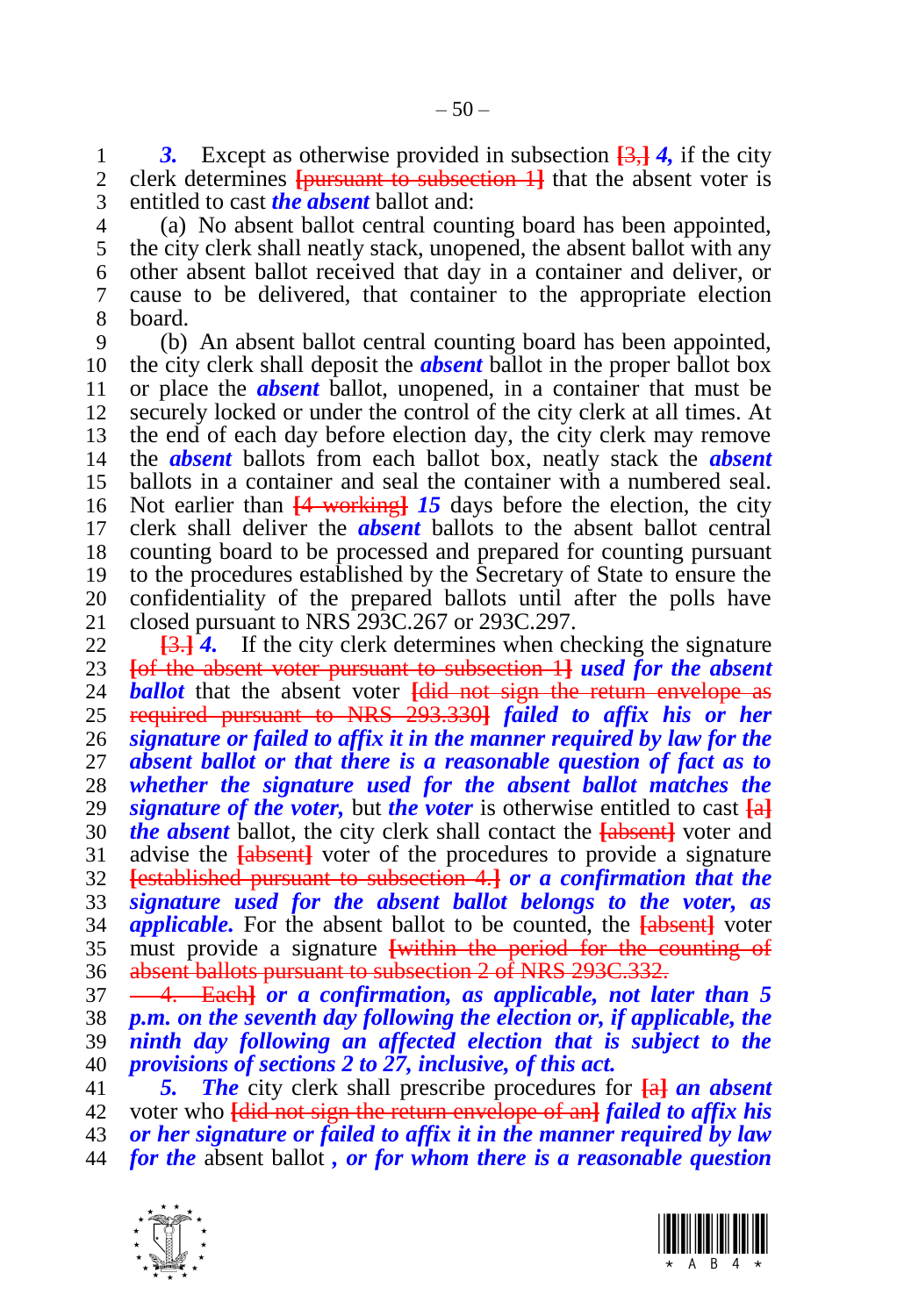*of fact as to whether the signature used for the absent ballot matches the signature of the voter,* in order to:

(a) Contact the voter;

 (b) Allow the voter to provide a signature **[**;**]** *or a confirmation that the signature used for the absent ballot belongs to the voter, as applicable;* and

- (c) After a signature *or a confirmation* is provided, *as applicable,* ensure the absent ballot is delivered to the appropriate election board or the absent ballot central counting board, as applicable.
- *6. The procedures established pursuant to subsection 5 for contacting an absent voter must require the city clerk to contact the voter, as soon as possible after receipt of the absent ballot, by: (a) Mail;*
- *(b) Telephone, if a telephone number for the voter is available in the records of the city clerk; and*
- *(c) Electronic mail, if the voter has provided the clerk with sufficient information to contact the voter by such means.*
- <span id="page-50-0"></span>**Sec. 70.** NRS 293C.330 is hereby amended to read as follows:
- 293C.330 1. Except as otherwise provided in *this section,* subsection 2 of NRS 293C.322 *, section [56](#page-40-0) of this act* and chapter 293D of NRS, **[**and any regulations adopted pursuant thereto, when

**an absent voter receives** *in order to vote* an absent ballot, the absent 24 voter must. *Imark and fold it i* in accordance with the instructions *I* voter must,  $\frac{1}{2}$  **[**mark and fold it] in accordance with the instructions  $\frac{1}{2}$ deposit it**]** *:*

- *(a) Mark and fold the absent ballot;*
- *(b) Deposit the absent ballot* in the return envelope **[**,**]** *and* seal the *return* envelope **[**, affix**]** *;*
- *(c) Affix* his or her signature on **[**the back of**]** the *return*  envelope in the space provided **[**therefor and mail**]** *for the signature; and*
- *(d) Mail* or deliver the return envelope **[**.**]** *in a manner authorized by law.*
- 2. Except as otherwise provided in subsection 3, if **[**an absent**]** *a* voter who has requested **[**a**]** *an absent* ballot by mail applies to vote the *absent* ballot in person at:
- (a) The office of the city clerk, the **[**absent**]** voter must mark *and fold* the *absent* ballot, **[**seal**]** *deposit* it in the return envelope *and seal the return envelope* and affix his or her signature in the same manner as provided in subsection 1, and deliver the *return* envelope to the city clerk.
- (b) A polling place, including, without limitation, a polling place for early voting, the **[**absent**]** voter must surrender the absent ballot and provide satisfactory identification before being issued a ballot to



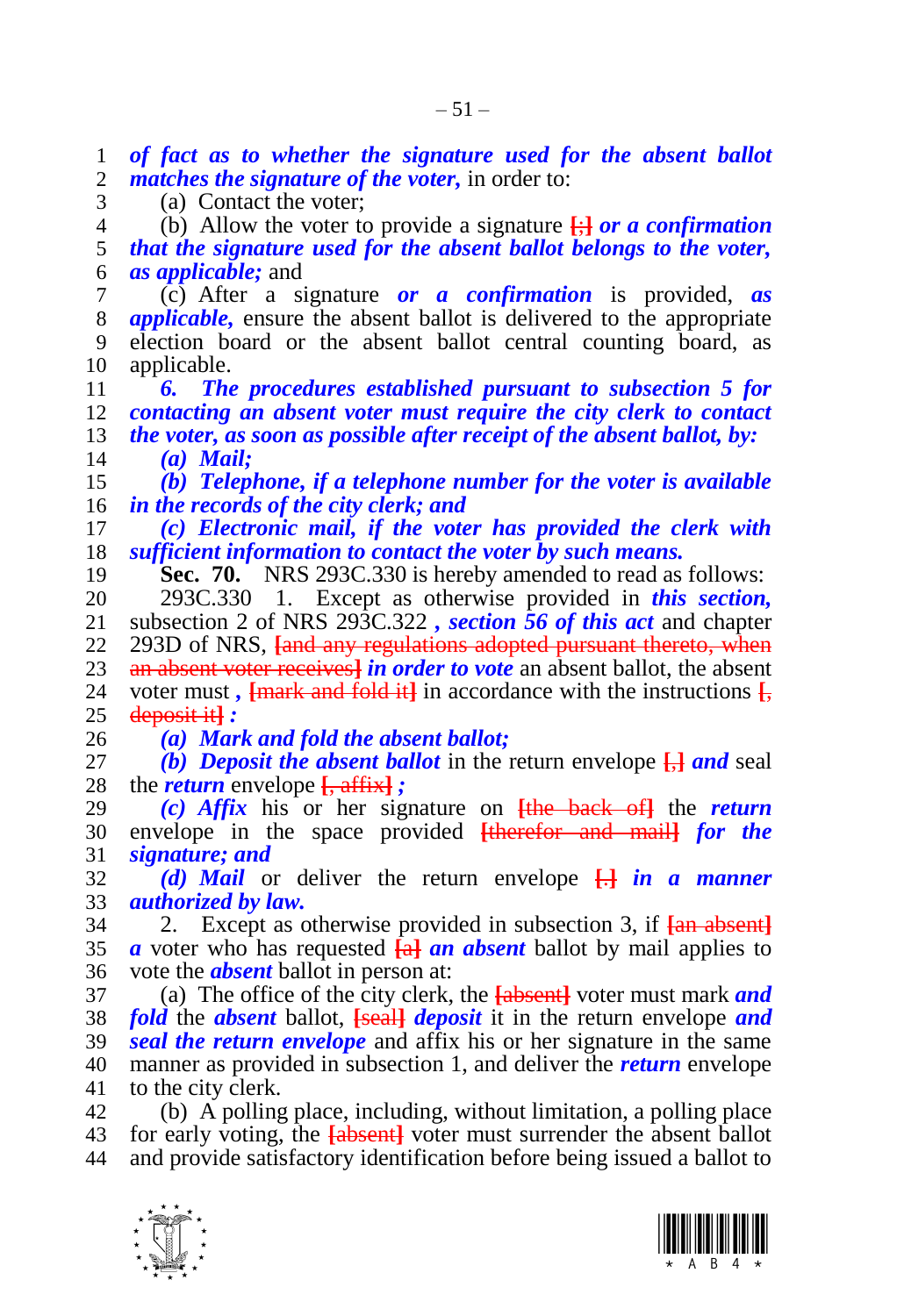1 vote at the polling place. A person who receives a surrendered 2 absent ballot shall mark it "Cancelled." absent ballot shall mark it "Cancelled."

 3. If **[**an absent**]** *a* voter who has requested **[**a**]** *an absent* ballot by mail applies to vote in person at the office of the city clerk or a polling place, including, without limitation, a polling place for early voting, and the voter does not have the absent ballot to deliver or surrender, the voter must be issued a ballot to vote if the voter:

 (a) Provides satisfactory identification; (b) Is a registered voter who is otherwise entitled to vote; and

 (c) Signs an affirmation under penalty of perjury on a form 11 prepared by the Secretary of State declaring that the voter has not 12 voted during the election. voted during the election.

 4. Except as otherwise provided in **[**NRS 293C.317 and 293C.318, it is unlawful for any person to return an absent ballot other than the voter who requested the absent ballot or,**]** *subsection 5,* at the request of **[**the voter, a member of the voter's family. A person who returns an**]** *a voter whose* absent ballot **[**and who is a member of the family of**]** *has been prepared by or on behalf of the voter for an election, a person authorized by* the voter **[**who 20 requested *may return* the absent ballot *[shall, under penalty of* 21 periury, indicate on a form prescribed by the city clerk that the perjury, indicate on a form prescribed by the city clerk that the person is a member of the family**]** *on behalf* of the voter **[**who requested the**]** *by mail or personal delivery to the city clerk.*

 *5. Except for an election board officer in the course of the election board officer's official duties, a person shall not willfully:*

 *(a) Impede, obstruct, prevent or interfere with the return of a voter's* absent ballot **[**and that the voter requested that**]** *;*

 *(b) Deny a voter* the **[**person**]** *right to* return the *voter's* absent ballot **[**.**]** *; or*

 *(c) If the person receives the voter's absent ballot and authorization to return the absent ballot on behalf of the voter by mail or personal delivery, fail to return the absent ballot, unless otherwise authorized by the voter, by mail or personal delivery:*

 *(1) Before the end of the third day after the day of receipt, if the person receives the absent ballot from the voter four or more days before the day of the election; or*

 *(2) Before the deadline established by the United States Postal Service for the absent ballot to be postmarked on the day of the election or before the polls close on the day of the election, as applicable to the type of delivery, if the person receives the absent ballot from the voter three or fewer days before the day of the election.*

 *6.* A person who violates **[**the provisions of this**]** *any provision of* subsection *5* is guilty of a category E felony and shall be punished as provided in NRS 193.130.



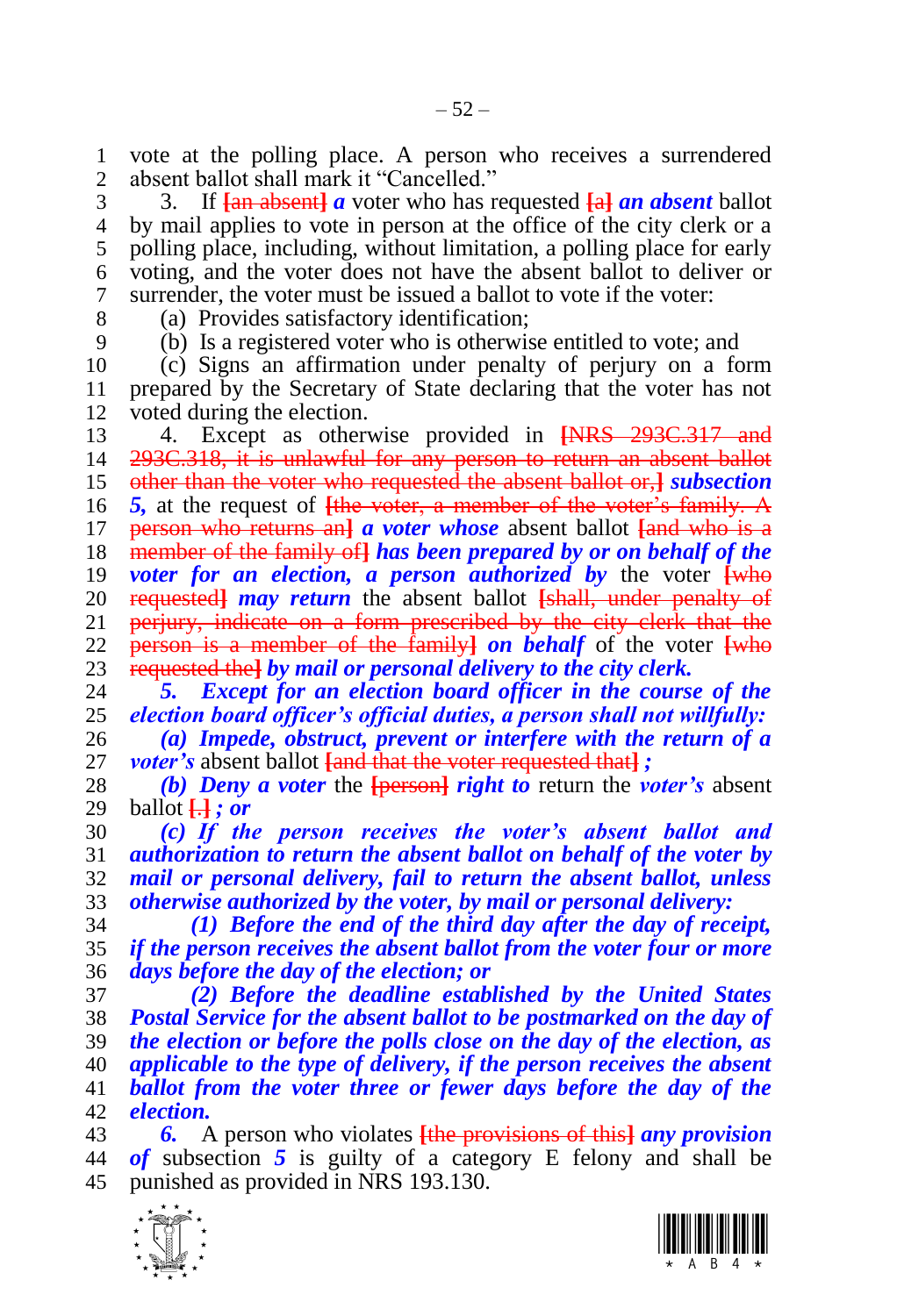**Sec. 71.** NRS 293C.332 is hereby amended to read as follows:<br>2. 293C.332 1. Except as otherwise provided in NRS 293D.200.

 293C.332 1. Except as otherwise provided in NRS 293D.200, on the day of an election, the election boards receiving the absent **[**voters'**]** ballots from the city clerk shall, in the presence of a majority of the election board officers, remove the *absent* ballots from the ballot box and the containers in which the *absent* ballots were transported pursuant to NRS 293C.325 and deposit the *absent*  ballots in the regular ballot box in the following manner:

 (a) The name of the voter, as shown on the return envelope or approved electronic transmission *,* must be **[**called and**]** checked as if the voter were voting in person;

 (b) The signature **[**on the back of the return envelope or on the approved electronic transmission**]** *used for the absent ballot* must be **[**compared with that on the application to register to vote;**]** *checked in accordance with the procedure set forth in NRS 293C.325;*

 (c) If the board determines that the **[**absent**]** voter is entitled to cast **[**a**]** *the absent* ballot, the *return* envelope must be opened, the numbers on the *absent* ballot and *return* envelope or approved 20 electronic transmission compared, the number strip or stub detached 21 from the **absent** ballot and, if the numbers are the same, the **absent**  from the *absent* ballot and, if the numbers are the same, the *absent*  ballot deposited in the regular ballot box; and

23 (d) The election board officers shall indicate in the roster 24 "Voted" by the name of the voter. "Voted" by the name of the voter.

 2. **[**Counting of**]** *The board must complete the count of all*  absent ballots **[**must continue through**]** *on or before* the seventh day following the election **[**.**]** *or, if applicable, the ninth day following an affected election that is subject to the provisions of sections [2](#page-4-0) to [27,](#page-19-0) inclusive, of this act.*

 **Sec. 72.** NRS 293C.342 is hereby amended to read as follows: 293C.342 1. **[**A**]** *Except as otherwise provided for an affected election that is subject to the provisions of sections [2](#page-4-0) to [27,](#page-19-0) inclusive, of this act, a* registered voter who resides in an election precinct in which there were not more than 200 voters registered for the last preceding city general election, or in a precinct in which it appears to the satisfaction of the city clerk and Secretary of State that there are not more than 200 registered voters, may vote at any election regulated by this chapter in the manner provided in NRS **[**293C.345**]** *293C.342* to 293C.352, inclusive **[**.**]** *, and section [57](#page-40-1) of this act.*

 2. **[**Whenever**]** *Except as otherwise provided for an affected election that is subject to the provisions of sections [2](#page-4-0) to [27,](#page-19-0) inclusive, of this act, whenever* the city clerk has designated a precinct as a mailing precinct, registered voters residing in that precinct may vote at any election regulated by this chapter in the



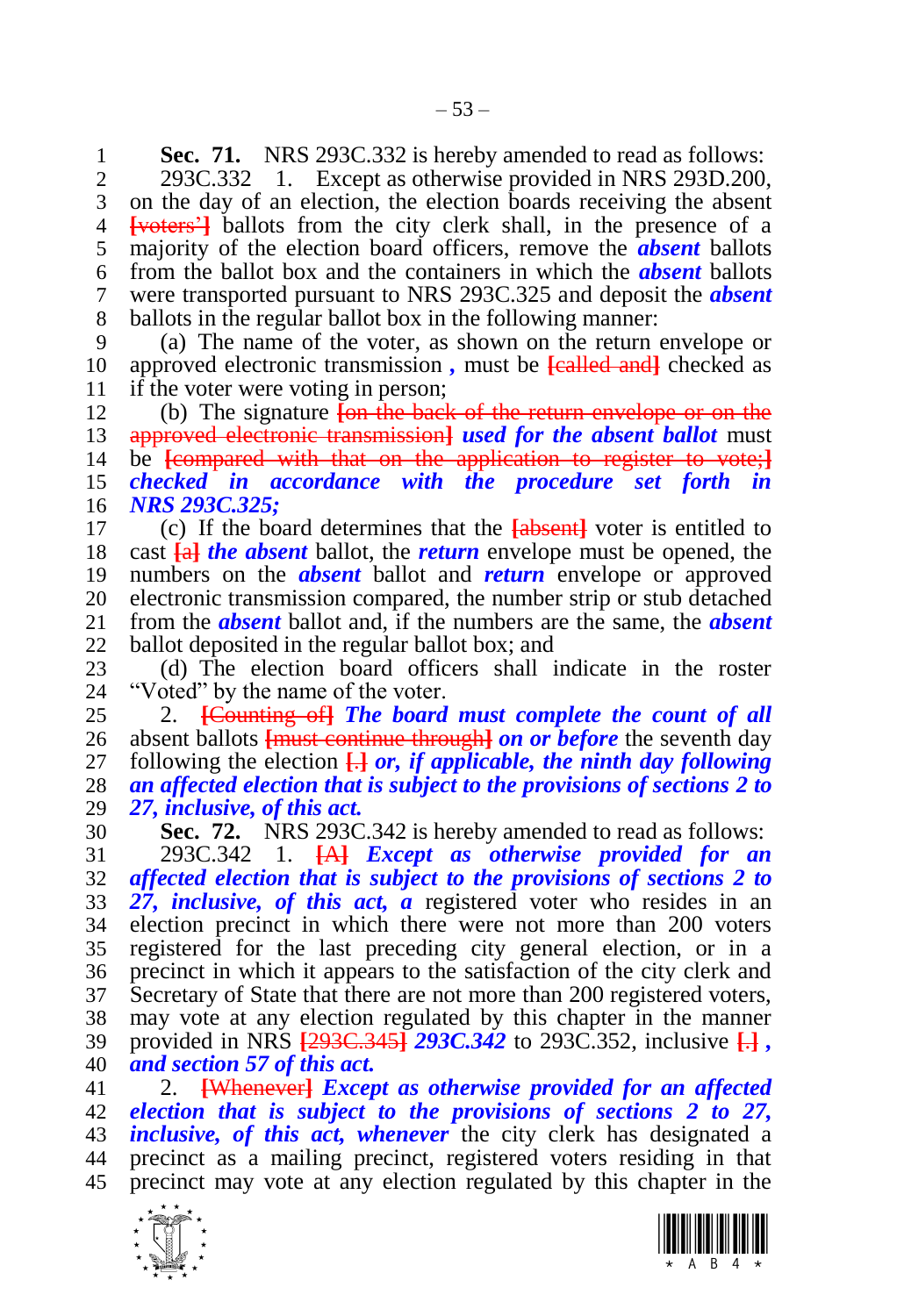<span id="page-53-2"></span><span id="page-53-1"></span> $\frac{1}{\sqrt{2}}$  manner provided in NRS **[**293C.345**]** *293C.342* to 293C.352, inclusive **[**.**]** *, and section [57](#page-40-1) of this act.* **Sec. 73.** NRS 293C.345 is hereby amended to read as follows: 293C.345 *1.* Except as otherwise provided in NRS 293C.115 **[**,**]** *or for an affected election that is subject to the provisions of sections [2](#page-4-0) to [27,](#page-19-0) inclusive, of this act,* the city clerk shall mail to each registered voter in each mailing precinct and in each absent ballot mailing precinct, before 5 p.m. on the third Thursday in March and before 5 p.m. on the fourth Tuesday in May of any year in which a general city election is held, **[**an official**]** *a* mailing ballot 11 to be voted by the voter at the election.<br>12  $\frac{2}{\sqrt{2}}$  Any untimely legal action which *2. Any untimely legal action which would prevent the mailing ballot from being distributed to any voter pursuant to this section is moot and of no effect.* **Sec. 74.** NRS 293C.345 is hereby amended to read as follows: 293C.345 **[**Before**]** *1. Except as otherwise provided for an affected election that is subject to the provisions of sections [2](#page-4-0) to [27,](#page-19-0) inclusive, of this act, before* 5 p.m. on the last business day preceding the first day of the 20 period for early voting for any primary city election or general city<br>21 election, as applicable, the city clerk shall mail to each registered election, as applicable, the city clerk shall mail to each registered voter in each mailing precinct and in each absent ballot mailing 23 precinct  $\frac{1}{2}$  **a** mailing ballot to be voted by the voter at the election. election. *2. Any untimely legal action which would prevent the mailing ballot from being distributed to any voter pursuant to this section is moot and of no effect.* **Sec. 75.** NRS 293C.350 is hereby amended to read as follows: 293C.350 **[**Upon receipt of**]** *1. Except as otherwise provided in section [57](#page-40-1) of this act and chapter 293D of NRS, in order to vote* a mailing ballot *,* **[**from the eity clerk, the registered voter must  $\frac{1}{2}$  1. Immediately after opening the envelope, mark**]** *, in accordance with the instructions: (a) Mark* and fold the *mailing* ballot; **[**2. Place**]** *(b) Deposit* the *mailing* ballot in the return envelope **[**; 3.**]** *and seal the return envelope; (c)* Affix his or her signature on **[**the back of**]** the *return*  envelope **[**; and 4.**]** *in the space provided for the signature; and (d)* Mail or deliver the *return* envelope **[**to the city clerk.**]** *in a manner authorized by law. 2. Except as otherwise provided in subsection 3, at the request of a voter whose mailing ballot has been prepared by or on behalf* 

<span id="page-53-0"></span>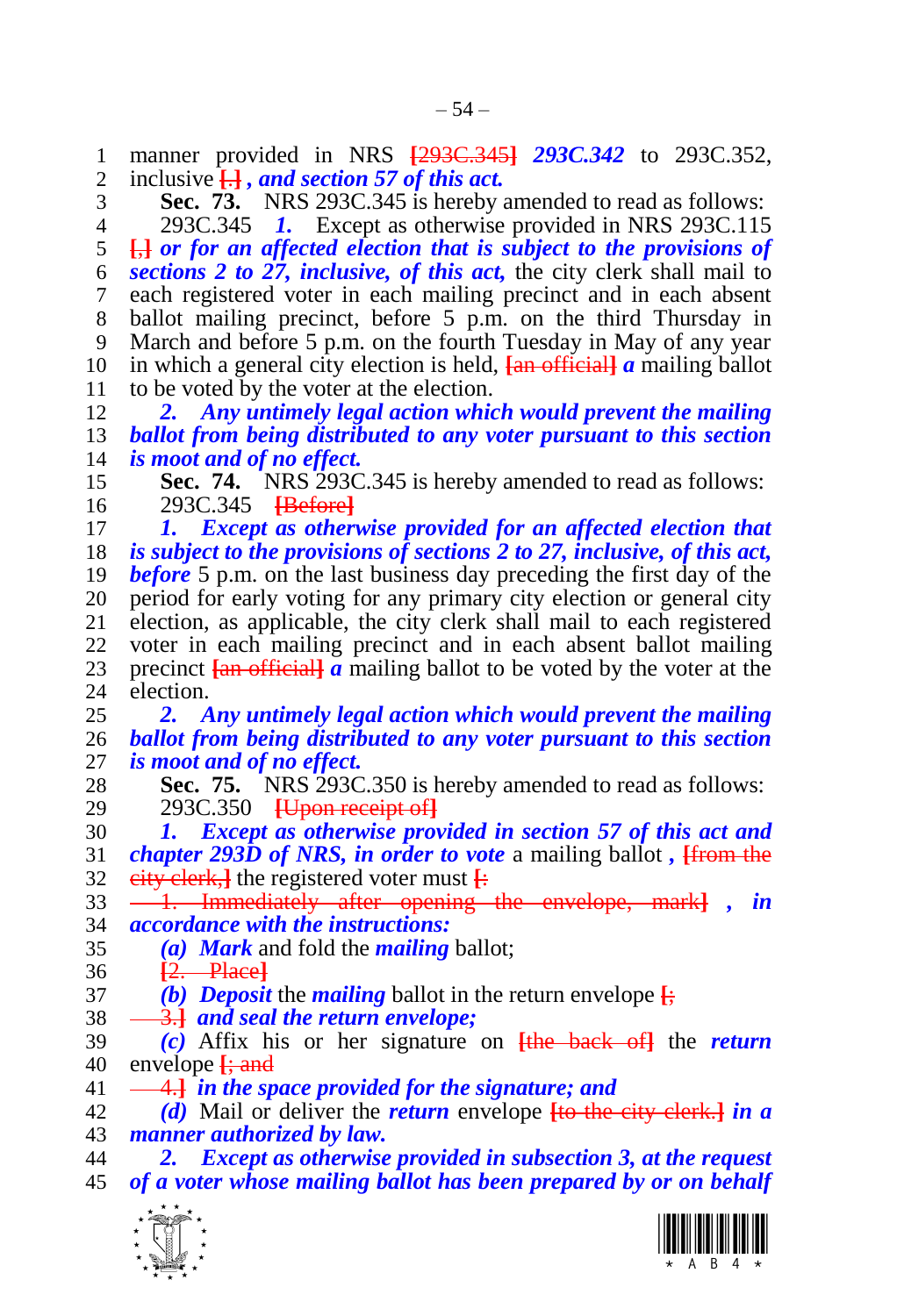*of the voter for an election, a person authorized by the voter may* 

 *return the mailing ballot on behalf of the voter by mail or personal delivery to the city clerk.*

 *3. Except for an election board officer in the course of the election board officer's official duties, a person shall not willfully:*

 *(a) Impede, obstruct, prevent or interfere with the return of a voter's mailing ballot;*

 *(b) Deny a voter the right to return the voter's mailing ballot; or*

 *(c) If the person receives the voter's mailing ballot and authorization to return the mailing ballot on behalf of the voter by mail or personal delivery, fail to return the mailing ballot, unless otherwise authorized by the voter, by mail or personal delivery:*

 *(1) Before the end of the third day after the day of receipt, if the person receives the mailing ballot from the voter four or more days before the day of the election; or*

 *(2) Before the deadline established by the United States Postal Service for the mailing ballot to be postmarked on the day of the election or before the polls close on the day of the election, as applicable to the type of delivery, if the person receives the mailing ballot from the voter three or fewer days before the day of the election.*

 *4. A person who violates any provision of subsection 3 is guilty of a category E felony and shall be punished as provided in NRS 193.130.*

 **Sec. 76.** NRS 293C.352 is hereby amended to read as follows: 293C.352 **[**Upon receipt of the return envelope from the**]** *When a mailing ballot is returned by or on behalf of a* registered voter, the city clerk shall follow the same procedure as in the case of absent ballots.

**Sec. 77.** NRS 293C.362 is hereby amended to read as follows:

 293C.362 *Except as otherwise provided for an affected election that is subject to the provisions of sections [2](#page-4-0) to [27,](#page-19-0) inclusive, of this act:*

 *1.* When the polls are closed, the counting board shall prepare to count the ballots voted. The counting procedure must be public and continue without adjournment until completed.

 *2.* If the ballots are paper ballots, the counting board shall prepare in the following manner:

 **[**1.**]** *(a)* The container that holds the ballots or the ballot box must be opened and the ballots contained therein counted by the counting board and opened far enough to determine whether each ballot is single. If two or more ballots are found folded together to present the appearance of a single ballot, they must be laid aside until the count of the ballots is completed. If a majority of the



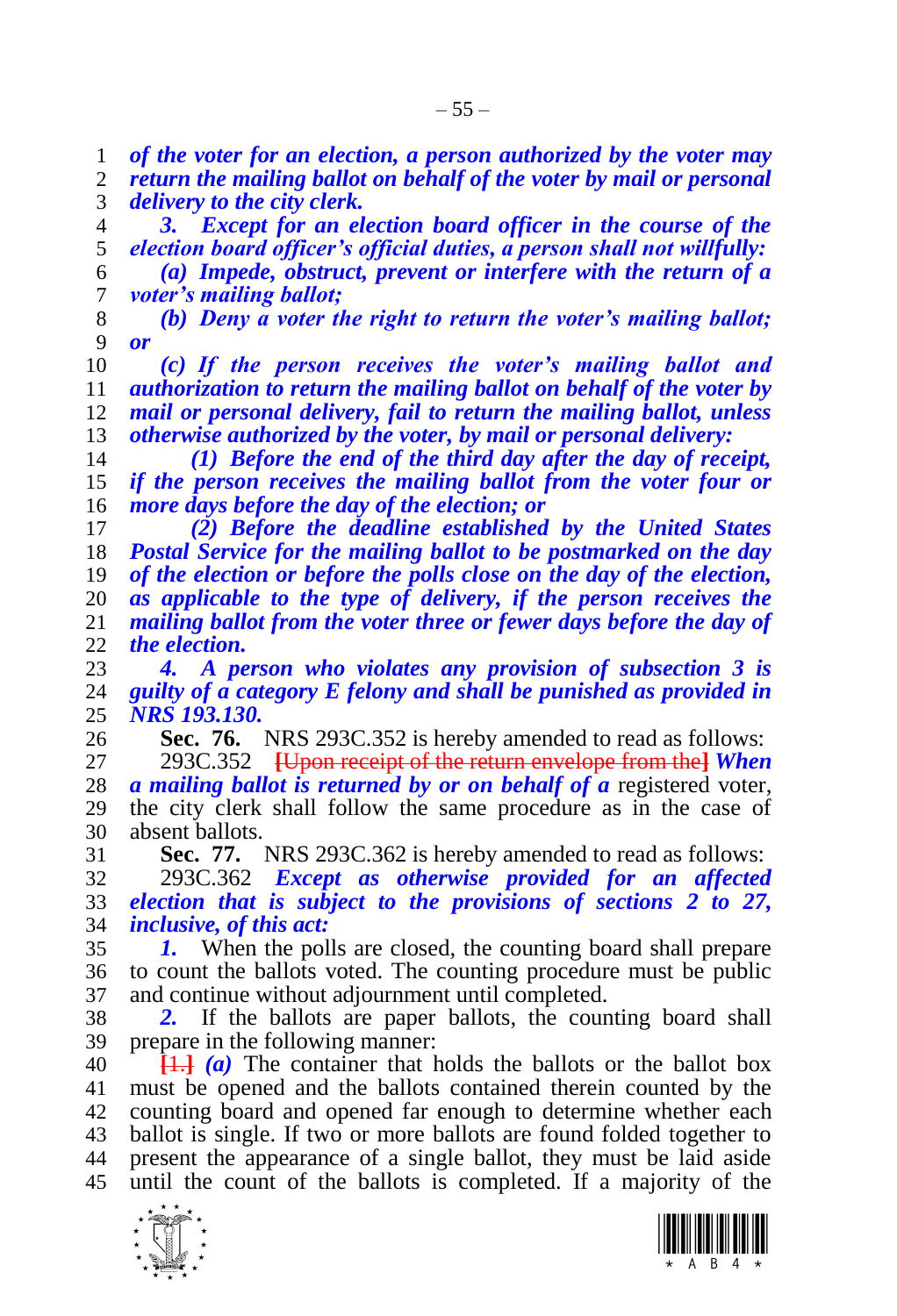inspectors are of the opinion that the ballots folded together were voted by one person, the ballots must be rejected and placed in an envelope, upon which must be written the reason for their rejection.

 The envelope must be signed by the counting board officers and placed in the container or ballot box after the count is completed.

 $\overline{2}$ .  $\overline{2}$  **(b)** If the ballots in the container or box are found to exceed the number of names as are indicated on the roster as having voted, the ballots must be replaced in the container or box and a counting board officer shall, with his or her back turned to the container or box, draw out a number of ballots equal to the excess. The excess ballots must be marked on the back thereof with the words "Excess ballots not counted." The ballots when so marked must be immediately sealed in an envelope and returned to the city clerk with the other ballots rejected for any cause.

 **[**3.**]** *(c)* When it has been determined that the number of ballots agrees with the number of names of registered voters shown to have voted, the board shall proceed to count. If there is a discrepancy between the number of ballots and the number of voters, a record of the discrepancy must be made.

20 **Sec. 78.** NRS 293C.365 is hereby amended to read as follows:<br>21 293C.365 **FAR** Except as otherwise provided for an affected

 293C.365 **[**A**]** *Except as otherwise provided for an affected election that is subject to the provisions of sections [2](#page-4-0) to [27,](#page-19-0) inclusive, of this act, a* counting board in any precinct, district or 24 polling place in which paper ballots are used may not begin to count polling place in which paper ballots are used may not begin to count the votes until all ballots used or unused are accounted for.

<span id="page-55-0"></span>**Sec. 79.** NRS 293C.382 is hereby amended to read as follows:

 293C.382 1. Not earlier than **[**4 working**]** *15* days before the election, the counting board, if it is responsible for counting absent ballots, or the absent ballot central counting board shall withdraw *all*  the *absent* ballots from each ballot box or container that holds absent ballots received before that day and determine whether each box or container has the required number of *absent* ballots according to the city clerk's absent **[**voters'**]** *ballot* record **[**.**]** *for the election.*

 2. The counting board or absent ballot central counting board shall count the number of *absent* ballots in the same manner as election boards.

<span id="page-55-1"></span>**Sec. 80.** NRS 293C.385 is hereby amended to read as follows:

 293C.385 1. Each day after the initial withdrawal of the *absent* ballots pursuant to NRS 293C.382 and before the day of the election, the counting board, if it is responsible for counting absent ballots, or the absent ballot central counting board shall withdraw from the appropriate ballot boxes or containers all the *absent* ballots received the previous day and determine whether each box or



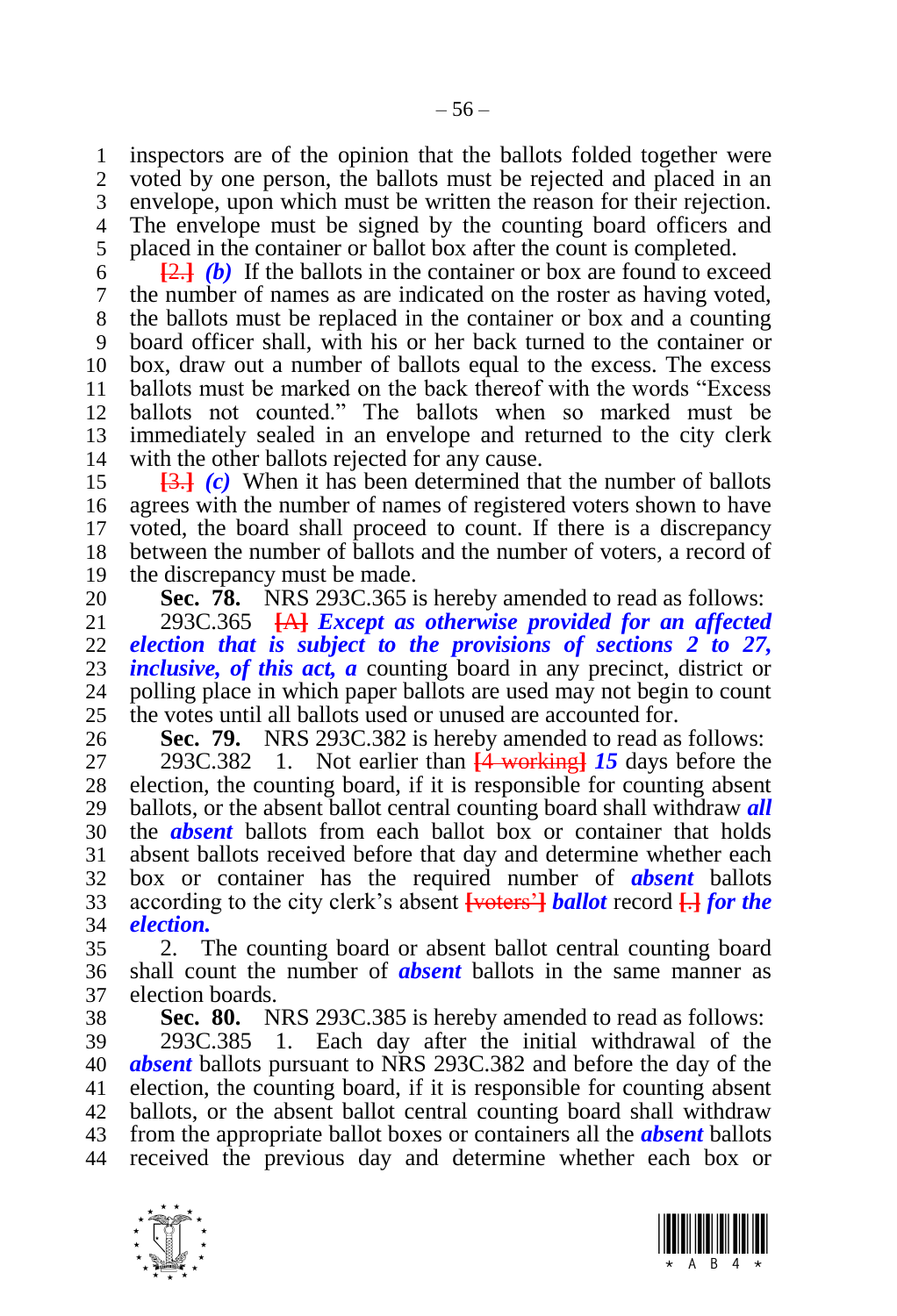container has the required number of *absent* ballots according to the city clerk's absent **[**voters'**]** ballot record **[**.**]** *for the election.*

 2. If any absent ballots are received by the city clerk on election day *and the city clerk has determined that the absent voters are entitled to cast the absent ballots* pursuant to NRS **[**293C.317,**]** *293C.325,* the city clerk shall deposit the absent ballots in the appropriate ballot boxes or containers.

 3. Not earlier than **[**4 working**]** *15* days before the election, the appropriate board shall, in public, count the votes cast on the absent ballots.

 4. If paper ballots are used, the results of the absent ballot vote in each precinct must be certified and submitted to the city clerk, who shall have the results added to the regular votes of the precinct. The returns of absent ballots must be reported separately from the regular votes of the precinct, unless reporting the returns separately would violate the secrecy of a voter's ballot. The city clerks shall develop a procedure to ensure that each ballot is kept secret.

 5. Any person who disseminates to the public information relating to the count of absent ballots before the polls close is guilty 20 of a misdemeanor.<br>21 **Sec. 81.** NRS

**Sec. 81.** NRS 293C.387 is hereby amended to read as follows:

 293C.387 1. The election returns from a special election, 23 primary city election or general city election must be filed with the 24 city clerk, who shall immediately place the returns in a safe or vault city clerk, who shall immediately place the returns in a safe or vault designated by the city clerk. No person may handle, inspect or in any manner interfere with the returns until they are canvassed by the mayor and the governing body of the city.

28 2. After the governing body of a city receives the returns from all the precincts and districts in the city, it shall meet with the mayor to canvass the returns. The canvass must be completed on or before the 10th day following the election **[**.**]** *or, if applicable, the 13th day following an affected election that is subject to the provisions of sections [2](#page-4-0) to [27,](#page-19-0) inclusive, of this act.*

 3. In completing the canvass of the returns, the governing body of the city and the mayor shall:

(a) Note separately any clerical errors discovered; and

 (b) Take account of the changes resulting from the discovery, so that the result declared represents the true vote cast.

 4. After the canvass is completed, the governing body of the city and mayor shall declare the result of the canvass.

 5. The city clerk shall enter upon the records of the governing body of the city an abstract of the result. The abstract must be prepared in the manner prescribed by regulations adopted by the Secretary of State and must contain the number of votes cast for each candidate.



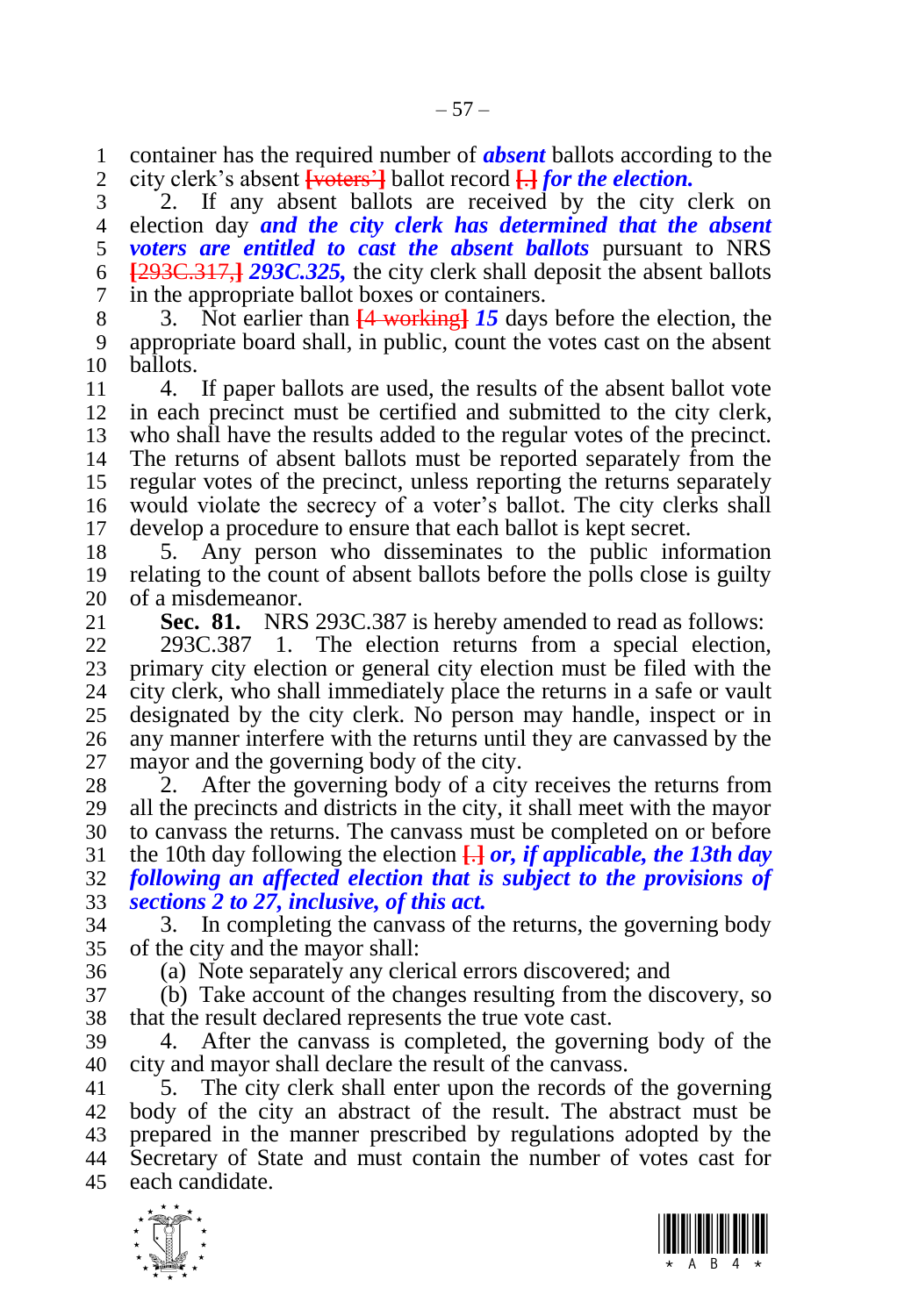1 6. After the abstract is entered, the:<br>2 (a) City clerk shall seal the election

(a) City clerk shall seal the election returns, maintain them in a vault for at least 22 months and give no person access to them during that period, unless access is ordered by a court of competent jurisdiction or by the governing body of the city.

 (b) Governing body of the city shall, by an order made and entered in the minutes of its proceedings, cause the city clerk to:

8 (1) Certify the abstract;<br>9 (2) Make a conv of the  $(2)$  Make a copy of the certified abstract;

 (3) Make a mechanized report of the abstract in compliance 11 with regulations adopted by the Secretary of State;<br>12 (4) Transmit a copy of the certified

 $(4)$  Transmit a copy of the certified abstract and the mechanized report of the abstract to the Secretary of State **[**within 7 working days after**]** *on or before the 10th day following* the election **[**;**]** *or, if applicable, the 13th day following an affected election that is subject to the provisions of sections [2](#page-4-0) to [27,](#page-19-0) inclusive, of this act;* and

 (5) Transmit on paper or by electronic means to each public library in the city, or post on a website maintained by the city or the 20 city clerk on the Internet or its successor, if any, a copy of the 21 certified abstract within 30 days after the election. certified abstract within 30 days after the election.

7. After the abstract of the results from a:

 (a) Primary city election has been certified, the city clerk shall certify the name of each person nominated and the name of the office for which the person is nominated.

(b) General city election has been certified, the city clerk shall:

 (1) Issue under his or her hand and official seal to each 28 person elected a certificate of election; and

 (2) Deliver the certificate to the persons elected upon their application at the office of the city clerk.

  $8$ . The officers elected to the governing body of the city qualify and enter upon the discharge of their respective duties on the first regular meeting of that body next succeeding that in which the canvass of returns was made pursuant to subsection 2.

**Sec. 82.** NRS 298.250 is hereby amended to read as follows:

 298.250 1. If a former resident of the State of Nevada otherwise qualified to vote in another state in any election for President and Vice President of the United States has commenced his or her residence in the other state after the 30th day next preceding that election and for this reason does not satisfy the requirements for registration in the other state, the former resident may vote for President and Vice President only in that election:

 (a) In person in the county of the State of Nevada which was his or her former residence, if the former resident is otherwise qualified to vote there; or



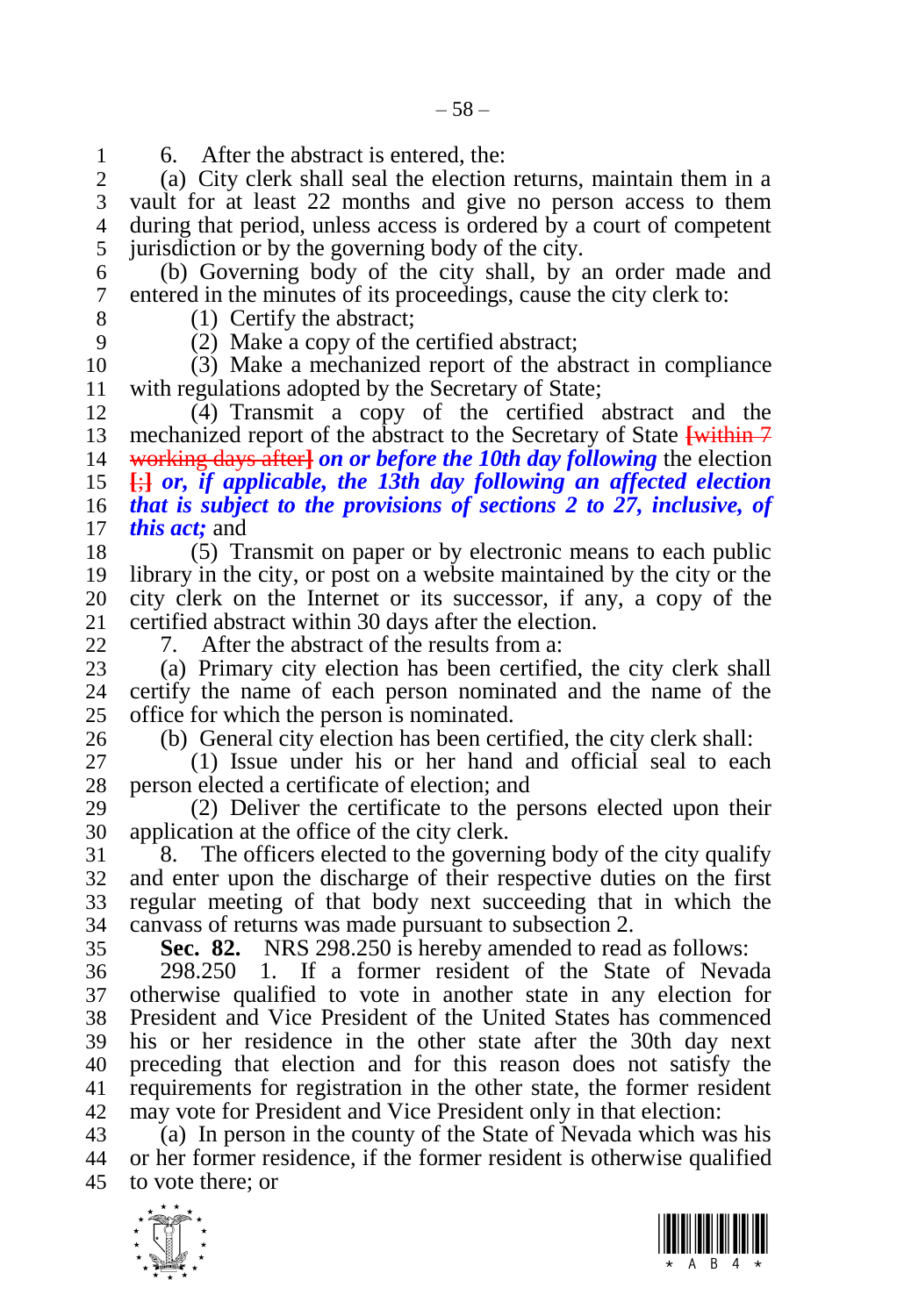(b) By absent ballot in the county of the State of Nevada which was his or her former residence, if the former resident is otherwise qualified to vote there and complies with the applicable requirements of NRS **[**293.310**]** *293.3088* to 293.340, inclusive **[**.**]** *, and section [28](#page-19-1) of this act.*

 2. The Secretary of State may, in a manner consistent with the election laws of this State, adopt regulations to effectuate the purposes of this section.

<span id="page-58-0"></span>**Sec. 83.** NRS 306.040 is hereby amended to read as follows:

 306.040 1. Upon determining that the number of signatures on a petition to recall is sufficient pursuant to NRS 293.1276 to 12 293.1279, inclusive, the Secretary of State shall notify the county clerk, the filing officer and the public officer who is the subject of the petition.

 2. A person who signs a petition to recall may request the filing officer to strike the person's name from the petition on or before the date that is the later of:

 (a) Ten days, Saturdays, Sundays and holidays excluded, after the verification of signatures is complete; or

20 (b) The date a complaint is filed pursuant to subsection 6.<br>21 3. If the filing officer receives a request pursuant to sub

3. If the filing officer receives a request pursuant to subsection 2, the filing officer must strike the name of the person from the 23 petition. If the filing officer receives a sufficient number of requests 24 to strike names from the petition such that the petition no longer to strike names from the petition such that the petition no longer contains enough valid signatures, the filing officer shall not issue a call for a special election, and a special election must not be held to recall the public officer who is the subject of the petition.

 4. Except as otherwise provided in subsection 3, not sooner than 20 days and not later than 30 days, Saturdays, Sundays and holidays excluded, after the Secretary of State completes the notification required by subsection 1, if a complaint is not filed pursuant to subsection 6, the filing officer shall issue a call for a special election in the jurisdiction in which the public officer who is the subject of the petition was elected to determine whether the people will recall the public officer.

 5. The call for a special election pursuant to subsection 4 or 7 must include, without limitation:

 (a) The last day on which a person may register to vote in order to qualify to vote in the special election pursuant to NRS 293.560 or 293C.527;

 (b) The last day on which a petition to nominate other candidates for the office may be filed; and

 (c) Whether any person is entitled to vote in the special election in a mailing precinct or an absent ballot mailing precinct pursuant to NRS 293.343 to 293.355, inclusive, *and section [29](#page-20-0) of this act* or



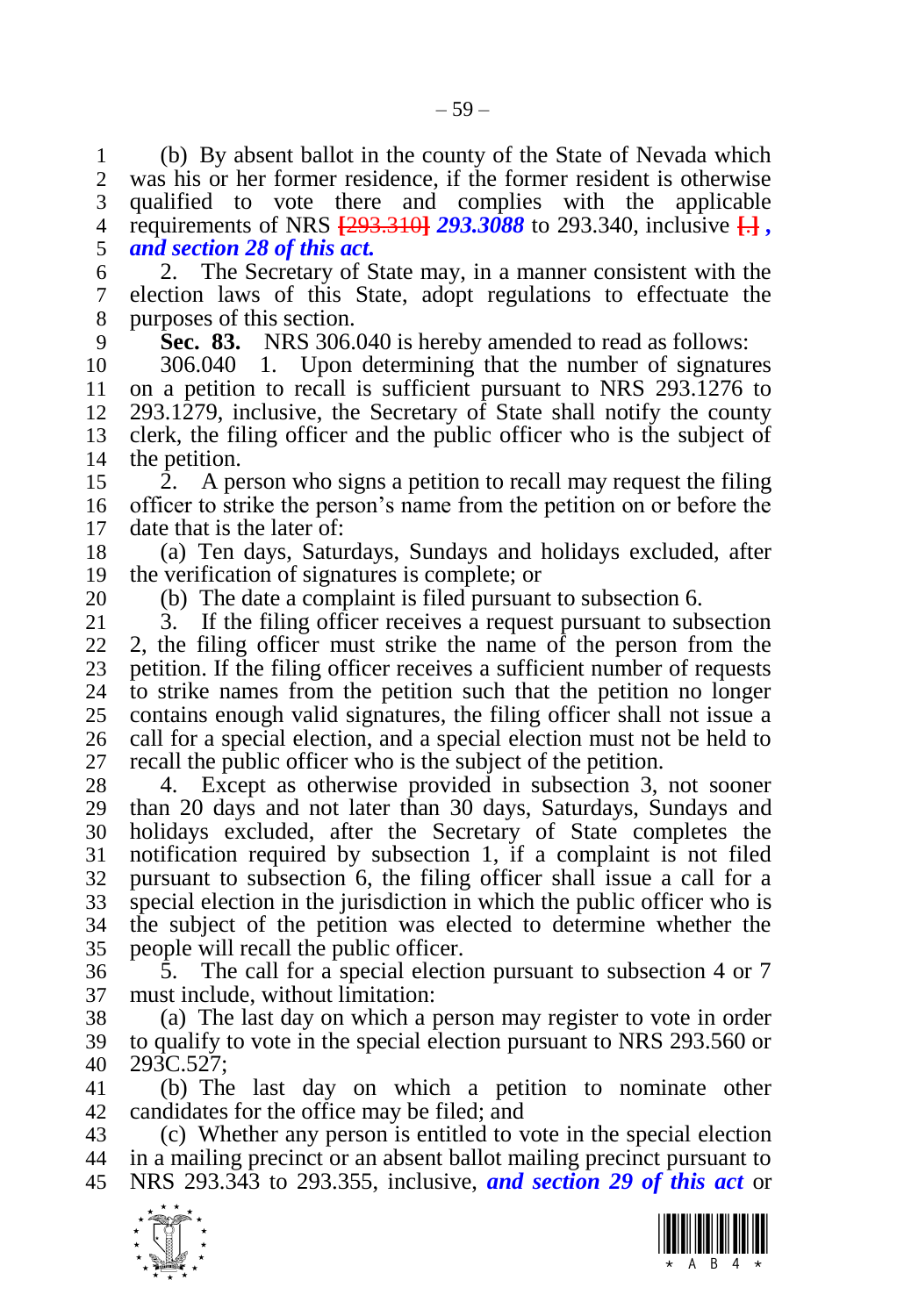**[**293C.345**]** *293C.342* to 293C.352, inclusive **[**.**]** *, and section [57](#page-40-1) of* 

*this act.*

 6. The legal sufficiency of the petition, including without limitation, the validity of signatures on the petition, may be challenged by filing a complaint in district court not later than 15 days, Saturdays, Sundays and holidays excluded, after the Secretary of State completes the notification required by subsection 1. All affidavits and documents in support of the challenge must be filed with the complaint. The court shall set the matter for hearing not later than 30 days after the complaint is filed and shall give priority to such a complaint over all other matters pending with the court, except for criminal proceedings.

 7. Upon the conclusion of the hearing, if the court determines that the petition is legally sufficient, it shall order the filing officer to issue a call for a special election in the jurisdiction in which the public officer who is the subject of the petition was elected to determine whether the people will recall the public officer. If the court determines that the petition is not legally sufficient, it shall order the filing officer to cease any further proceedings regarding 20 the petition.<br>21 **Sec. 84.** 

<span id="page-59-0"></span>**Sec. 84.** 1. The Chief of the Budget Division shall transfer the sum of \$2,000,000 from Budget Account 101-1327 to the 23 Secretary of State for the costs related to the preparation and 24 distribution of mail ballots pursuant to the provisions of sections 2 distribution of mail ballots pursuant to the provisions of sections [2](#page-4-0) to [27,](#page-19-0) inclusive, of this act for the 2020 General Election.

 2. The provisions of section 10 of chapter 525, Statutes of Nevada 2019, at page 3144, do not apply to any money received by the Secretary of State from sources other than the State General Fund or the State Highway Fund for the costs related to the preparation and distribution of mail ballots pursuant to the provisions of sections [2](#page-4-0) to [27,](#page-19-0) inclusive, of this act for the 2020 General Election.

 3. If the State of Nevada receives money from the Federal Government that the State of Nevada is authorized to use for the costs related to the 2020 General Election on or after the effective date of this section, the Chief of the Budget Division shall disburse the money that is so received in accordance with the provisions of chapter 353 of NRS to the Secretary of State. On and after the date of such a disbursement, the Secretary of State shall expend the money disbursed pursuant to this subsection before expending any of the money transferred pursuant to subsection 1 that remains on the date of the disbursement. If any money remains from a disbursement made pursuant to this subsection, such money, to the extent available, must be transferred to Budget Account 101-1327 in an amount to reimburse that account for the money transferred



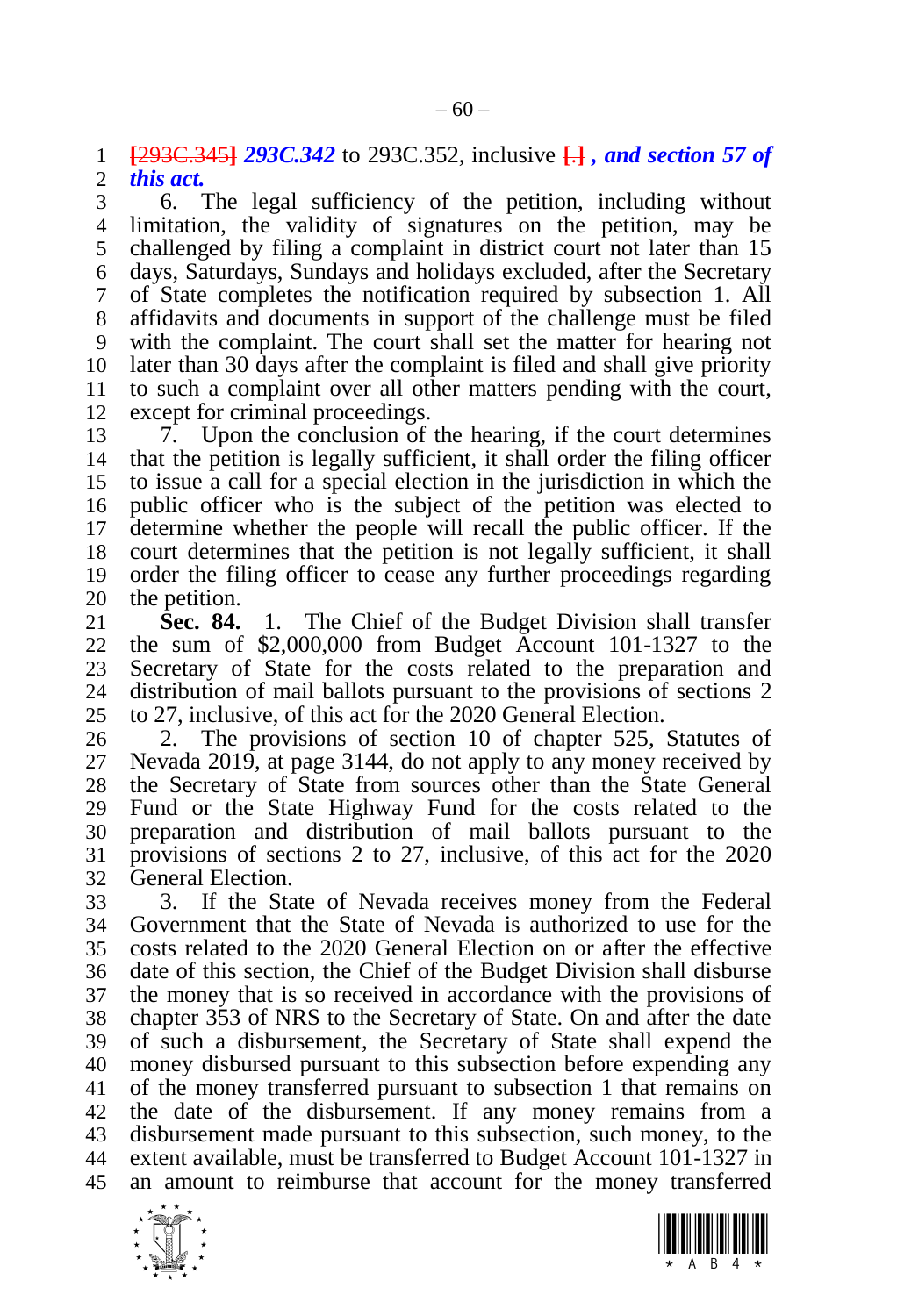pursuant to subsection 1 that was expended by the Secretary of State.

 4. All money transferred pursuant to subsection 1 must be expended by the Secretary of State on or before December 30, 2020. Any remaining balance of the money must not be committed for expenditure on or after December 30, 2020, by the Secretary of State or any entity to which the money is granted or otherwise transferred in any manner, and any portion of the money remaining must not be spent for any purpose after December 30, 2020, by either the Secretary of State or the entity to which the money was subsequently granted or transferred, and must be reverted to Budget Account 101-1327.

5. As used in section:

 (a) "2020 General Election" means the general election held throughout the State of Nevada on the first Tuesday after the first Monday of November 2020 and every other election held on the same day as the 2020 General Election pursuant to the provisions of title 24 of NRS or any other law or city charter.

 (b) "Chief of the Budget Division" means the Chief of the 20 Budget Division of the Office of Finance created by NRS 223.400.<br>21 (c) "Mail ballot" has the meaning ascribed to it in section 6

 (c) "Mail ballot" has the meaning ascribed to it in section [6](#page-5-3) of this act.

<span id="page-60-0"></span>**Sec. 85.** 1. Except as otherwise provided in subsection 2, the provisions of this act apply retroactively from and after July 1, 2020. provisions of this act apply retroactively from and after July 1, 2020, and apply to:

 (a) Any state of emergency or declaration of disaster proclaimed by the Governor or by resolution of the Legislature pursuant to NRS 414.070 before, on or after the effective date of this section if the state of emergency or declaration of disaster was in effect on July 1, 2020, or remains in effect or becomes effective on or after July 1, 2020;

 (b) The 2020 General Election held throughout the State of Nevada on the first Tuesday after the first Monday of November 2020 and every other election held on the same day as the 2020 General Election pursuant to the provisions of title 24 of NRS or any other law or city charter, and all of those elections are deemed to be affected elections that are subject to the provisions of sections [2](#page-4-0) to [27,](#page-19-0) inclusive, of this act notwithstanding any other provisions of law; and

 (c) Any other primary election, primary city election, general election, general city election or special election held pursuant to the provisions of title 24 of NRS or any other law or city charter on or after the effective date of this section if the election is deemed to be an affected election in accordance with the provisions of sections [2](#page-4-0) to [27,](#page-19-0) inclusive, of this act.